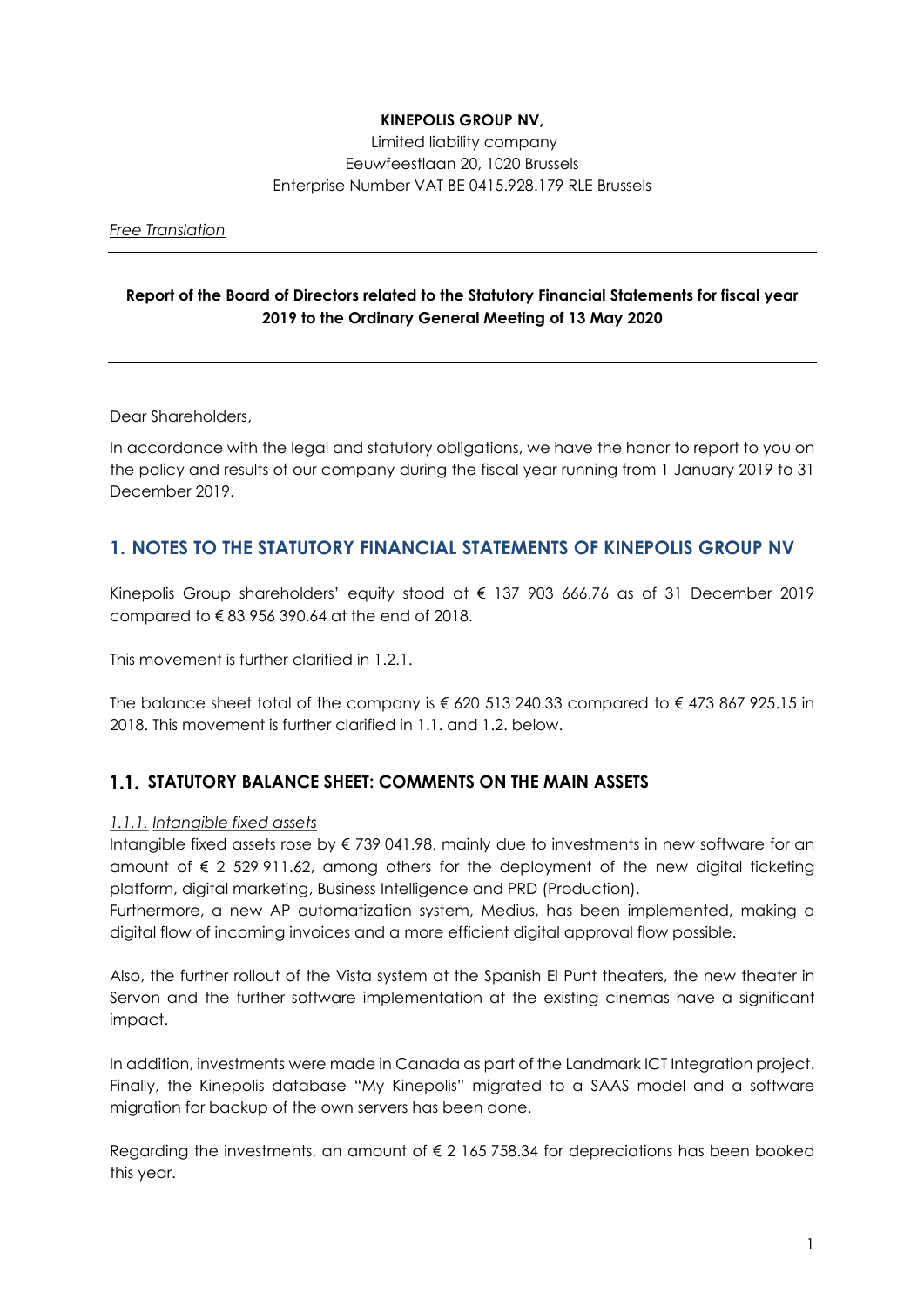## 1.1.2. Property, plant and equipment

In comparison with 2018, tangible fixed assets have fallen by € 862 478.47. Total investments in 2019 amounted to € 332 394.33, mainly in ICT hardware. Normal depreciations amounted to € 784 373.86.

#### 1.1.3. Financial fixed assets

Financial fixed assets increased by € 138 606 048.05, due to the acquisition of MJR in the US for an amount of € 63 279 088.68 and the liquidation of KP Immo Brussel NV and Utopia Belgium NV resulting in an amount of € 26 794 920.00 of liquidated participations.

Due to the liquidations of both entities, the intercompany debt between Kinepolis Financial Services NV has been omitted and replaced by a receivable for an amount of € 22 007 939.54.

Finally, a loan of 90 000 000.00 USD has been granted to MJR in the US, resulting in a total intercompany receivable of € 102 121 879.37.

1.1.4. Stocks and orders in progress

Stocks decreased by € 317 896.88 in 2019.

#### 1.1.5. Amounts receivable within one year

Amounts receivable within one year increased by €4 283 350.28, of which € 3 325 148.41 relate to receivables from affiliated companies. This is mainly due to the takeovers and the Group's growth.

#### 1.1.6. Cash investments

Cash investments rose by € 2 707 808.74, due to the reversal of a depreciation of treasury shares that has been booked in 2018.

#### 1.1.7. Accrued charges and deferred income

Accrued charges and deferred income amount to  $\epsilon$  2 983 307.57 and consist mainly of refinancing costs to be carried forward.

## 1.2. STATUTORY BALANCE SHEET: COMMENTS ON THE MAIN LIABILITIES

#### 1.2.1. Capital, share premium account, reserves and profit carried forward

Profit for fiscal 2019 was € 53 947 276.12, operating profit rose by € 13 763 011.72. Reserves rose by € 2 707 808.74, due to a reversal of a depreciation of treasury shares booked in 2018.

#### 1.2.2. Provisions and deferred taxes

The provisions amount  $\epsilon$  25 688.38.

#### 1.2.3. Amounts payable after more than one year

Long-term debts increased by  $\epsilon$  180 938 532.38. This is due on the one hand to the Private Placement for an amount of  $\epsilon$  225 000 000.00 and on the other hand, to the intercompany debt of € 44 061 467.62 that has been omitted. At the end of 2019 Kinepolis Group NV had an intercompany receivable against Kinepolis Financial Services NV.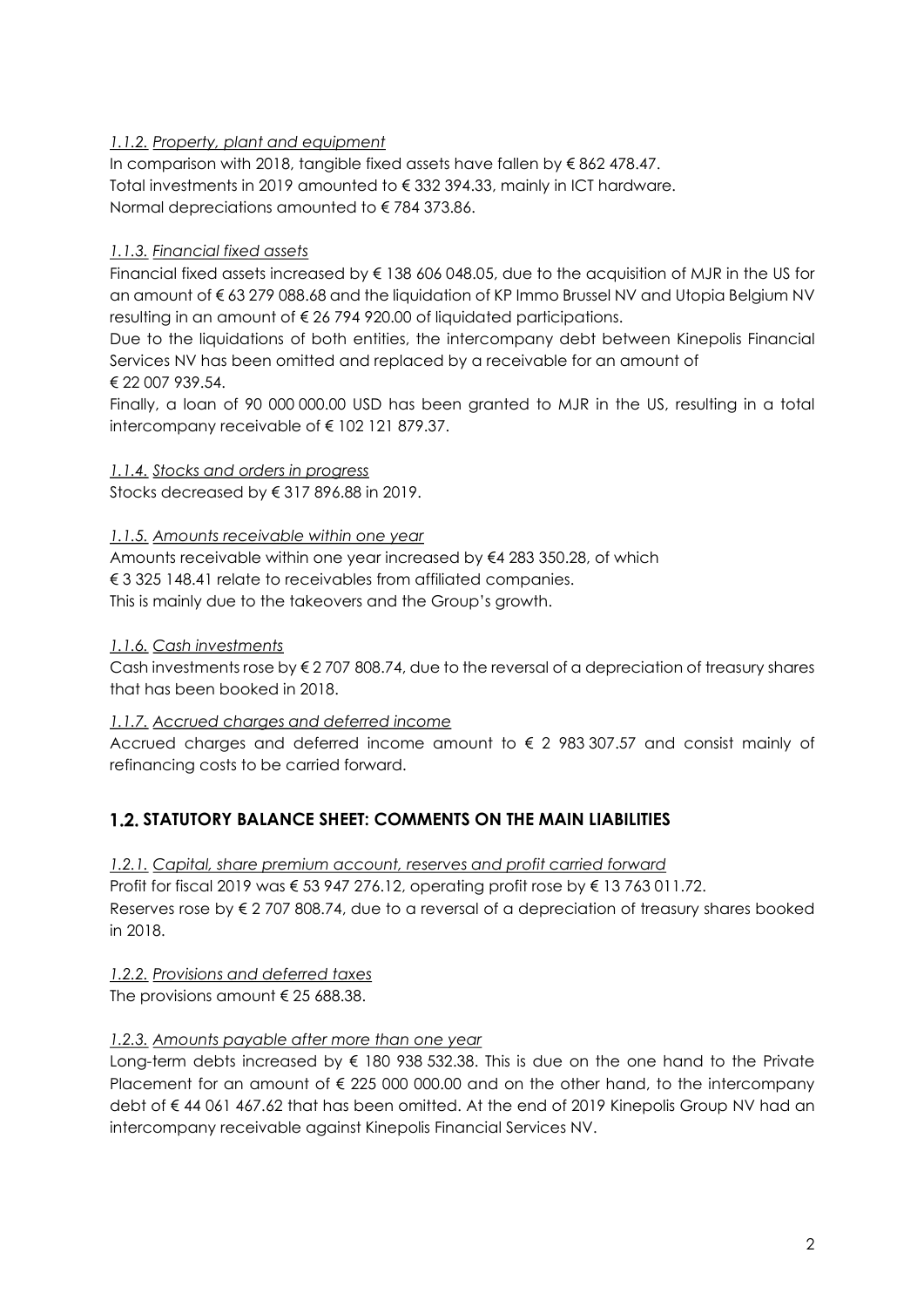#### 1.2.4. Amounts payable within one year

Amounts payable within one year amounted to  $\epsilon$  9 179 849.86 or a decrease of € 86 163 370.98 compared to 2018, mainly as a result of the bond that has been repaid in date of 6 March 2019 for an amount of € 59 122 000.00.

As dividend was not attributed, other debts have fallen by  $\epsilon$  25 857 542.92. This has been decided in response to the situation regarding Covid-19.

Debts to suppliers and debts consisting of unpaid taxes, wages and social charges decreased by € 1 135 218.62 due to a surplus of paid taxes.

#### 1.2.5. Accrued charges and deferred income

Accrued charges and deferred income decreased by  $\epsilon$  2 102 810.72 due to the repayment of the bond and, consequently, no more interest is due.

## 1.3. COMMENTS ON THE STATUTORY INCOME STATEMENT

Operating income increased by  $\epsilon$  18 359 384.05, mainly due to the growth of the Group and the positive results as a result of which the intercompany turn-over has risen with € 17 669 911.70. The increase is also due the sale of digital material for an amount of  $\epsilon$  3 572 826.32

As Intercompany rent of projectors has fallen away, the company turn-over has decreased with € 3 560 952.70.

Operating costs rose by  $\epsilon$  4 596 372.33 because of additional purchases of digital equipment for an amount of €3 535 536.72. Proportionate to these costs, as mentioned before, the sale of digital material has risen. The increase of the operational income amounts €13 763 011, 72.

Financial income rose by  $\xi$ 758 200,51. This is on the one hand due to a rise by  $\xi$  6 274 273.82 of the non-recurrent financial income, because of the reversal of the depreciation for an amount of € 6 448 000,00 on the participation of Kinepolis Poznan in 2018 and the liquidation of Utopia Belgium NV and KP Immo Brussel NV for an amount of  $\epsilon$  12 722 273.82.

On the other hand, the recurrent financial income increased with  $\epsilon$  5 516 073.31, due a dividend of  $\xi$  5 000 000.00 that has been paid to Utopia SA in 2018.

Financial costs reduced by €4 864 146.12 due to the reversal of the depreciation of treasury shares in 2018 for an amount of  $\epsilon$  2707 808.74. In 2019 the depreciation on treasury shares amounts € 27 079.12.

The tax cost increased by  $\xi$  3 298 839.04, mainly due to the higher profit of  $\xi$  70 094 521.23.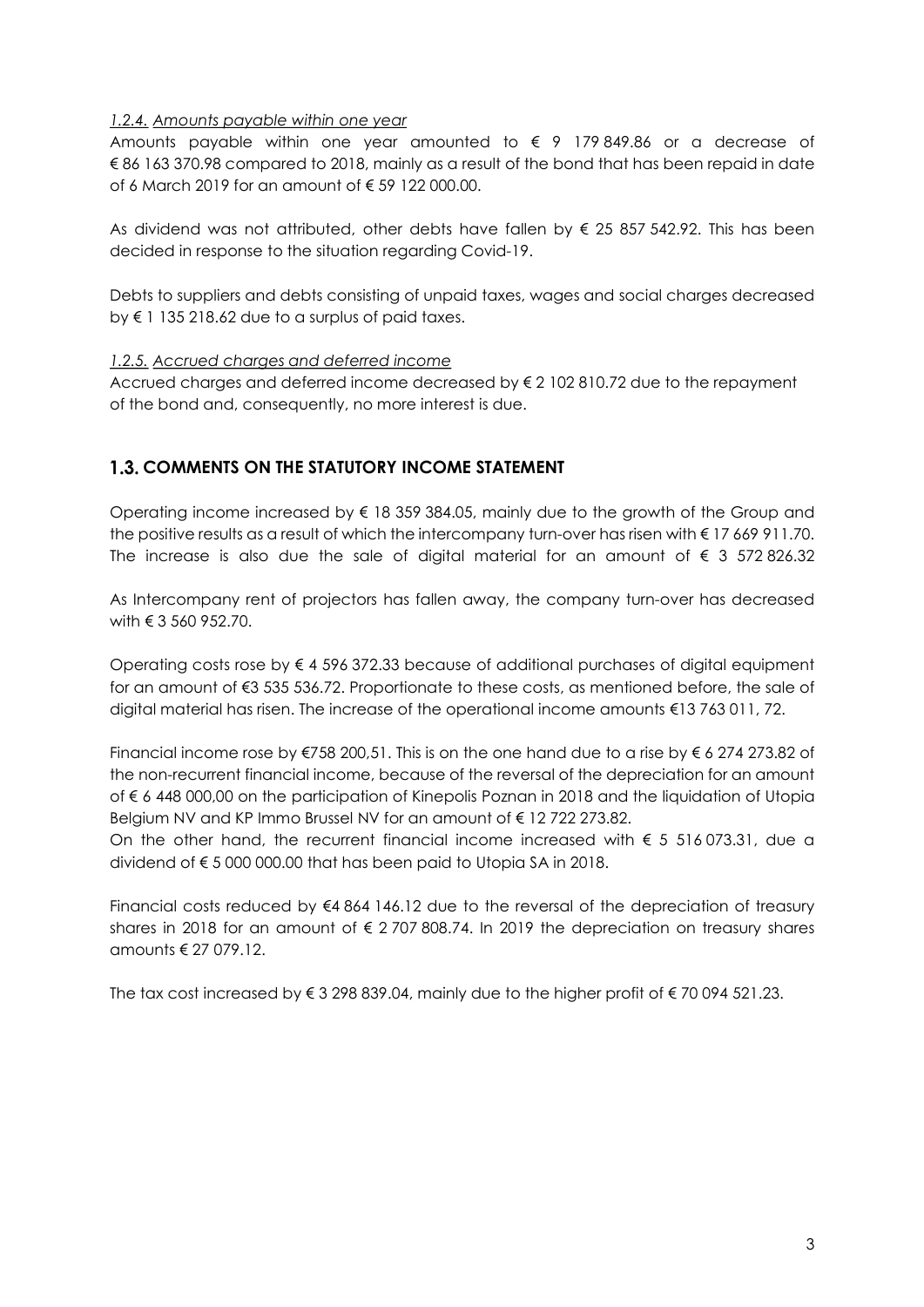Despite higher tax cost, this is not in proportion with the achieved profit, as the amount of  $\epsilon$  30 351 108.82 for the liquidation of KP Immo Brussel NV and Utopia Belgium NV and the reversal of the depreciation of treasury shares for an amount of  $\epsilon$  2 734 887.86 has not been taken in consideration.

Furthermore, there is a recovery of the losses carried forward of Brightfish NV and Kinepolis Film Distribution NV for an amount of € 1 385 000.00. Finally, there were rejected costs for € 648 887.24, as well as forfeiture tax VAA for an amount of € 91 983.82.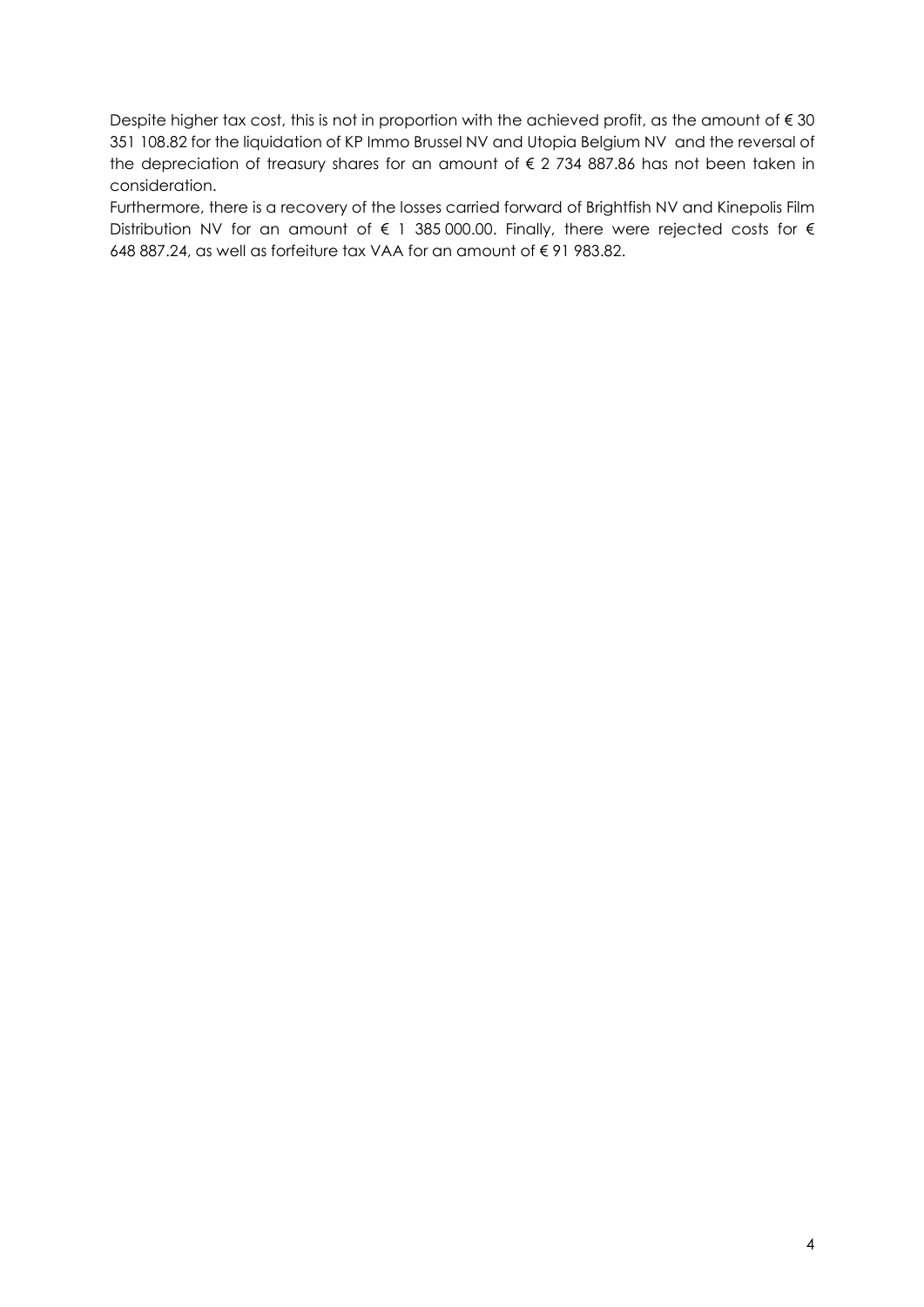# 2. KEY EVENTS AFTER THE END OF THE FISCAL YEAR

## **BCA**

On 23 October 2019, the Brussels Court of Appeal annulled the ruling of the Belgian Competition Authority (BCA) of 25 March 2019 and decided to abolish the condition that prevents Kinepolis from growing organically in Belgium. The Competition Authority determined the transitional period on 11 February 2020, and ruled that Kinepolis does no longer require prior permission to open new cinema complexes in its home market Belgium from 12 August 2021.

#### IMPACT OF CORONA-COVID-19 PANDEMIC ON THE FINANCIAL RESULTS.

Due to the **impact of Covid-19**, Kinepolis, in consultation with the relevant authorities, has closed all its cinemas in all countries where it operates. The health of our film fans and employees remains our absolute priority. This will have a serious impact on business operations as of March 2020 onwards. Depending on the duration of the closure and the number of cinemas involved, Kinepolis expects a serious impact on the Group's financial results in 2020.

Due to the closure of all locations, almost all turnover will be lost during this period. Our activities have a nature that more than 70% of the costs affecting EBITDA are variable. In the context of this pandemic, the various authorities in the different countries where Kinepolis is active have taken measures, such as the introduction of temporary unemployment, wage subsidies, etc. This has increased the variability of our costs above 70%. Kinepolis is taking the necessary measures to further reduce the impact at all cost levels, including the fixed costs and outgoing cash flows. The Board of Directors will also propose to the General Meeting not to pay out a dividend and to transfer the profit to 'Retained earnings'.

At the start of the Covid-19 pandemic, Kinepolis had almost € 70.0 million in cash and a line of credit of € 120.0 million. Kinepolis therefore has sufficient cash to cope with the crisis. Kinepolis's financial strategy has been characterised by a prudent financial policy in recent years. As a result, the outstanding financial obligations have a maturity of more than five years, and the next significant repayment of its bonds will only take place in 2022. Kinepolis also has a strong and healthy balance sheet with a major portfolio of real estate. The impact on an annual basis cannot be estimated yet. Kinepolis Group management, however, is convinced that it has taken the necessary measures and has sufficient cash at its disposal to cope with the crisis.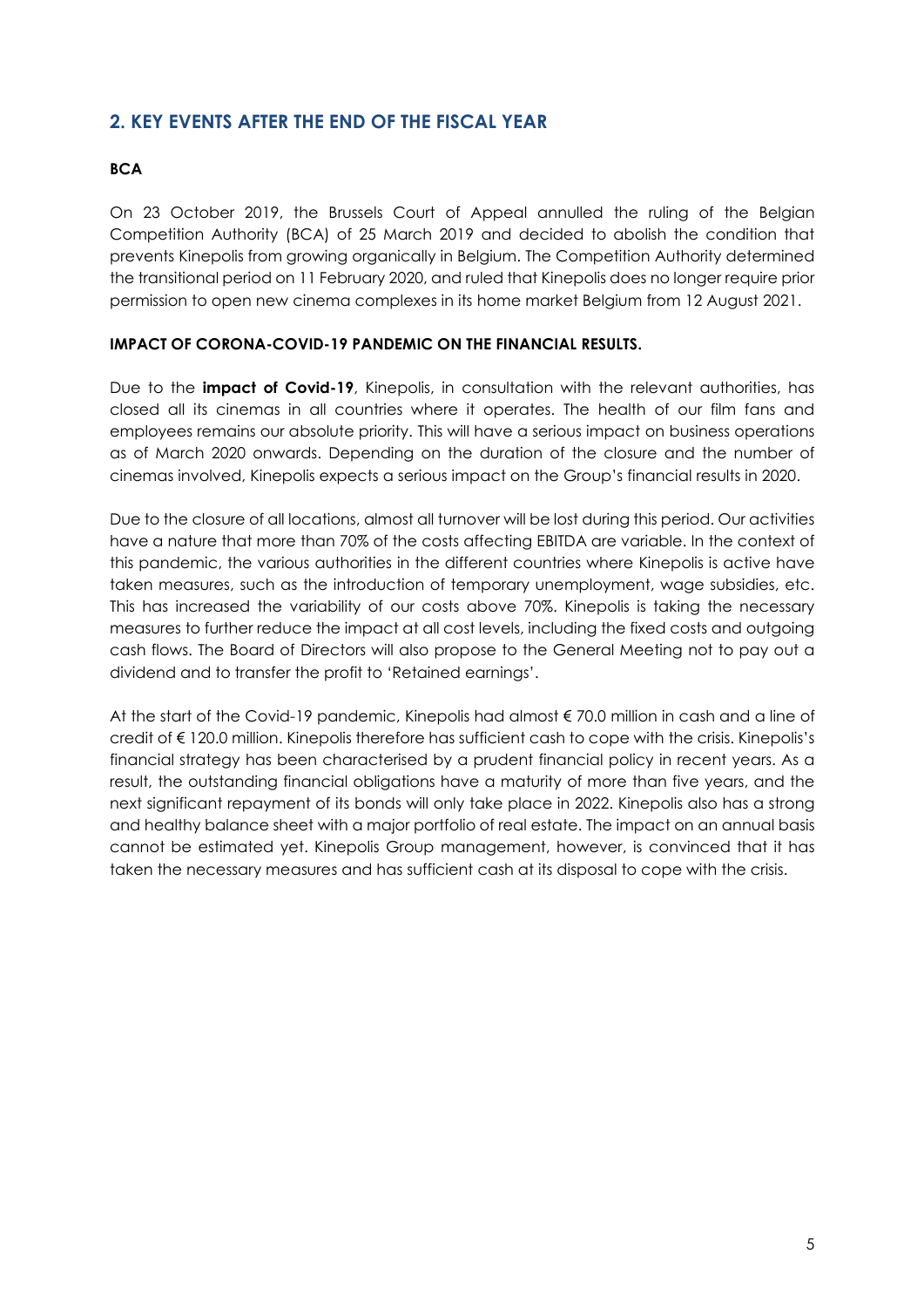# 3. INFORMATION ABOUT THE CIRCUMSTANCES THAT COULD HAVE A SIGNIFICANT IMPACT ON THE DEVELOPMENT OF THE COMPANY – PRINCIPAL RISKS AND UNCERTAINTIES

# **3.1. PERFORMANCE INDICATORS**

The financial statements and the annual report give a true and fair view of the development and position of the Company, so no further description of essential financial and other performance indicators is needed in addition to the data provided in the consolidated annual report of Kinepolis Group.

## **3.2. DESCRIPTION OF THE MAIN BUSINESS RISKS**

In order to gain insight into the main business risks, the Board of Directors and the Management of the company will conduct a risk assessment on an annual basis, and this assessment will be subsequently analysed and validated by the Board of Directors. As in previous years, this took place again in 2019 on the basis of a written survey of the participants, in order to gain both quantitative and qualitative results, enabling risks to be assessed in order of scale. Although this way of working enables Kinepolis to distinguish important risks from less important risks in a well-founded way, it remains an estimation that, inherent to the definition of risk, provides no guarantee whatsoever of the actual occurrence of risk events. The following list (in random order) therefore contains only some of the risks to which Kinepolis is exposed.

## AVAILABILITY AND QUALITY OF SUPPLIED CONTENT

Bearing in mind that Kinepolis Group does not produce any content itself (such as films, etc.), it is dependent on the availability, diversity and quality of films, as well as the possibility of being able to rent this content from distributors. Kinepolis Group endeavours to protect itself wherever possible by maintaining good long-term relations with the major distributors and producers, by pursuing a content diversification policy to some extent, and by playing a role as distributor in Belgium. The investments in Tax Shelter projects should also be viewed in this light.

#### SEASONAL EFFECTS

The operating revenue of Kinepolis Group can vary from period to period, due to the fact that the producers and distributors decide when their films are released, completely independently of the cinema operators, and because certain periods, such as holidays, can traditionally have an impact on visitor numbers. The weather can also play an important role in the frequency of cinema visits. Kinepolis largely accepts this risk, considering that the costs of a financial hedging policy would exceed the revenue from it, but aims to mitigate the consequences by, among other things, varying its cost structure to a maximum degree.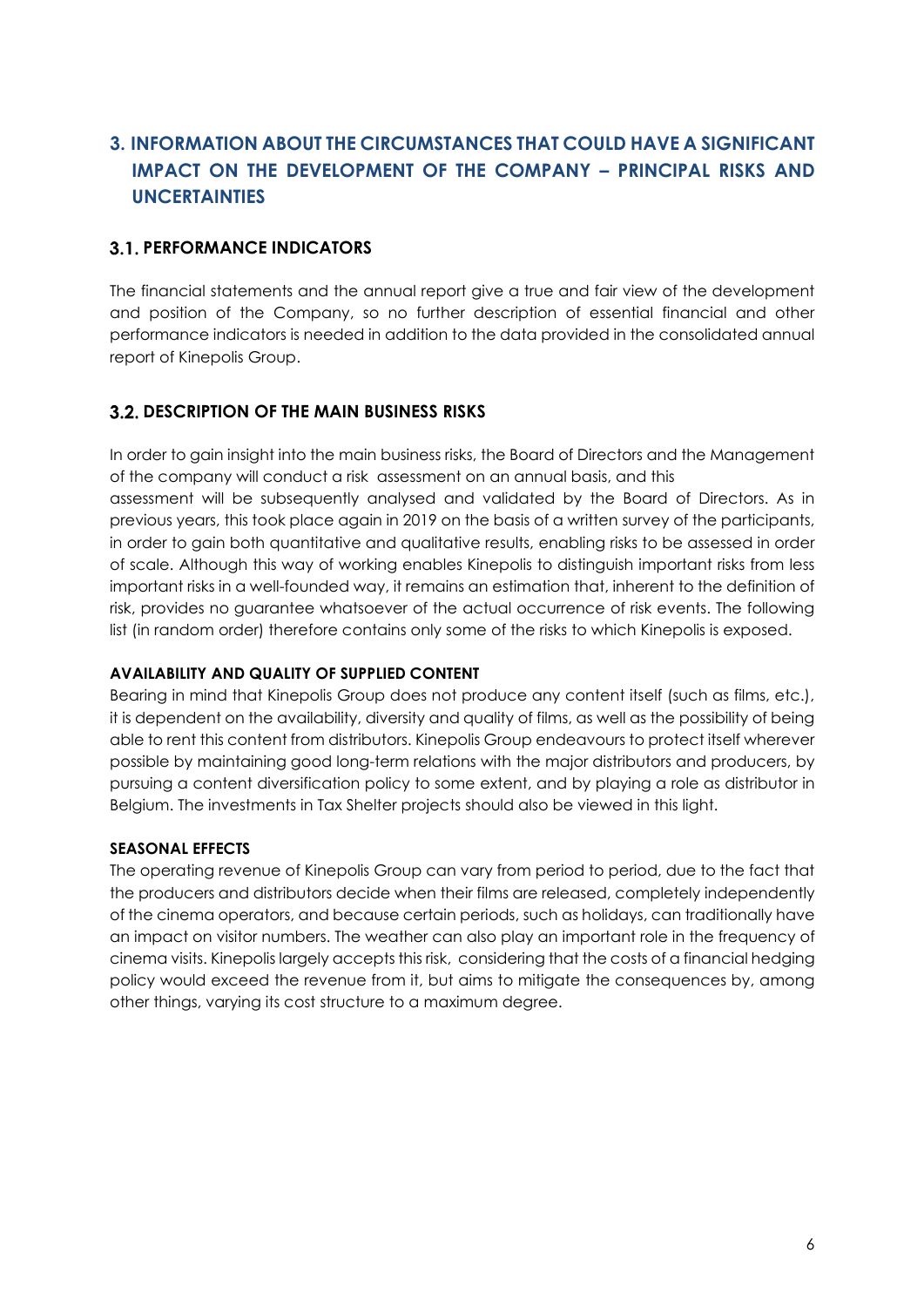#### **COMPETITION**

The position of Kinepolis Group as a cinema operator is subject to competition, just like every other product or service for which substitutes exist, and is impacted by increasing competition from other leisure activities, such as concerts and sporting events, that can influence the behaviour of Kinepolis customers. This competition also results, on the one hand, from the presence of cinemas of other operators in the markets in which the Group operates, and from the possible opening of new cinema complexes in those markets, and, on the other hand, from the increasing distribution and availability of films and series via on-line content media, and so on. This development can also be influenced by the shortening of the period between the first screening of a movie in the cinema and its availability through other channels that is ordinarily observed by the distributors, as well as the constant technical improvement in the quality of these alternative ways of watching movies.

In addition to these legal alternatives, the cinema industry also has to deal with illegal downloads. Kinepolis is working actively together with distributors to agree measures to counter any increasing illegal sharing of material online. Kinepolis strives to strengthen its competitive position as a cinema operator by implementing its strategic vision, which is focused on being able to provide customers with a premium service and film experience.

#### ECONOMIC SITUATION

Changes to the general, global or regional economic situation or the economic circumstances in areas where Kinepolis Group is active and which can impact consumer behaviour and the production of new movies can have a negative impact on the operating profits of Kinepolis Group. Kinepolis endeavours to arm itself against this threat by being rigorously efficient and by closely monitoring and controlling costs and margins. Changing economic conditions can also increase competitive risks.

#### RISKS ASSOCIATED WITH GROWTH OPPORTUNITIES

With further growth, competition authorities can impose additional conditions and restrictions on the growth of Kinepolis Group (see also 'Political, regulatory and competition risks' below). In addition, certain inherent risks are also associated with growth opportunities, either through acquisition or new-build projects, which can have a negative impact on the objectives set. Kinepolis Group will thoroughly examine growth opportunities in advance, to ensure that these risks are properly assessed and, where necessary, controlled.

#### POLITICAL, REGULATORY AND COMPETITIVE RISKS

Kinepolis Group strives to operate within the legal framework at all times. However, additional or amended legislation, including tax laws, could restrict Kinepolis's growth and /or operations, or result in additional investments or costs. Where possible, Kinepolis Group actively manages these risks by notifying the relevant political, administrative or legal bodies of its positions and defending them in an appropriate way. Furthermore, the Belgian Competition Authority has imposed a number of conditions and restrictions on Kinepolis Group, such as the requirement of the prior approval of the Competition Council for acquisitions of cinema complexes in Belgium.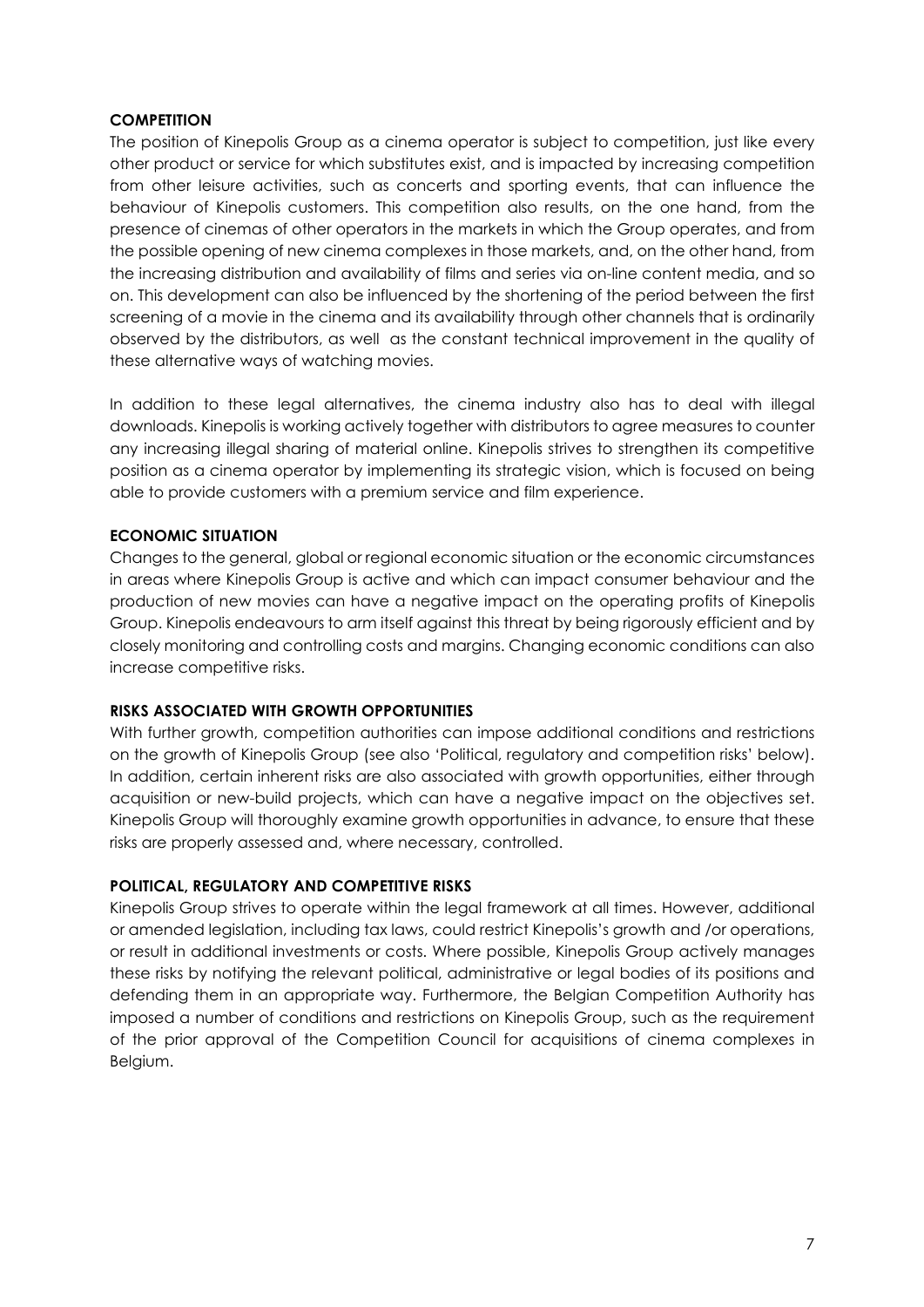#### TECHNOLOGICAL RISKS

Cinema has become a highly computerised and automated sector, in which the correct technological choices and the optimal functioning of projection systems, sales systems and other ICT systems are critical in order to be able to offer optimal service to the customer. Kinepolis Group tries to manage these risks by closely following the latest technological developments, regularly analysing systems architecture, securing its networks and optimising them where necessary, and by implementing ICT best practices.

#### PERSONNEL RISKS

As a service company, Kinepolis Group largely depends on its employees to provide a highquality service. Hiring and retaining the right managers and employees with the requisite knowledge and experience in all parts of the Company is therefore a constant challenge. Kinepolis accepts this challenge by offering attractive terms of employment, good knowledge management and a pleasant working atmosphere. Kinepolis measures employee satisfaction on the basis of employee surveys and improves its policies where necessary. Furthermore, Kinepolis also attaches great importance to the health of its employees and endeavours to create a risk-free work environment that does no harm to anyone. To this end, and in addition to compliance with the legal obligations with regard to safety and prevention, it has taken a number of further measures, such as the organisation of preventive examinations by the company doctor, the organisation of evacuation exercises, prevention training, etc.

#### CUSTOMER RISKS

Customer experience is key at Kinepolis Group, which is why Kinepolis places the greatest importance on the management of the risks that could have a negative impact on the customer experience in all aspects of the Kinepolis

'customer journey'. In the first place, Kinepolis is concerned with the physical integrity of its customers, and therefore ensures that the health and safety risks for its customers are reduced to a minimum when they are in the complexes. This includes numerous aspects, ranging from user-friendly buildings and installations to user-friendly products (e.g. compliance with HCCP standards, noise levels in the theatres), up to the prevention of feelings of insecurity through an adapted surveillance policy. In addition, in line with its best marketeer strategy, Kinepolis also respects the privacy and data integrity of its customers. To this end, it has appointed a 'data protection officer' (DPO), and implemented a number of legal and security measures to protect customer data, and has organised GDPR training for staff, while the DPO carries out the necessary audits to ensure that the privacy policy of the company remains up-to-date at all times, and the status of the company's GDPR maturity is discussed in internal committees as well as in the audit committee.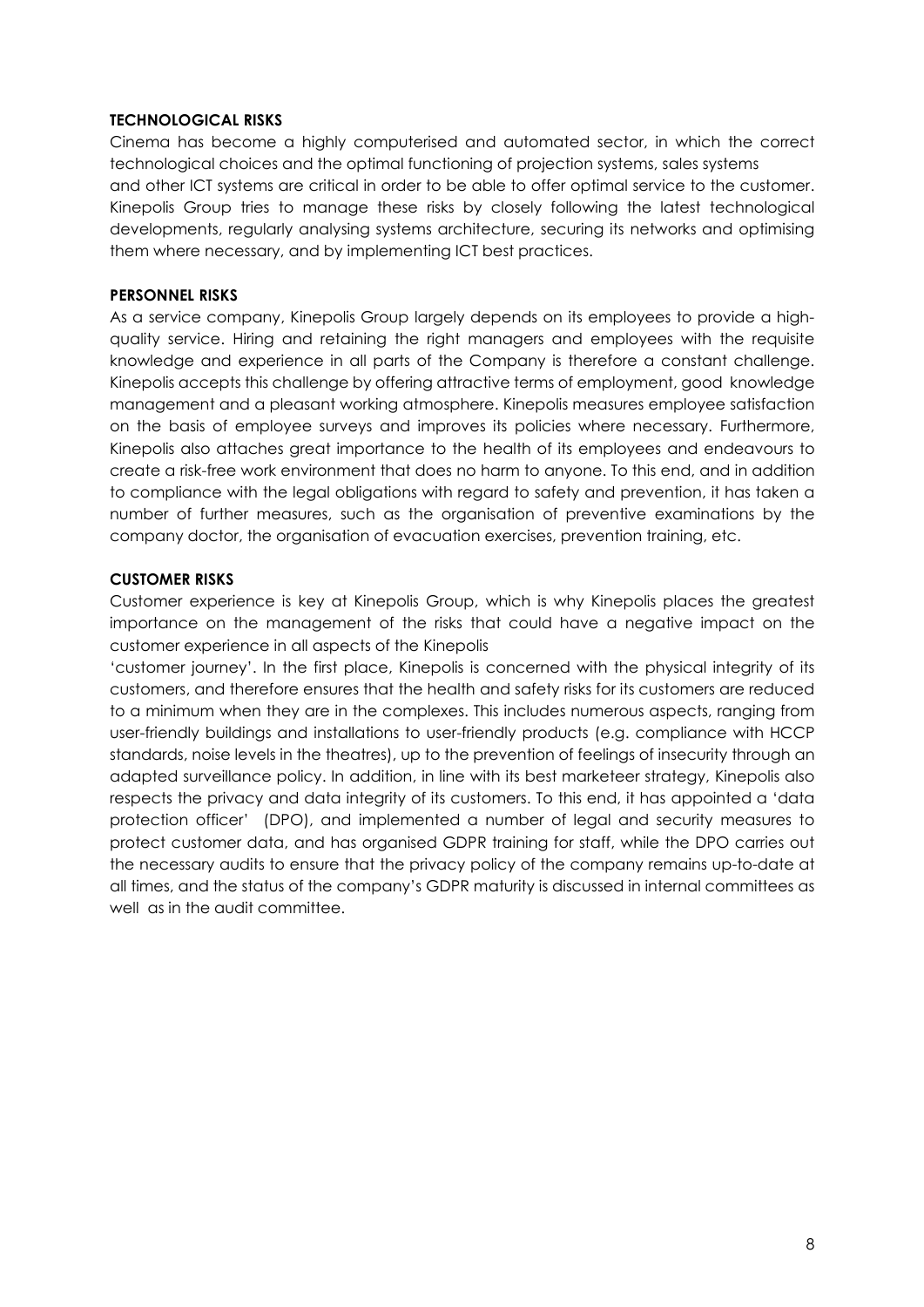Last but not least, Kinepolis tries to respond to any questions or dissatisfactions as quickly as possible by offering its clients timely and adequate services, so that potential complaints or disputes can be prevented or be resolved as quickly as possible.

Poor management of the abovementioned risks would lead to a decline in customer satisfaction, reputational damage and, ultimately, a decline in visitor numbers. In addition, the likelihood of disputes and/or administrative fines would also increase considerably.

#### RISKS RELATED TO EXCEPTIONAL EVENTS

Events of an exceptional nature, including but not limited to extreme weather, political unrest, terrorist attacks, pandemics etc., in one of the countries where Kinepolis Group is active, and that result in material damage to one of the multiplexes, a fall in the number of customers or disruption in the delivery of products, can have a negative impact on activities. Kinepolis strives to minimise the potential impact of such risks through a combination of preventive measures (such as constructional decisions, evacuation planning) and detective measures (such as fire detection systems), and by taking out proper insurance, if available.

#### ENVIRONMENTAL LIABILITY AND PROPERTY RISKS

The property that Kinepolis Group owns and leases is subject to regulations with regard to environmental liability and potential property risks. In addition to the above-mentioned measures to manage political and regulatory risks, Kinepolis will take the necessary measures to avoid environmental damage and limit property risks.

#### OTHER RISKS

Following the annulment by the Market Court of the decisions of the Belgian Competition Authority (BMA) of 31 May 2017 and 26 April 2018 to relax the behavioural conditions imposed on Kinepolis Group in 1997 by the BMA, the Company filed an updated request in 2019 that the above-mentioned behavioural conditions be abolished, after which, on 11 February 2020, the BMA lifted the condition prohibiting organic growth without prior consent from the BMA, with effect from 12 August 2021. The other behavioural conditions, including those related to the prior approval by the BMA regarding acquisitions in Belgium, remain in force.

Furthermore, proceedings are continuing in relation to a tax ruling applied to it in 2012. On 11 January 2016, the European Commission published its decision that the Belgian tax rulings with regard to excess profit are considered to be unlawful state aid. The decision of the European Commission obliges the Belgian government to make an additional claim for tax that would have been owed if such tax rulings had not been applied. As a consequence of the decision of the European Commission, and in accordance with IAS 12, Kinepolis has set up a provision of € 9.4 million for a potential additional claim for tax on the excess profit that was not included in the taxable base due to the ruling. This amount fully covers the potential liability, including interest charges. On 1 July 2016, Kinepolis Group, together with the other companies involved, appealed against the decision of the European Commission at the European Court of Justice. In 2017, pursuant to the above-mentioned decision, the Belgian state demanded payment of the alleged owed tax, which Kinepolis paid without making any harmful admission. If the appeal of Kinepolis Group is successful, all the amounts paid will be refunded to Kinepolis.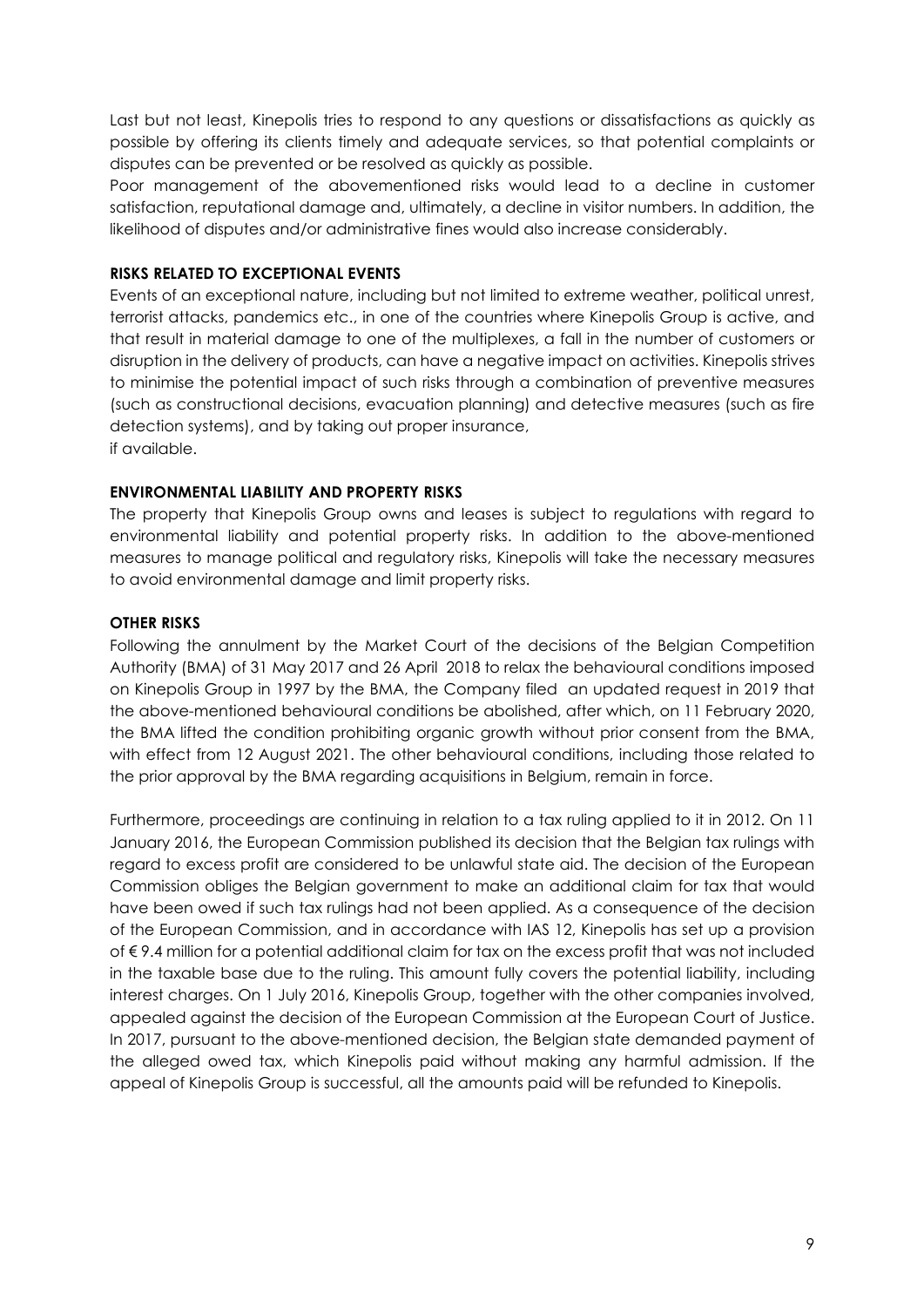On 14 February 2019, the Court of the European Court of Justice annulled the abovementioned decision of the European Commission. In response, the European Commission lodged an appeal, and opened an individual investigation into Kinepolis and the other companies involved. An appeal decision is expected in the second half of the year. With regard to the individual files, no deadline has yet been set for a decision.

# 4. ACQUISITION OF TREASURY SHARES

On 31 December 2019, Kinepolis Group held 492 346 treasury shares, with a capital value of € 340 983,58.

## 5. USE OF FINANCIAL INSTRUMENTS

The Company had no outstanding financial instruments at 31 December 2019.

# 6. DECLARATION OF NON-FINANCIAL INFORMATION AS PROVIDED FOR IN THE LAW OF 3 SEPTEMBER 2017 – CORPORATE SOCIAL RESPONSIBILITY

## SUSTAINABLE INVESTMENT IN PEOPLE AND THE ENVIRONMENT

Kinepolis attaches the utmost importance to the social, environmental and cultural consequences of its business operations.

The principles of Corporate Social Responsibility (CSR) have been translated into a sustainability policy that is an important guideline in the daily decision-making processes and the operation of the company.

## **6.2. CONTEXT AND METHODOLOGY**

In 2017, Kinepolis decided to structure its existing CSR approach within the framework of the internationally recognised ISO 26000 standard (Guidance for the social responsibility of organisations). In accordance with this standard, a relevancy and significance evaluation of the various CSR aspects and the related risks that a company faces was carried out at the end of 2018. This evaluation was carried out by the members of the Board of Directors, the senior management and the Belgian Works Council. The relevance and significance for Kinepolis itself and for its various stakeholders (including employees, customers, suppliers, investors and government) were taken into account. An evaluation of this kind is carried out at least every two years, unless there are strong indications that the results are not up-to-date. In such case, the evaluation will be accelerated.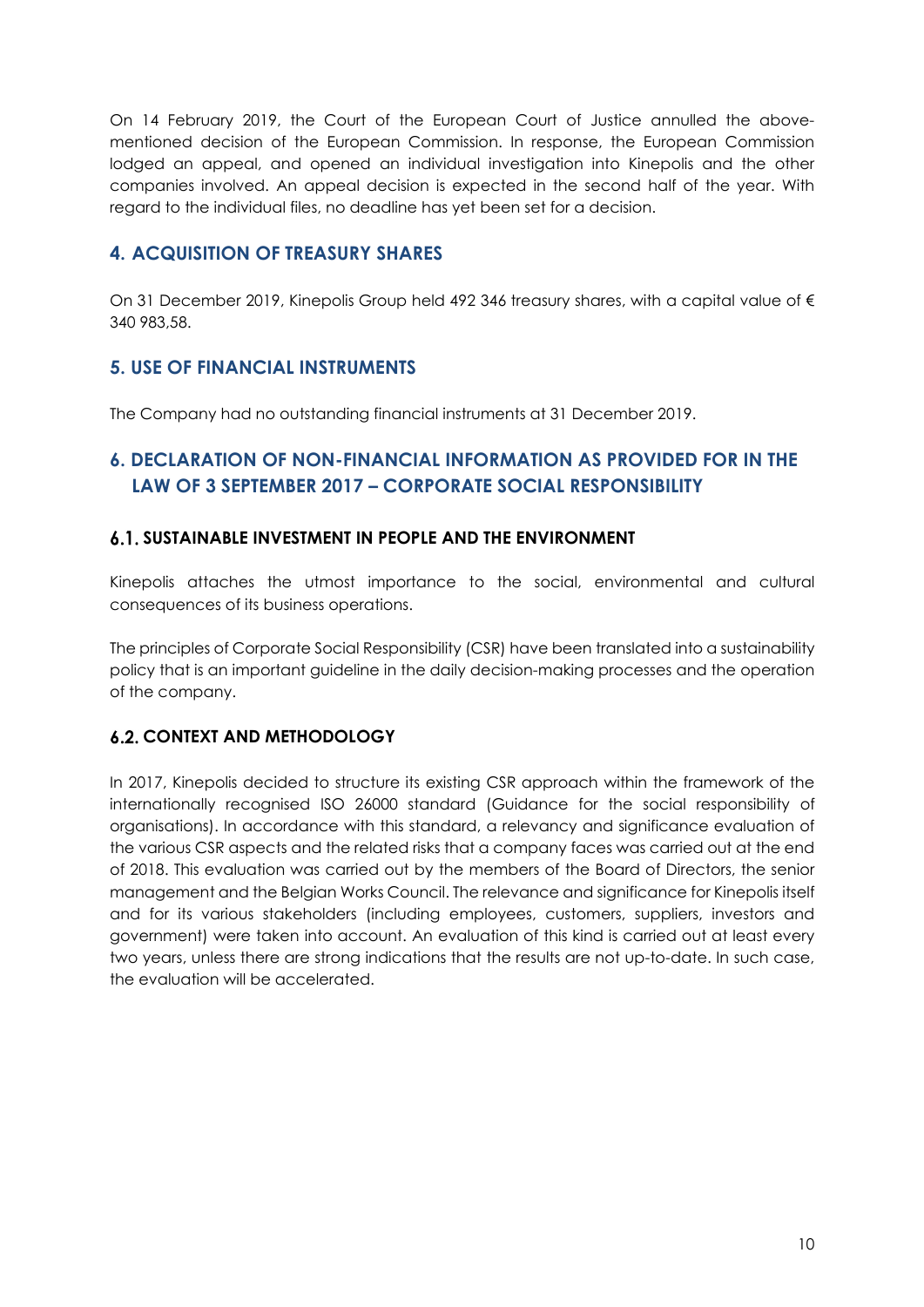The above-mentioned study showed that the following three CSR aspects are considered to be the most relevant for the organisation:

- Care of customers
- Care of employees
- Care for the environment

#### CARE OF CUSTOMERS

Kinepolis aims to offer its customers a positive experience with every contact or visit, by clearly informing them, interacting with them and responding to their wishes. In doing this, Kinepolis takes all target groups into account, and this is reflected in the film programme and the infrastructure of its cinemas.

#### CARE OF EMPLOYEES

The well-being of employees is an important part of the Kinepolis sustainability policy. Kinepolis works hard to develop talent and to encourage employees to get the best out of themselves. After all, an employee who feels involved will create happy customers and partners. Kinepolis' 'Human Capital' policy provides for, among other things, an intensive onboarding process, various training programmes and career guidance. The annual measurement of employee satisfaction enables Kinepolis to closely monitor this policy and to develop it further.

#### CARE FOR THE ENVIRONMENT

Via its 'Green Star' programme, Kinepolis is also committed to shoulder its responsibilities with regard to care for the environment. Kinepolis takes full consideration of the comfort and convenience of visitors and employees in all its buildings, both in renovation work and newbuilds. The company thereby constantly works to reduce its ecological footprint by introducing innovative, low-energy materials and structural applications.

In recent years, technological evolution has also enabled cinemas to significantly reduce the ecological impact of their operations. Examples of this are the evolution of projection systems and the rise in online and mobile transactions.

Kinepolis actively looks for new technologies and initiatives in order to ensure, as appropriate, a fast response to social and ecological trends.

#### INTEGRITY IN BUSINESS

In addition to these three pillars, Kinepolis has a strict policy with regard to anti-corruption and bribery, and efforts are made to raise awareness of that policy among employees and management. Integrity is always at the forefront of Kinepolis' business operations.

#### MEASURING OUR PERFORMANCE WITH REGARD TO SUSTAINABILITY

In order to measure the effectiveness and efficiency of Kinepolis' policy measures with regard to sustainability, a Key Performance Indicator (KPI) was determined for each of the above domains. In addition, descriptive performance indicators and examples will be cited throughout this report to illustrate the policy.

Over the coming years, Kinepolis is committed to further developing its sustainability policy and intensifying its efforts in various areas. The potential risks related to these topics will thereby be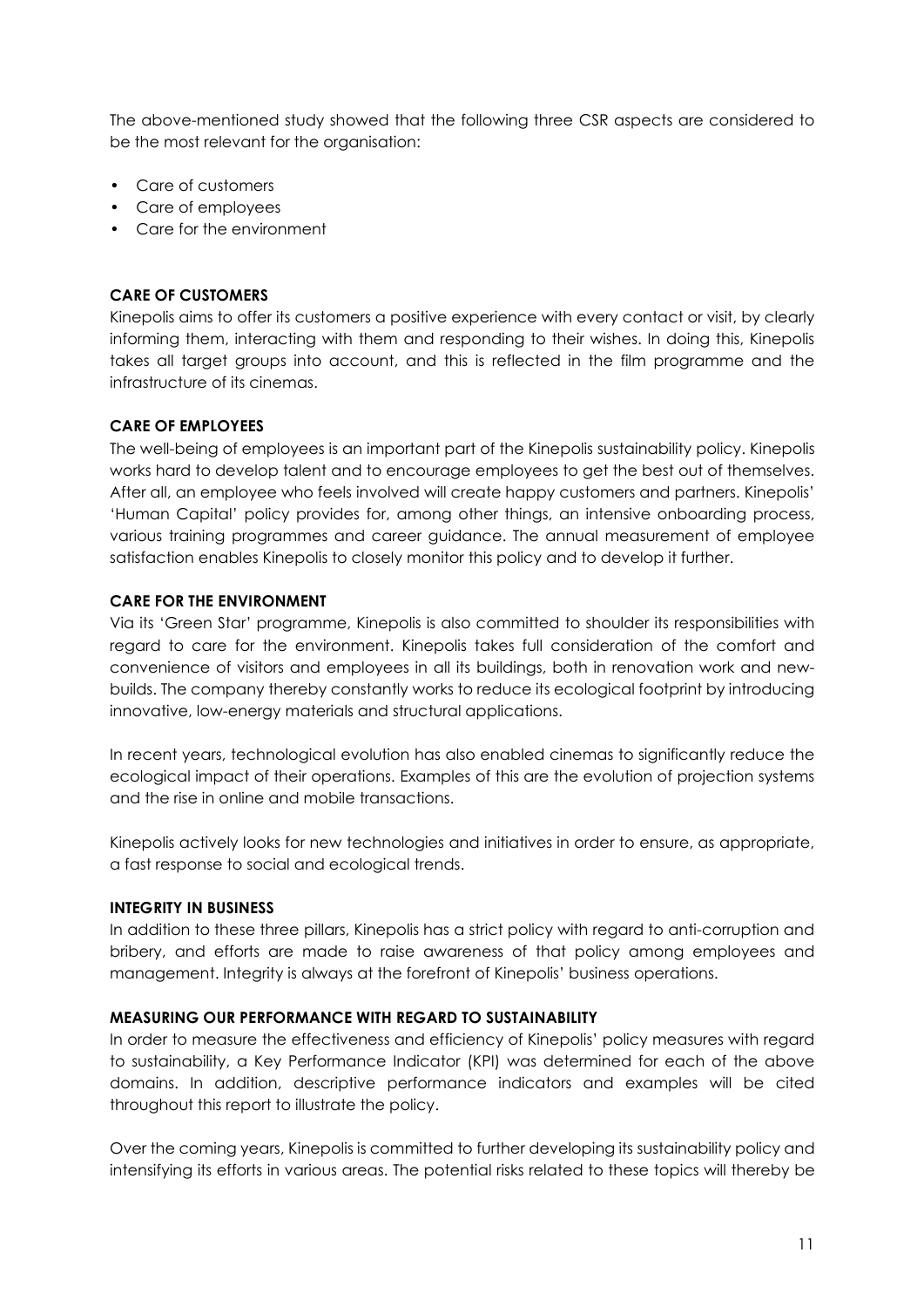re-assessed on a regular basis, and it will be examined whether adequate policy measures have been provided to limit these risks.

EXPLANATORY STATEMENT WITH REGARD TO THE ACTIVITIES OF KINEPOLIS IN THE USA Kinepolis finalised the acquisition of American cinema group MJR Digital Cinemas in the middle of October 2019. As cinemas in the USA have only been part of Kinepolis' portfolio since late 2019, Kinepolis will not yet report on its US operations in this chapter.

Kinepolis is committed to implementing as much as possible of its corporate social responsibility policy – as set out in this chapter – in the American organisation in the coming years. In the first instance, the focus will thereby be on the rapid implementation of its Human Capital policy, aimed at introducing the self-learning corporate culture of Kinepolis and thereby empowering employees to actively contribute to the implementation of the corporate strategy.

| <b>SUSTAINABILITY</b><br><b>PILLARS OF</b><br><b>KINEPOLIS</b> | <b>RELATED GUIDELINES ISO 26000</b>                                                                  | <b>KPI</b>                                                                            |
|----------------------------------------------------------------|------------------------------------------------------------------------------------------------------|---------------------------------------------------------------------------------------|
| <b>Customers</b>                                               | - Honest marketing, factual and unbiased information<br>and fair practices when concluding contracts | Number of completed customer surveys<br>per year Customer Satisfaction Index (CSI) in |
|                                                                | - Protection of the health and safety of the consumers                                               | Europe 'Tell Us About Us' guest survey in                                             |
|                                                                | - Customer service, support and resolution of complaints<br>and disputes                             | Canada                                                                                |
|                                                                | - Consumer data protection and privacy                                                               |                                                                                       |
|                                                                | - Education and awareness                                                                            |                                                                                       |
|                                                                | - Employment and employment relations                                                                | Number of 'budget owners' in relation to                                              |
| <b>Employees</b>                                               | - Working conditions and social protection                                                           | the total number of employees                                                         |
|                                                                | - Social dialogue                                                                                    |                                                                                       |
|                                                                | - Health and Safety at work                                                                          |                                                                                       |
|                                                                | - Personal development and training in the workplace                                                 |                                                                                       |
|                                                                | - Prevention of environmental pollution                                                              | Evolution of energy consumption per year                                              |
| Environment                                                    | - Sustainable use of resources                                                                       | Expressed in KWh/m2                                                                   |
|                                                                | - Mitigation of and adaption to climate change                                                       | Reporting at Group level for Europe                                                   |
|                                                                |                                                                                                      | (reporting in Canada from 2020)                                                       |
| Integrity in                                                   | - Human rights                                                                                       | % of employees who have signed                                                        |
| <b>business</b>                                                | - Honest business practices                                                                          | the Code of Conduct                                                                   |

## KEY PERFORMANCE INDICATORS (KPI)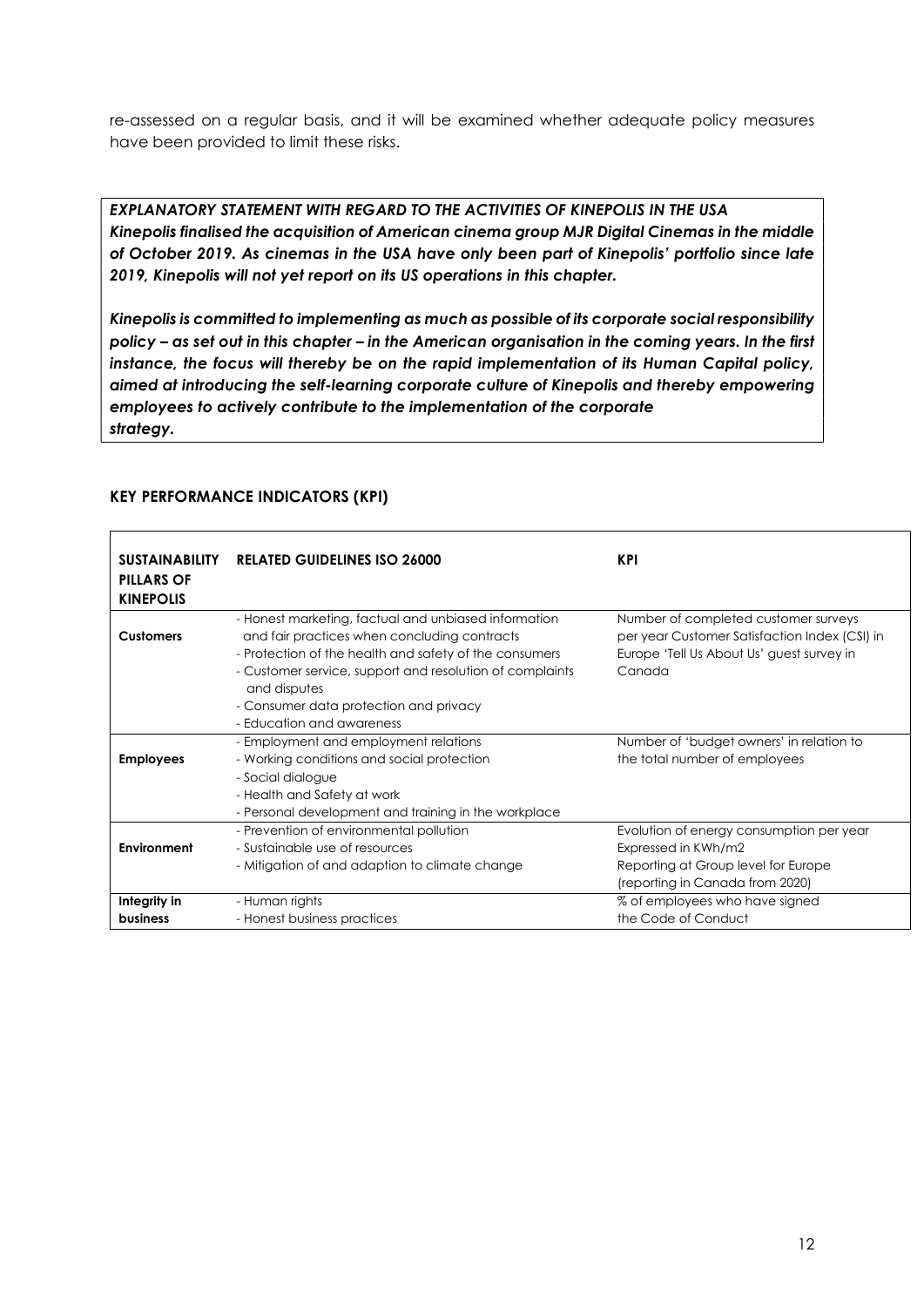# **6.3. OUR CUSTOMER**

Customer experience is key at Kinepolis, which is why customer satisfaction and care for customers in all aspects of the Kinepolis 'customer journey' is of the utmost importance.

Kinepolis pursues an inclusive policy, with attention to all social target groups.

## **POLICY**

Kinepolis aims to offer its customers a positive experience during each visit or contact and, as such, increase the probability of a repeat visit and positive word-of-mouth advertising. Kinepolis thereby focuses on a number of aspects, all of which contribute to a total customer experience:

- An extensive range of films, in which everyone can find one that is to his or her liking;
- Modern, comfortable and easily accessible cinemas and theatres;
- High-quality customer service:
	- including film tips for and by customers
	- with respect for the protection of customer data.

## EVALUATION OF OUR POLICY: CUSTOMER SATISFACTION INDEX

The measurement of Kinepolis' efforts with regard to the customer experience is carried out on a continuous basis via the Customer Satisfaction Index (CSI) in Europe and the 'Tell Us About Us' guest survey in Canada. Both use almost the same criteria<sup>1</sup>to evaluate the quality of the customer experience offered. Kinepolis received a total of 557 193 completed surveys in 2019, 540 193 of which in Europe, and approximately 17 000 in Canada.

All European visitors who buy tickets online and leave their email address receive an invitation to tell Kinepolis about their experience within 24 hours of their cinema visit. Those who do not buy online can share their opinions via a form on the Kinepolis website. The questions relate to various aspects of the customer experience: how they liked the film, the quality of the picture and sound, the service, tidiness, customer friendliness, waiting times and so on. Customers can also submit suggestions in this way.

#### CUSTOMER SATISFACTION INDEX

|                                            | 2018    | 2018   | 2019    | 2019   | Total  |
|--------------------------------------------|---------|--------|---------|--------|--------|
|                                            | Europa  | Canada | Europa! | Canada | 2019   |
| Number of<br>completed<br>customer surveys | 419 047 | N/A    | 540 193 | 17 000 | 557193 |

The survey is not yet offered by email in Canada, but via the website. Customers are encouraged to fill it in by the cinema staff and by means of communication in the preshow.

 $1$  No film evaluations are currently being requested in Canada.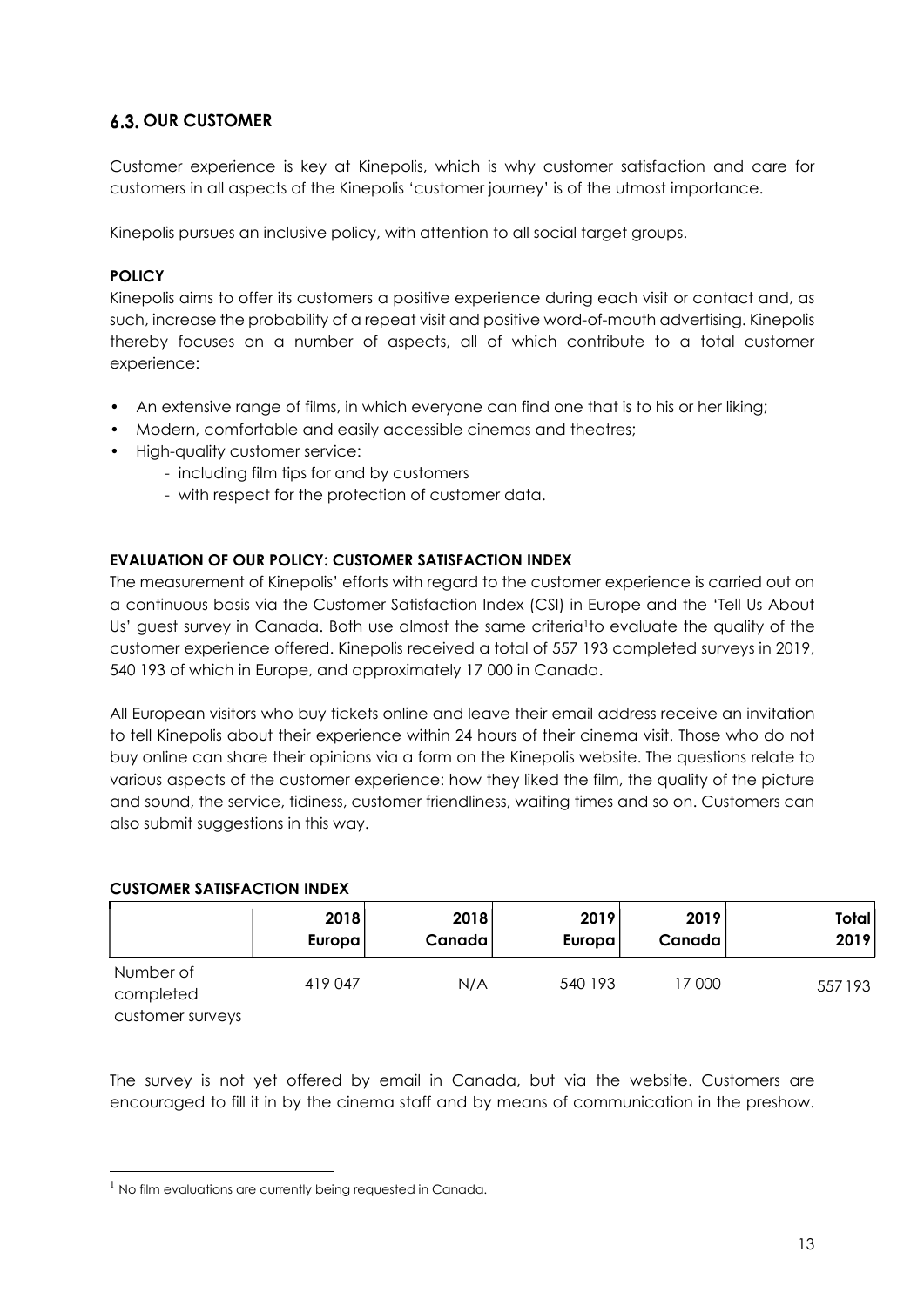Landmark Cinemas will soon implement the Kinepolis CSI working method and will review its survey in terms of both process and content.

The CSI enables Kinepolis to constantly collect customer feedback at a very detailed level, and the CSI results are reported and assessed on a daily basis at team, cinema and national level. Kinepolis constantly refines its operational management and film programming on the basis of this customer feedback. Comments on seat comfort, for example, are immediately passed on to the relevant department, and the seat in question will be immediately checked, and repaired where necessary.

In addition, customer satisfaction – alongside employee satisfaction and financial metrics – is an essential KPI within the Group for the assessment of the performance of cinema complexes, managers and employees. The above-mentioned KPIs are also

included in the bonus scheme for managers and budget owners. The response in all countries is more than high enough to give a representative picture of customer satisfaction.

#### MOVIE LOVER EXPERIENCE AWARDS

Landmark cinemas that exceed their customer satisfaction goals are honored at the Movie Lovers Experience Awards, an annual programme within the Canadian cinema circuit that aims to give wide internal recognition to cinemas that perform well.

#### VISITORS' SCORE PER FILM: CUSTOMERS ADVISE CUSTOMERS<sup>2</sup>

The Customer Satisfaction Index also measures the visitor score of each individual film in the Kinepolis programme, and this indicates the extent to which visitors would recommend the film they have just seen to others. The customer score is taken into consideration every week when programming films, making it an important indicator of how long a film will run in the cinema. Kinepolis always publishes the visitor score of each film on its website, even if it is negative. In this way, customers advise each other on which films to see, with Kinepolis as facilitator. The visitor score of a film also plays a role in the recommendations that Kinepolis makes to customers. The score is a factor in Kinepolis''recommendation engine': a piece of artificial intelligence that tries to identify, as far as possible, which films from the current programme will appeal to the customer.

#### CUSTOMER SUPPORT

Kinepolis wants to be as accessible to customers as possible and is committed to respond to questions and comments as quickly as possible. In order to inform customers as well as possible and to stimulate self-help, Kinepolis uses an extensive series of frequently asked questions and answers on its website in both Europe and Canada (www.kinepolis. com and www.landmarkcinemas.com, respectively). This list is regularly updated and adjusted based on customer contacts. Kinepolis proactively directs online customers to this 'FAQ' section. If customers cannot find the answer to their question, they can use the contact form on the website.

This contact form is designed to ensure that the question is immediately forwarded to the right department and/or cinema. In case of problems or questions in the cinema, customers can always address the staff.

<sup>2</sup> Not yet applicable for Landmark Cinemas Canada.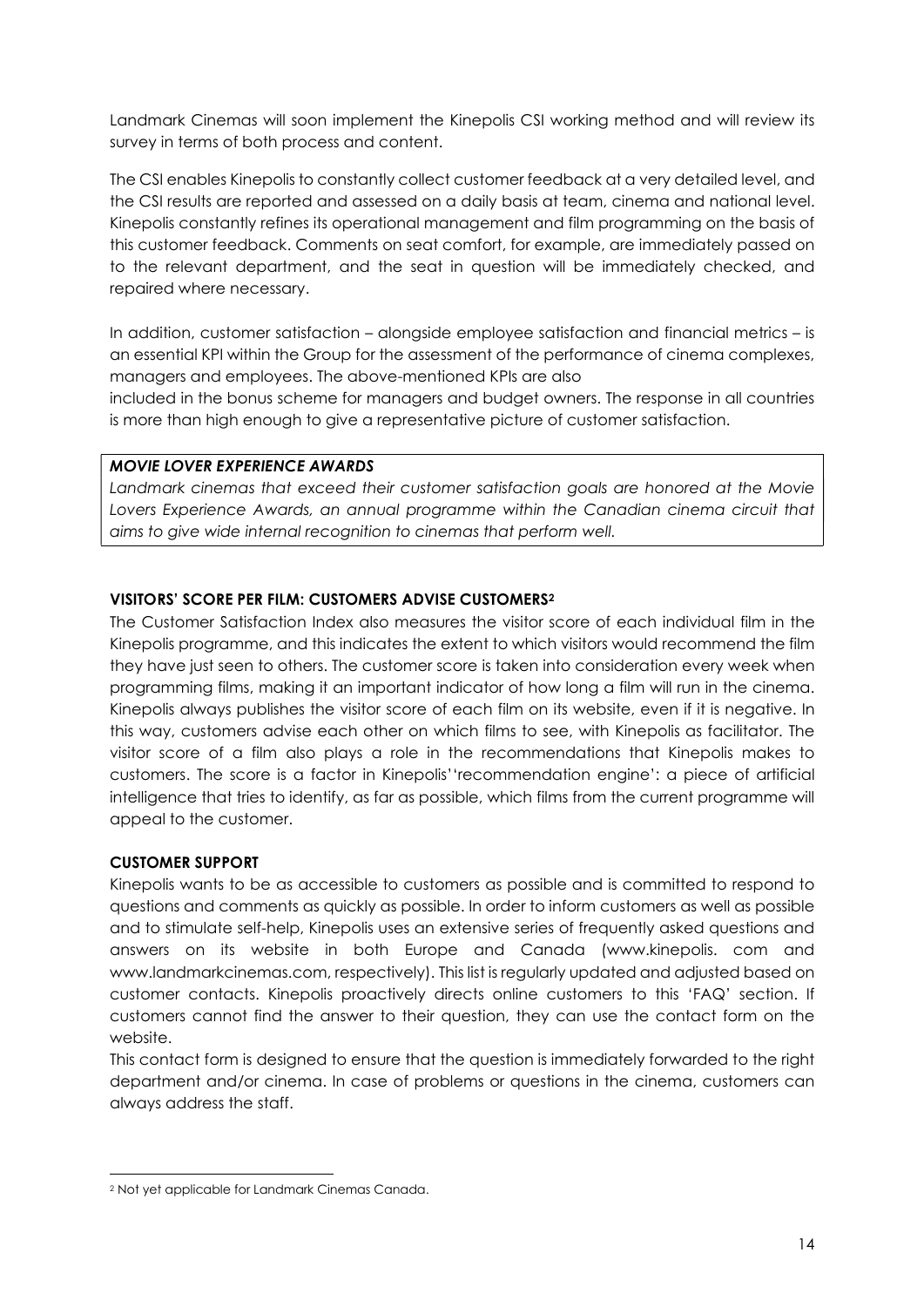During busy periods, an external call centre is sometimes used to relieve the phone lines of the cinema complexes as much as possible, and to avoid waiting times for visitors. Customer questions are also answered every day via social media (Twitter, Facebook).

## PROTECTION OF CUSTOMER DATA

Kinepolis collects data about its customers as part of its relationship-marketing strategy and its 'Marketing as a Service' credo. In this way, Kinepolis can optimally tailor its operational management to the wishes of its customers, and European customers always receive relevant film and event recommendations based on the data in their personal profile.

From May 25, 2018, the use of personal data has been regulated by the European Union's General Data Protection Regulation (GDPR), which is aimed at the protection of personal data. The basic values behind the GDPR have always been the values followed by Kinepolis in the handling of customer data, namely:

- Kinepolis has a transparent data-processing policy towards its customers;
- The main objective of collecting and processing customer data is to improve the service to customers;
- Kinepolis attaches great importance to the rights of its customers with regard to data, and allows them to exercise them in a simple manner;
- Kinepolis has a strict organizational and technical security policy with regard to its customer data.

The Canadian equivalent of the GDPR is PIPEDA (The Personal Information Protection and Electronic Documents Act). Landmark Cinemas Canada meets all PIPEDA requirements in its handling of customer data, and pursues the same values.

Respect for customers and respect for their data are inextricably linked, and Kinepolis takes both very seriously.

#### Cyber security

Kinepolis takes a whole series of measures to protect its IT systems, and thereby also its employees, customers and business operations, against cyber-attacks. ICT risks (and the control measures to cover them) have until now been regularly discussed in the Audit Committee. From 2020, this will be done on a formal basis at least annually.

Kinepolis has a Security & Compliance Officer, supported by various external consultants who continuously test the security of Kinepolis' ICT systems. For example, Kinepolis has been working together with Intigriti for several years now. Intigriti is a bug bounty platform that brings together ethical hackers to identify vulnerabilities on behalf of the company, so that Kinepolis can tackle them as quickly as possible. Kinepolis also applies a strict code for external partners with regard to cyber security.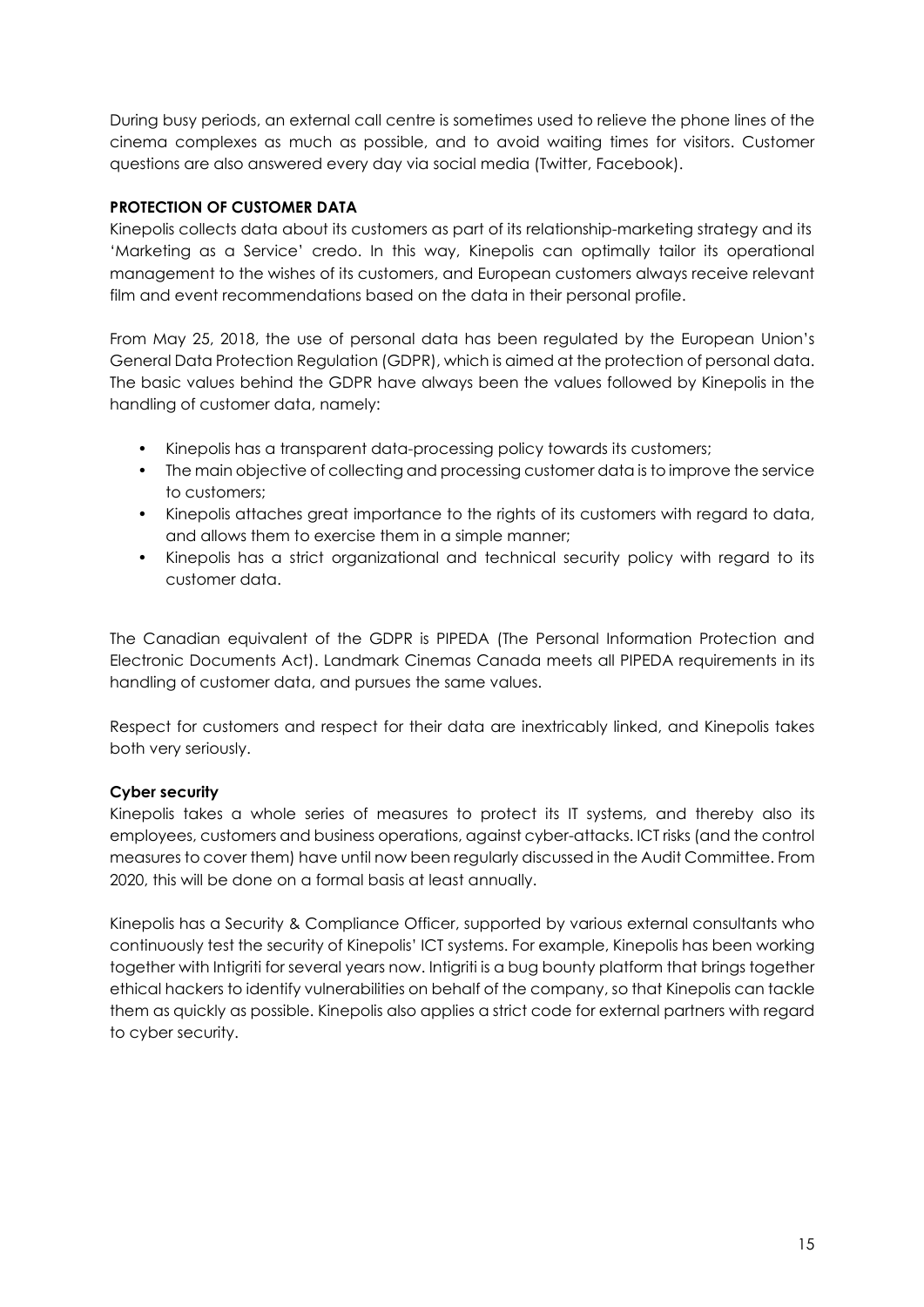#### A FILM PROGRAMME FOR EVERYONE

Kinepolis is committed to having a film programme for various target groups at all times, including social (such as ethnic or cultural) minorities. In addition to blockbusters, Kinepolis programmes and promotes many local and multicultural films and has developed its own successful cultural programme, covering opera, ballet, art and theatre on the big screen. Kinepolis always tailors its programme to the audience of a given cinema, taking into account, among other things, demographic factors, regional identity and the cultural offer.

For example, Kinepolis programmes Bollywood blockbusters and Turkish hits in multicultural cities with large Indian and/or Turkish communities. In addition to Polish and Russian films, among others, experiments were also conducted with Chinese and Japanese films in 2019. Furthermore, films with regional themes and films by (often fledgling) filmmakers with strong regional roots are also given a platform in the relevant regional Kinepolis cinemas.

#### Canadian Film Spotlight

Landmark Cinemas Canada has a 'Canadian Film Spotlight' label for a carefully curated selection of Canadian films, highlighting titles from the Canadian Independent Film Series and other local distributors. The 'Spotlight' series featured 12 Canadian titles in 2019, along with 13 other Canadian films that were given wider release on the Landmark circuit. In order to promote local film culture, Landmark Cinemas also supported 17 local film festivals in 2019, across the regions where Landmark operates.

#### Local content

In Belgium, Kinepolis also invests in the production and promotion of local Flemish films through Kinepolis Film Distribution. Kinepolis indeed believes that supporting and producing local content is essential for the future of the cinema business and the local film culture. Kinepolis is also a partner of local film festivals in various countries.

#### NOISE STANDARDS

Protecting the hearing of our visitors is of the greatest importance to Kinepolis, and so the generally applicable national noise standards are strictly observed. In Europe, this means, among other things, that Kinepolis:

- calibrates all its cinemas every year;
- carefully checks the sound settings every two weeks;
- checks the maximum sound pressure level of the various programme types (such as the preshow and children's films);
- systematically adapts the volume to suit the type of programme and the size of
- the auditorium.

#### WHEELCHAIR ACCESSIBILITY

Kinepolis is committed to making as many theatres as possible accessible to wheelchair users. More than 90% of all Kinepolis theatres are accessible for people with limited mobility, and most of them have reserved wheelchair spaces. All recently-opened Kinepolis cinemas are 100% wheelchair accessible. In some cinemas, where not all the theatres are wheelchair accessible due to outdated infrastructure, Kinepolis ensures that films are screened in different auditoriums at different times, so that visitors with limited mobility are able to see all the films. Kinepolis always provides clear information on whether theatres have wheelchair access, both online and on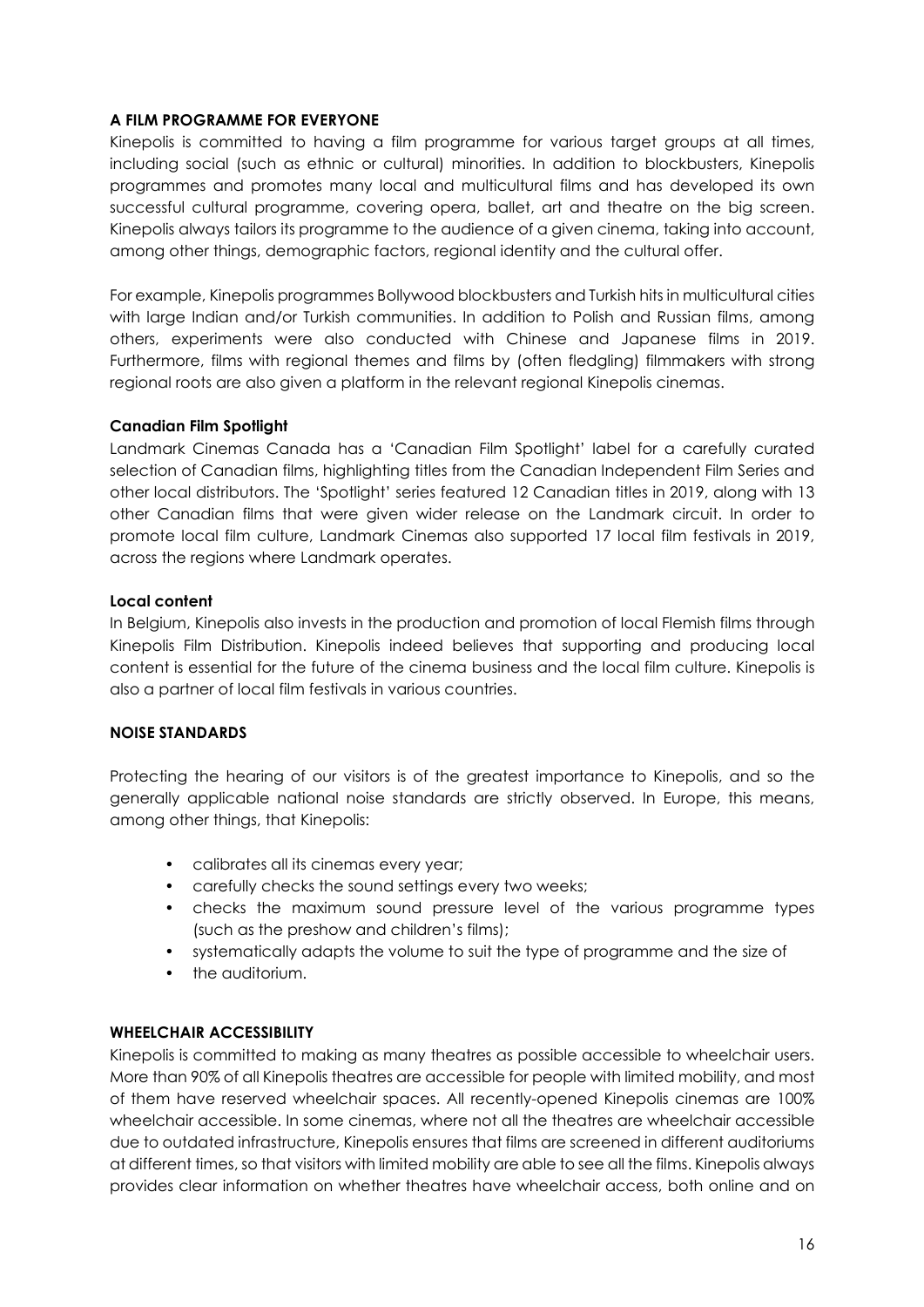site. When booking online, wheelchair-accessible seats are clearly marked on the theatre plan, so that customers can reserve these places in advance when purchasing their ticket.

#### ACCESSIBILITY FOR PEOPLE WITH VISUAL OR AUDITORY IMPAIRMENT

In line with the jurisdiction in France, Kinepolis has installed the Twavox system in all its French cinemas, which enables people with visual or auditory impairment to adjust (i.e. increase or even out) the sound to meet their needs using an app on their smartphone and a pair of headphones. People with visual impairment can also make use of an audio description.

Kinepolis launched the 'Whatscine' cinema app in Spain in 2017. The Whatscine app offers users a choice between audio description, subtitles and sign language on their smartphone, perfectly synchronised with the action on the screen, enabling everyone with impaired hearing or sight to enjoy the latest films. In this way, Kinepolis wants to promote the accessibility of cinema for everyone. The app has been available in all Spanish Kinepolis cinemas from 2018. 10 000 visitors made use of this app in 2019.

Kinepolis will evaluate the use of the above-mentioned systems with a view to a possible further rollout in its European cinemas.

In 2020, Landmark Cinemas Canada will further support movie lovers with audiovisual impairment by updating its existing 'Fidelio' and 'CaptiView' systems across 28 cinemas and installing them in all Landmark cinemas. Fidelio is a wireless storyline audio system adapted for both the visually and hearing impaired, and CaptiView is a closed captioning system for the hearing impaired or the deaf.

#### **MOBILITY**

In order to avoid traffic problems around its multiplexes, Kinepolis encourages the use of alternative means of transport. Customers are informed as well as possible on the different ways of getting to the cinema. Most Kinepolis sites offer covered cycle parking facilities and the site is made accessible and open to public transport where possible. In 2019, work continued on a spacious, covered bicycle parking facility in Ghent, and Kinepolis participated in a broad campaign in Antwerp to promote a new tram line that stops at the cinema. Recent postcode research in Belgium showed that 40% of Belgian Kinepolis visitors come by public transport, on foot or by bicycle. In student cities such as Leuven or Ghent, this rises to more than 60%.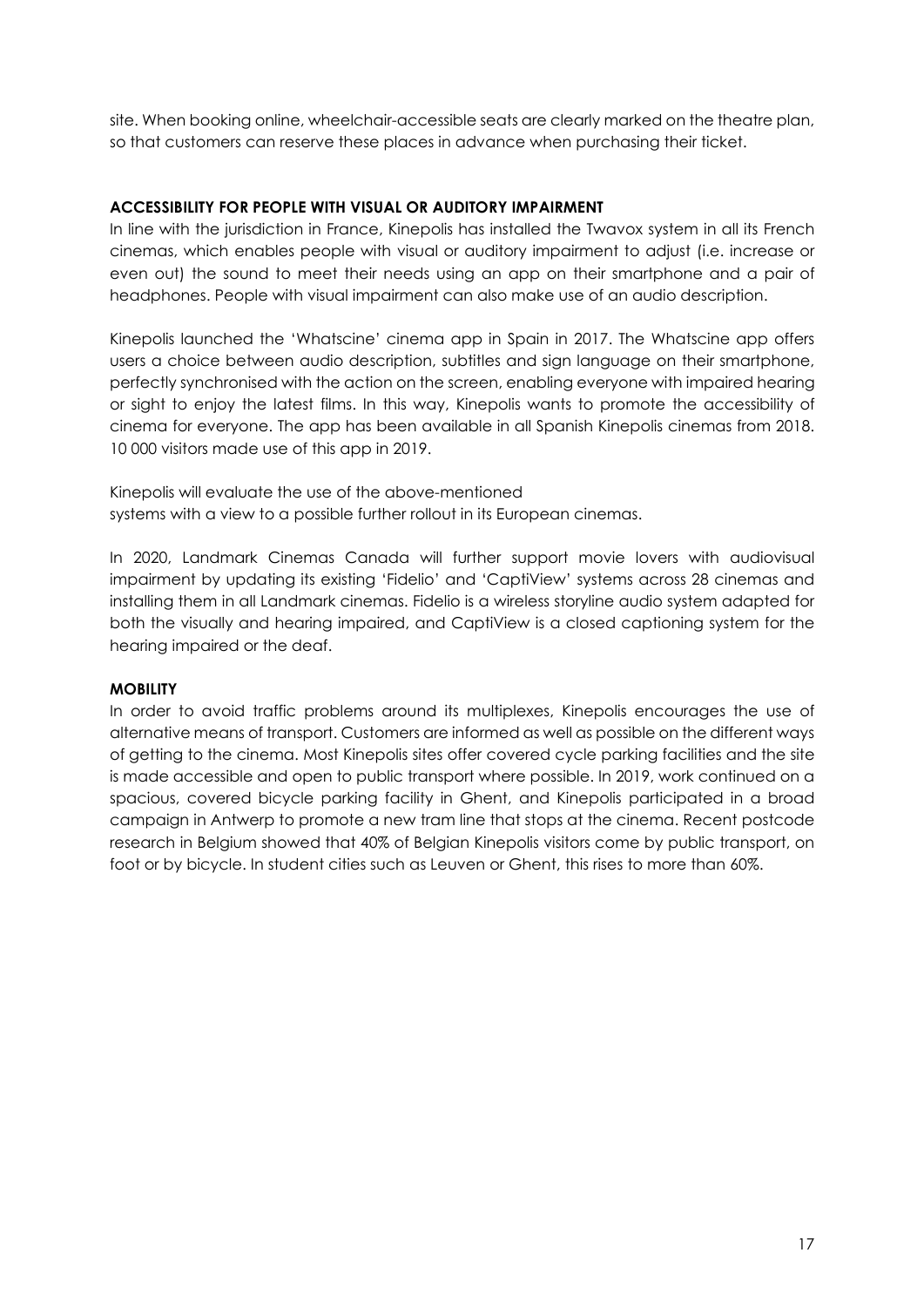#### SOCIAL ENGAGEMENT INCLUSIVE PROGRAMMING POLICY

#### Inclusive programming policy

Kinepolis is aware of its sociocultural responsibilities and is committed to creating a film programme that reflects the diversity of today's society.

Kinepolis' multicultural programming and special screenings for senior citizens are concrete examples of its inclusive programming policy, with attention for all social target groups.

Within its B2B activities, Kinepolis has also created a schools programme, in which attention is given to current topics in the curriculum, with films being offered together with an educational dossier.

Schools can benefit from discounted prices in this respect. Indeed, films can be a catalyst for discussion (for example, about subjects such as 'Anti- Bullying Week' and 'Safe Internet Day', etc.) or can introduce children to another language or culture (e.g. 'Cinéperles', for immersion in French language and culture).

#### Community Involvement

Kinepolis also wants to accept its social responsibilities and increase its social engagement by supporting charities via sponsoring, patronage, organising or supporting benefit campaigns, or by stimulating social employment. In 2019, Kinepolis supported various projects, such as Rode Neuzen (Red Noses), KickCancer, Minor-NDAKO, the '1000 km of Kom op tegen Kanker (Stand Up to Cancer)', the 'Warmest Week' and the climate initiative 'Sign for my Future' in Belgium, the Cadena100 cancer benefit in Spain, the Stichting Bio (Bio Foundation) in the Netherlands, 'Le Secours populaire' in France and Kids Help Phone in Canada.

#### Toy Story 4 campaign fot the benefit of 'le Secours Populaire"

In 2019, Kinepolis France supported 'Le Secours populaire' with various promotions throughout the year. During the summer, Disney and Kinepolis teamed up on the occasion of the release of Toy Story 4. A Toy Story camper van that visited seven Kinepolis cinemas across the country highlighted the holiday campaign of Le Secours Populaire, to remind the public that 1 in 3 children never goes on holiday. Each day that the camper van visited a cinema, € 1 for each Toy Story 4 ticket bought in the respective cinema was donated to Le Secours Populaire as part of the 'Journées des oubliés de vacances'. Both Disney and Kinepolis also distributed the promotional spot for this campaign through their channels. In this way, Kinepolis and Disney managed to give 500 children a great holiday.

Kinepolis France also organised an event at Christmas for the benefit of Le Secours Populaire, this time to give 300 children a magical Christmas. During the 'Journée Ciné solidaire' on December 24, € 0.5 per ticket sold in all French Kinepolis cinemas went to the 'Pères Noël verts' campaign of Le Secours Populaire.

#### Kinepolis Netherlands supports Stichting BIO

Since 2019, Kinepolis Netherlands has been making it easy for everyone to donate to the Stichting Bio (Bio Foundation). At all 18 locations, visitors at the ticket and shop cash desks can choose themselves whether to round up their purchase amount by simply donating their 'change' to Bio via Kinepolis.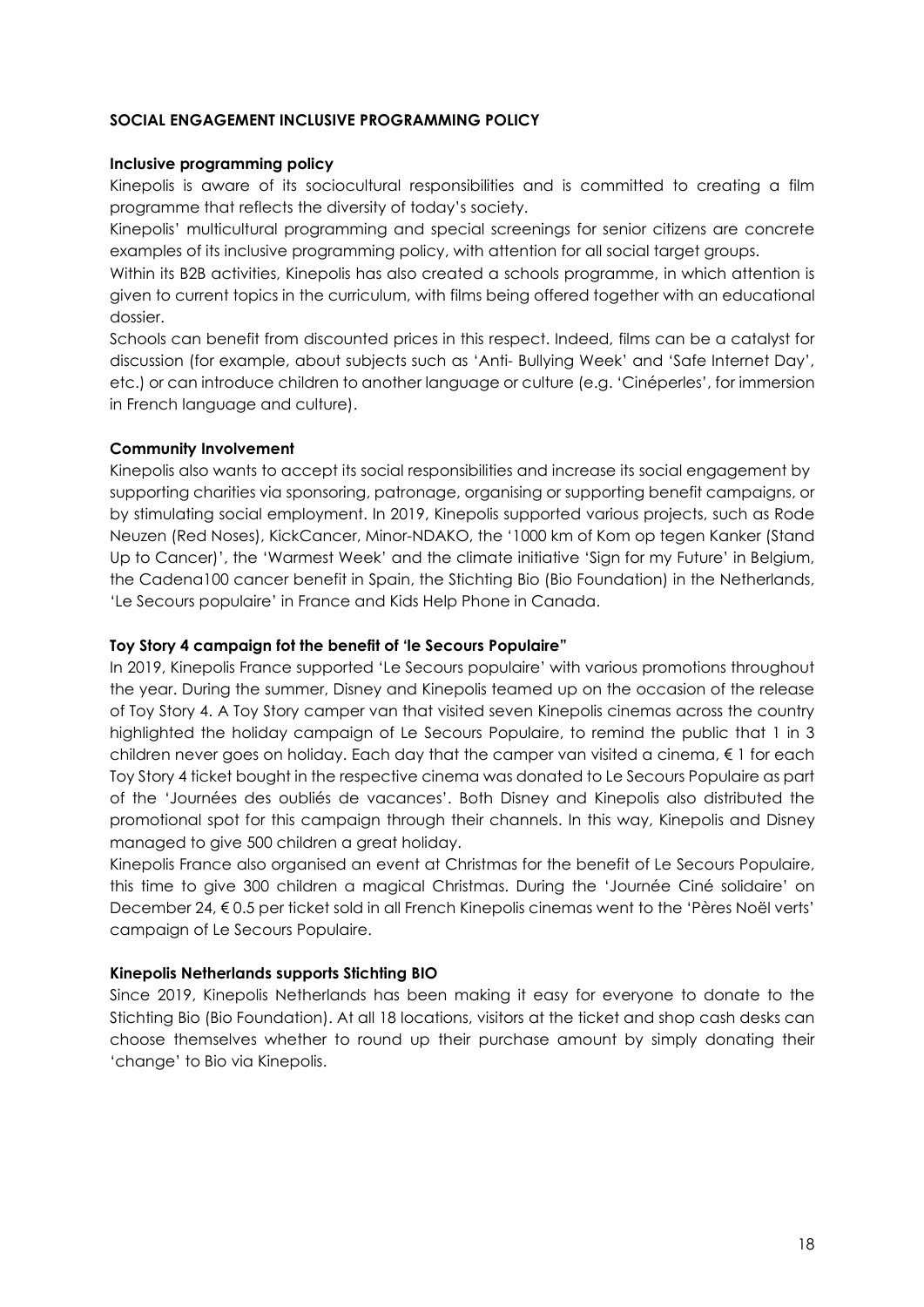Stichting Bio was founded by the Dutch cinema industry in 1927 and owes its name to it. The Foundation is committed to offering children with disabilities a relaxing holiday, such as in the Bio Vakantieoord in Arnhem. Campaigns are also occasionally organised around a specific film, with part of the income going to this charity.

#### Landmark partner of Kids Help Phone

For many years, Landmark Cinemas has been a loyal partner of Kids Help Phone, Canada's only national helpline that is providing professional support and information to young people 24/7. Landmark supports the organisation through cinema promotions and fundraising, culminating in the Spring Movie Break programme and national sponsorship of the 'Walk So Kids Can Talk', a national event that takes place annually in May. With the help of movie lovers, Landmark Cinemas donated 130 000 Canadion dollars in 2019 to promote the mental health and wellbeing of young people across Canada. Landmark also supported Kids Help Phone initiatives through screen and web advertising worth 340 000 Canadian dollars.

# **6.4. OUR PEOPLE**

Every day, 4 600 employees are committed to providing millions of moviegoers with an unforgettable movie experience.

Kinepolis is aware that the talent and commitment of its employees is the driving force behind its success.

## OUR HR POLICY: 'PLUS EST EN NOUS'

The 'Ultimate Movie Experience' begins and ends with the people who make their contribution every day, in front of and behind the screens. Kinepolis therefore aims for sustainable growth by attracting, nurturing and developing talent. The Kinepolis Human Capital policy focuses on:

- attracting competent employees with the right attitude, in line with the behavioural values of Kinepolis;
- retaining and developing committed and motivated talents by creating an optimal working environment, in which:
	- Everyone is able to optimally use and develop his or her talents;
	- The Kinepolis values are put into daily practice;
	- Opportunities for further growth are offered at a personal and/or professional level;
	- Each employee can contribute to the further development of the company and its products.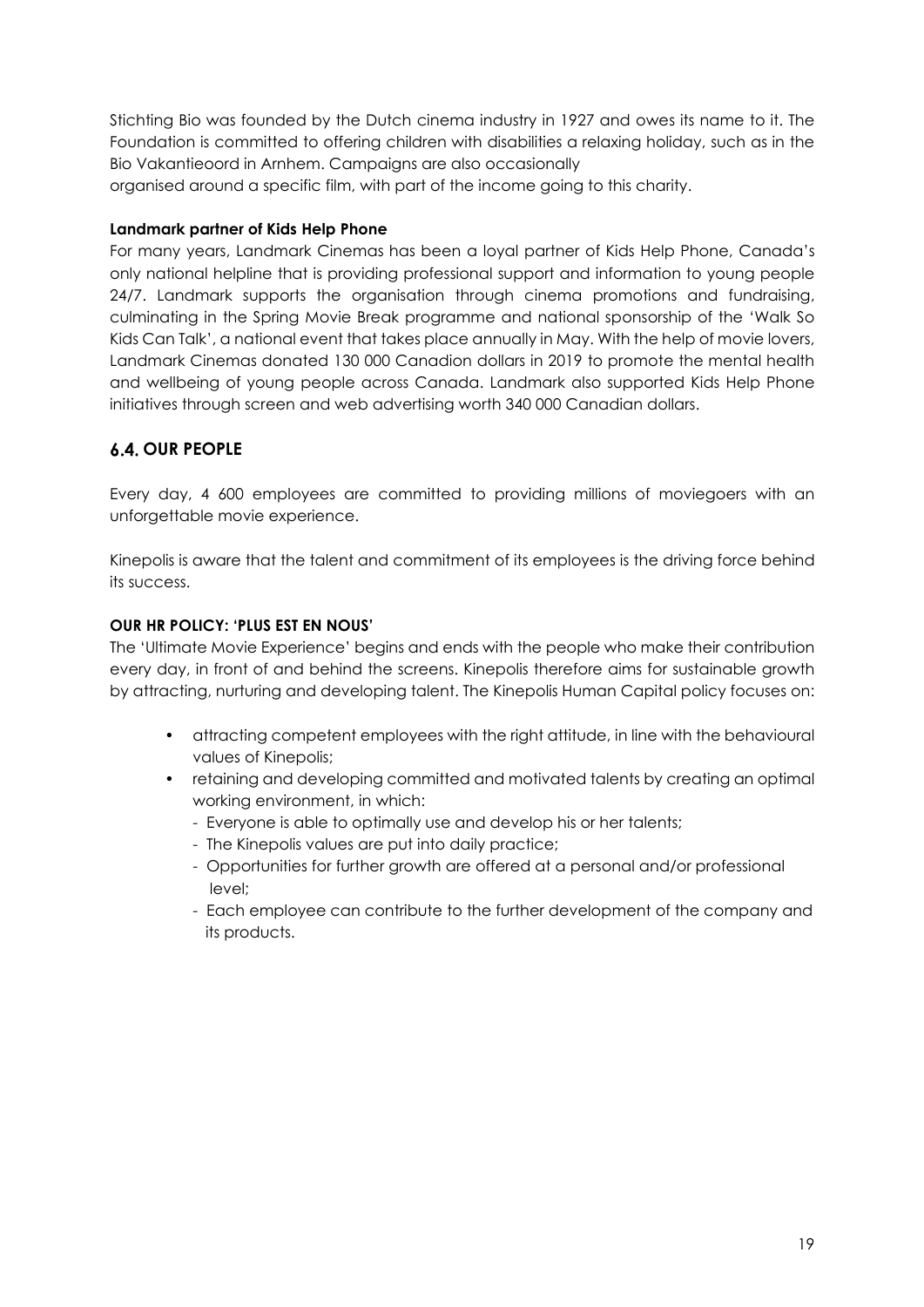Employee participation and entrepreneurship are stimulated to the maximum and are facilitated in two ways:

- Kinepolis wants to be a 'self-learning' organisation, by giving as many people as possible responsibility for departmental targets and budgets and encouraging them to show initiative and learn from each other.
- Regardless of their level in the organisation, employees are encouraged to constantly question accepted wisdom, to actively listen to customers, to think outside the box and to show initiative and enterprise in their job and beyond. In this way, Kinepolis wants to be, next to a self-learning organisation, a 'self-innovating' organisation as well. The Kinepolis Innovation Lab was set up in this context in 2016 (see further).

By enabling its employees to internalise the self-learning and self-innovating corporate culture and to create a working environment that facilitates the development of talent, Kinepolis aspires to get the best out of its employees under the motto 'Plus est en nous'.



#### EVALUATION OF OUR POLICY

Kinepolis wants to give as many employees as possible responsibility for departmental targets and budgets, enabling them to actively contribute to the continuous improvement of Kinepolis' business operations. This bottom-up approach is part of the DNA of Kinepolis, and is illustrated by the number of 'budget owners' in relation to the total number of employees.

2019 was the first year in which all the Canadian cinema teams participated in the 5% exercise (the improvement plan for 2020) after the principle of budget ownership was introduced in all the cinemas. In this way, the Landmark teams, like their European Kinepolis colleagues, also looked for improvement potential themselves, using the processes, reporting and KPIs provided by Kinepolis. The theatre managers involved now fully understand Kinepolis' strategy and selflearning corporate culture and are enthusiastic about their 2020 plans, which incorporate their own innovative ideas, as well as best practices from Europe.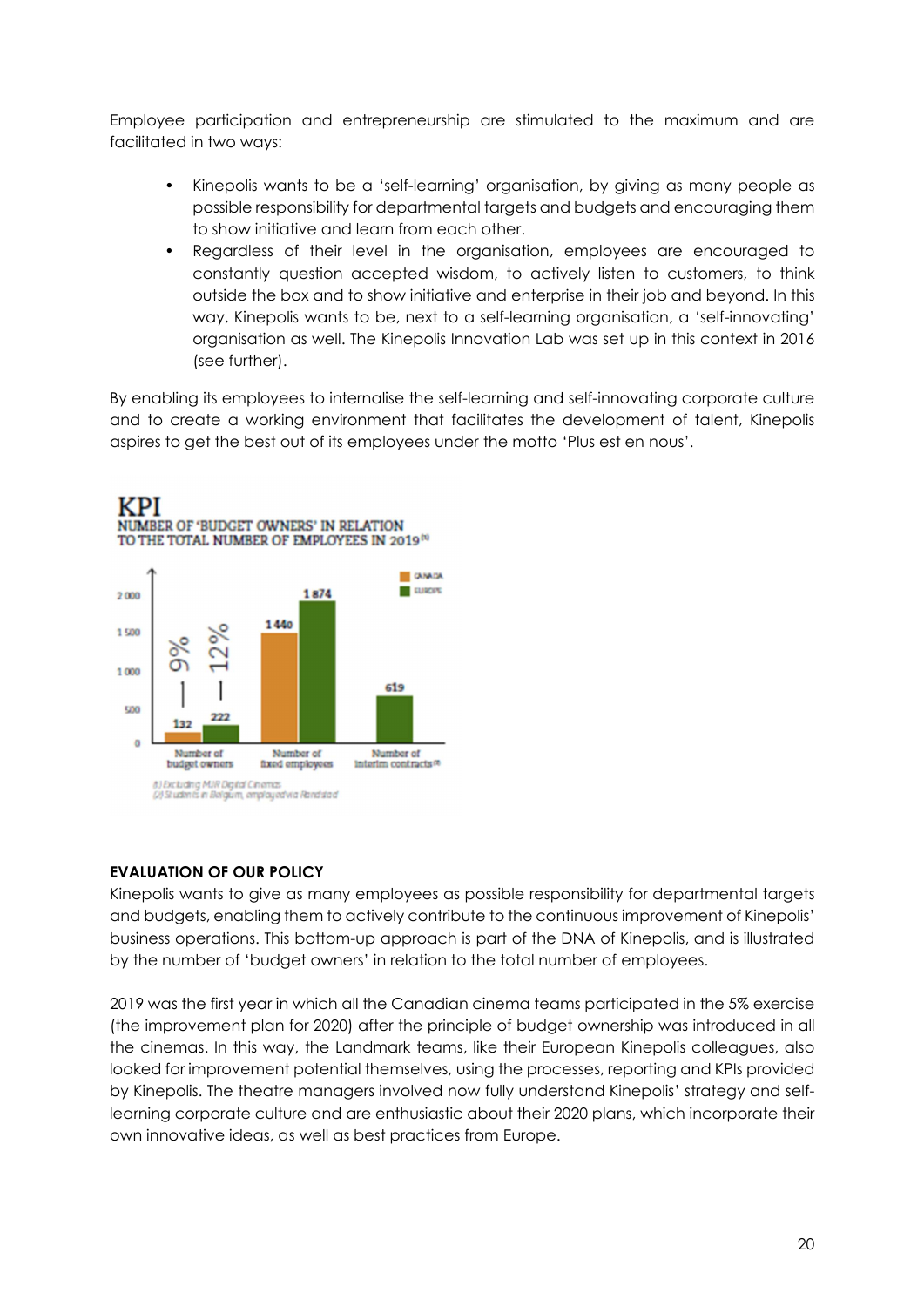#### KINEPOLIS VALUES

'Client Focus', 'Teamwork', 'Operational Excellence', 'Flexibility'and 'Hands-On' are the behavioural values that every Kinepolis employee works hard to put into practice. Putting the customer first, working together constructively with a common goal in mind, performing your job correctly and efficiently, dealing flexibly with changes and with a sense of initiative and entrepreneurship: everyone is expected to implement each of these aspects individually and as a team. Kinepolis uses a 'Hire for attitude' policy for new recruitments: the right attitude is more important than the right diploma. Kinepolis is prepared to invest more in the training of new employees, as long as the behaviour and attitude of the candidates are in line with the values of the company.

The Landmark core values fit seamlessly with these Kinepolis values, but have a different form and formulation today.



#### PEOPLE SATISFACTION INDEX

Kinepolis measures employee satisfaction every year by means of a People Satisfaction Index (PSI) survey. In Canada, this is called the Employee Engagement Survey, or EES. Employees are

invited, completely anonymously, to share their experience of Kinepolis (or Landmark) as an employer, indicating what they like and what they feel could be improved. The results are then discussed with the team, and translated into concrete actions. In 2019, 85% of European Kinepolis employees participated in the survey, an increase of 3 percentage points compared to 2018, and the overall satisfaction improved slightly from an already very high level of satisfaction in the previous year.

97% of the employees in Canada took part in the Engagement Survey.

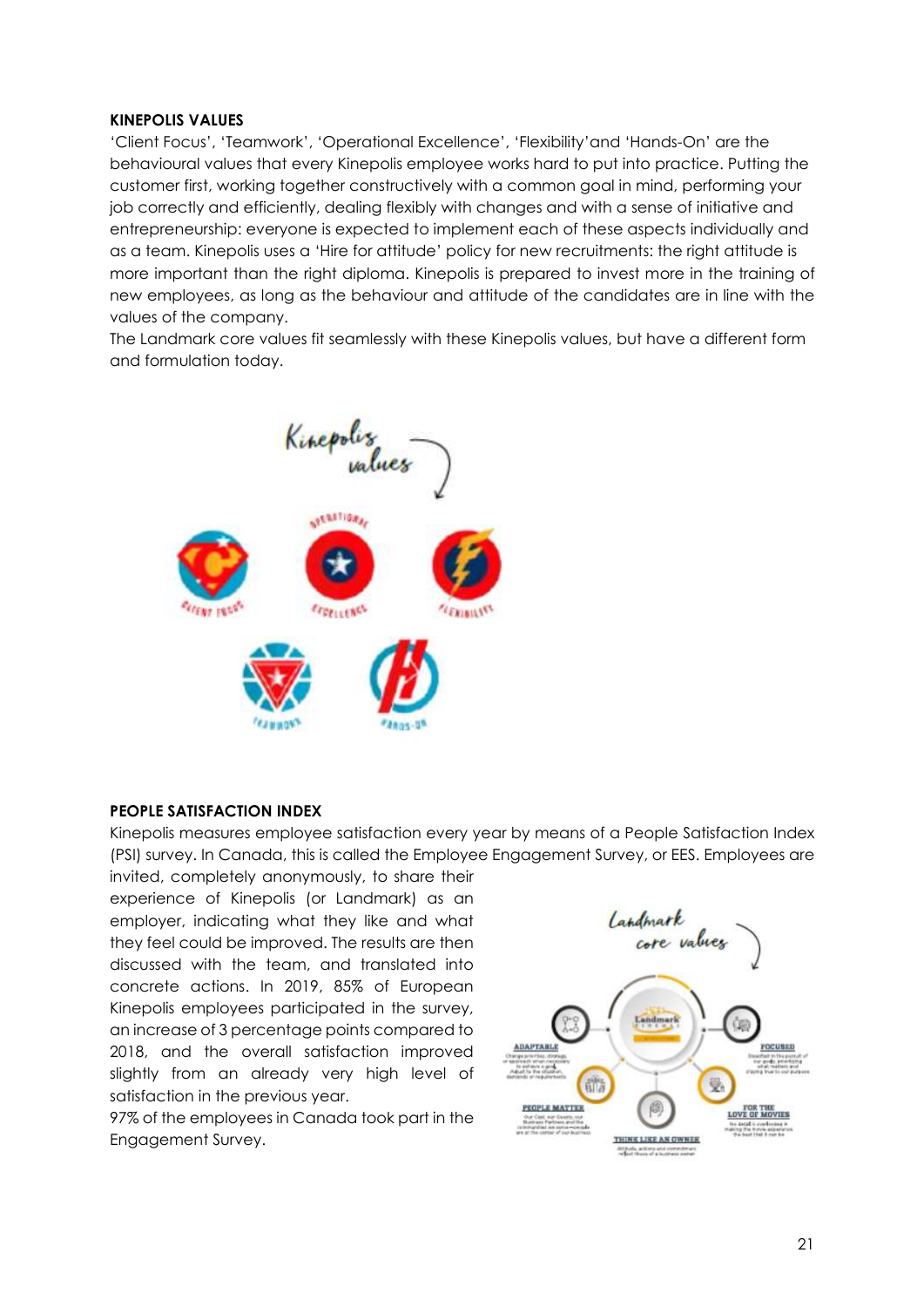

#### KINEPOLIS ACADEMY

Training – for every employee – is another important aspect of the Human Capital policy. The 'Kinepolis Academy' helps employees develop their personal skills, including through e-learning. Many training courses are organised on the work floor, with more senior employees assuming a coaching role to help new employees during their on-boarding process. There are also personal coaching programmes for managers, and 'Insights Discovery' training courses have been organised for teams since 2017. A total of 19 Insights training courses were given to teams in Belgium, the Netherlands and France in 2019.

An updated digital 'Kinepolis Academy' was introduced In Europe in 2019, with various new e-learning modules and training programmes at various levels (Star(t)s, Professional, Lead and Develop).

Star(t)s training courses relate to general modules for new employees (e.g. Safety, K-Values, GDPR), the 'Professional' module contains job-specific training, 'Lead' offers training for novice and experienced managers, and 'Develop' focuses on personal development needs, such as language training or an individual coaching process. In 2019, more than 1 200 e-learnings were being followed on the new platform, which only gives a limited picture given the phased roll-out in the various countries. More complete reporting will be possible from 2020.

In 2019, Landmark focused on an updated Health & Safety training course for its employees, and a new training course for employees who serve alcohol to visitors during their work. Landmark's senior leadership team participated in a leadership development programme in 2019 and – after a positive evaluation – decided to expand this further in 2020.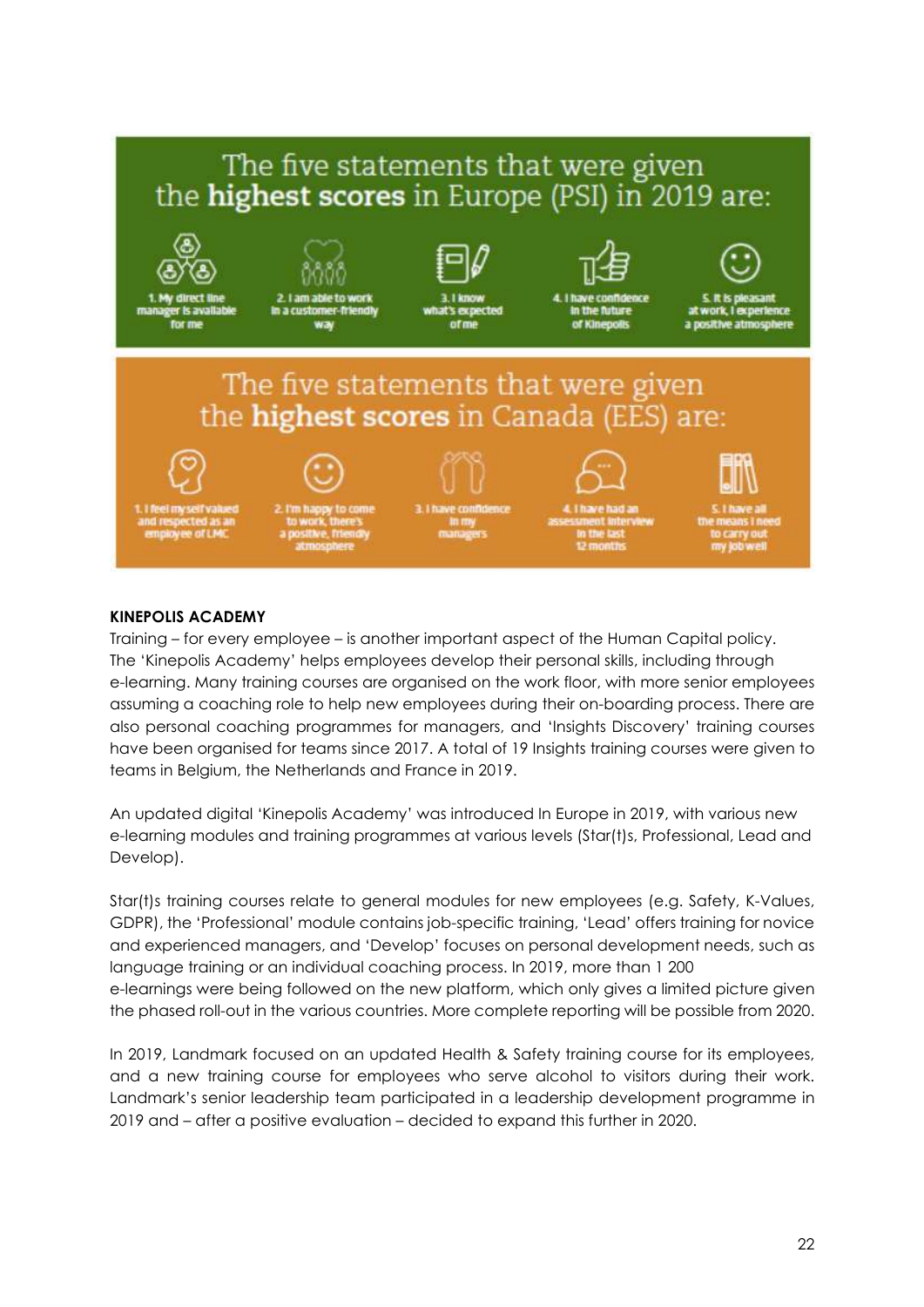#### TALENT FACTORY

Every Kinepolis employee has a formal assessment interview meeting with his or her manager at least once a year. The performance of the person concerned is assessed, and personal objectives for the coming year are discussed. Employees and managers are coached and encouraged to conduct this discussion openly and to discuss both short- and long-term ambitions and development needs.

#### TALENT ON THE MOVE

#### Erwin Six

After 12 years of operational experience in Kinepolis Brussels and Braine-L'Alleud, and 3 years of project management at the start-up of Kinepolis Netherlands, Erwin Six moved to MJR Digital Cinemas in Michigan (USA) in December 2019. With his extensive Kinepolis experience, he will assist the US team as Integration Support Manager. In this new role, Erwin will supervise the integration of the recently acquired American group, a fine example of how personal development can be in line with the growth and further development of the organisation.

#### TALENT ON THE MOVE

#### Kelly Ruel Allen

In 2019, Kelly Ruel-Allen was promoted to Theatre Manager of the Landmark Cinema in St. Catharine (Pen Centre Mall, Canada). Kelly was previously responsible for In-theatre Sales and is taking along her 25 years of experience from previous positions within the food & beverage sector.

#### Chris Ciolfi

Chris Ciolfi started his career tearing tickets in the same cinema (St. Catharine), and then worked in various positions in different Landmark cinemas. After a period as Theatre Manager at Landmark 6 Hamilton, he took on the role of Regional Operations Support Manager in 2019, where he supports various Landmark cinemas using his operational knowledge and experience



(1) In Canada, which represents a large volume of employees, 84.7% of the employees are under 31 years of age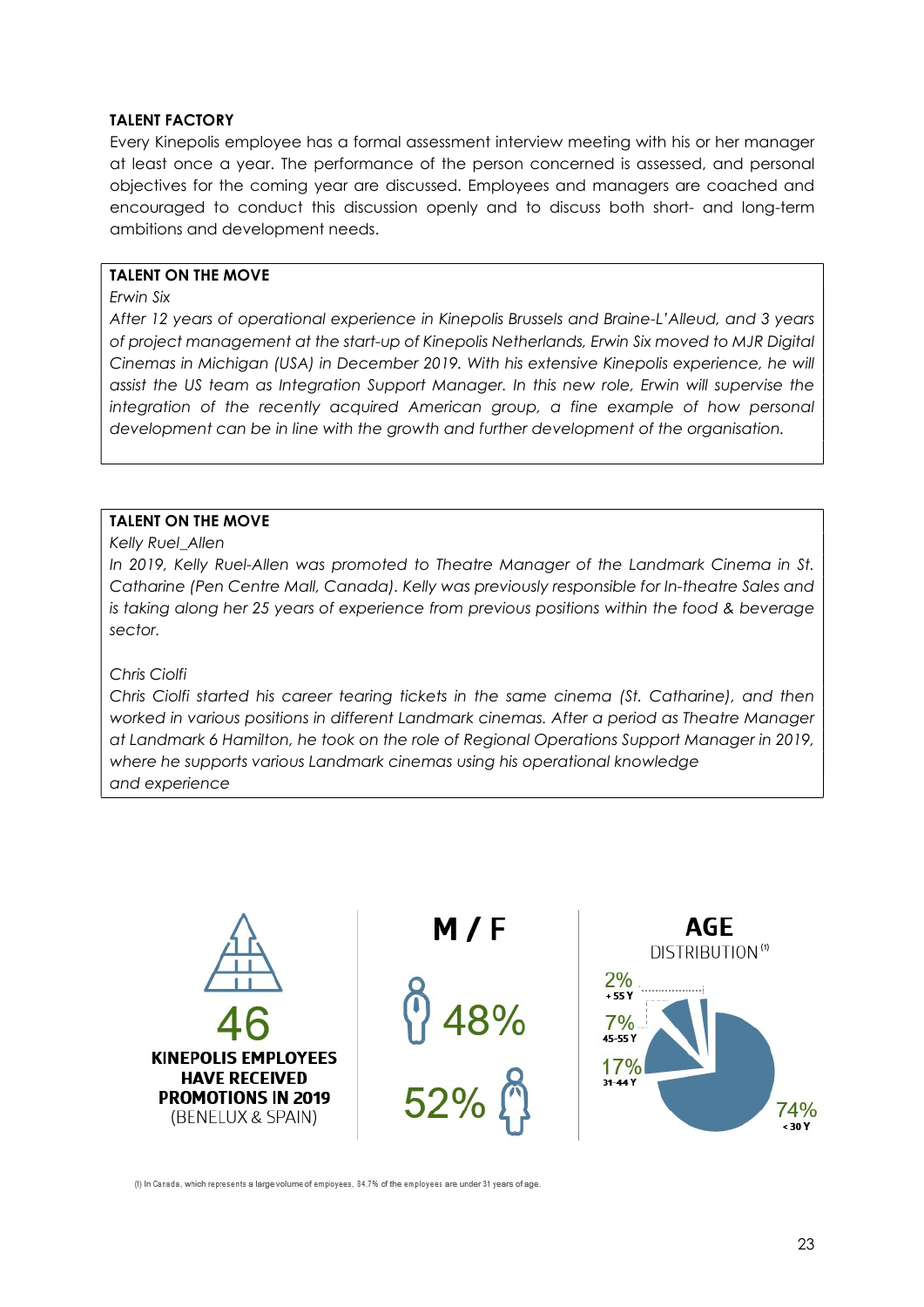Under the name 'Talent Factory', Kinepolis offers a framework and toolset to identify and coach talents and as such, further develop its human capital. Talents within the company are identified with an eye to development and promotion possibilities, and job opportunities are always communicated internally. After all, internal mobility leads to greater employee engagement and employability. 'Talent reviews' are organised with managers throughout the year in order to identify and highlight the talent and development of their employees. In open dialogue with their line managers, employees are encouraged to give their input regarding their own career. Kinepolis wants to highlight internal mobility, with the aim of motivating and inspiring employees, through an internal communication series 'Talent on the Move'.

#### SELF-LEARNING ORGANISATION

In its day-to-day operations, Kinepolis creates and stimulates learning networks through its socalled'operating reviews', among other things. Here, employees in similar functions but from different cinemas talk to each other in order to gain new insights and to learn from each other. In this way, Kinepolis invests in a work environment that revolves around feedback and entrepreneurship.

As stated previously, a new organisational structure has also been implemented in Canada, as a basis for introducing and facilitating the self-learning corporate culture of Kinepolis.

#### SELF-INNOVATING ORGANISATION

With the introduction of the Kinepolis Innovation Lab, which encourages employees to submit innovative ideas and to then work them out together with a project team, Kinepolis aims to be both a self-learning and a self-innovating organisation. Everyone at Kinepolis – from student to manager – is encouraged to think outside the box and to dare to be 'entrepreneurial'. Every quarter, the best ideas are selected by an Innovation Lab jury, and teams are put together to flesh them out and implement them. In this way, the Innovation Lab also ensures that employees collaborate more across departments.

'Innovation Awards' are presented for the best ideas each year. And even when a project proves unsuccessful, the initiator is rewarded with an entrepreneur bonus. The Innovation Lab has not yet been introduced in Canada, but it is planned for a later stage.

#### HEALTH AND SAFETY OF EMPLOYEES

Kinepolis has always been committed to ensuring a safe working environment and takes appropriate measures to ensure that all activities, such as replacing projector lamps and maintenance work on technical installations and screens, are carried out as safely as possible. Possibility of an annual flu vaccination. The head office in Ghent is currently being renovated with a view to further optimising the working environment for the growing organisation.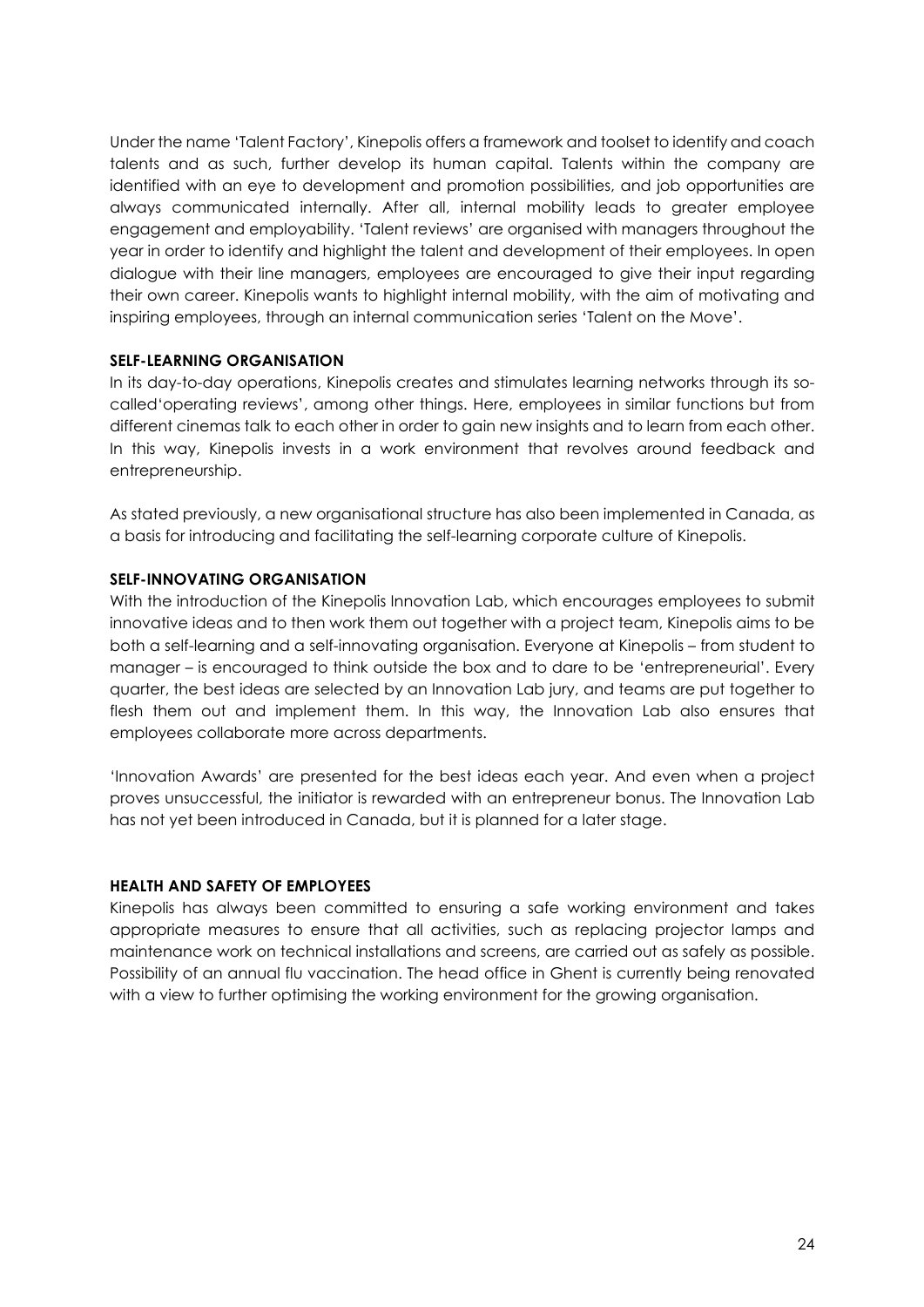#### CONSTRUCTIVE DIALOGUE WITH SOCIAL PARTNERS

Based on the governance framework, Kinepolis aims to achieve a social dialogue and a longterm relationship with its employees and/or involved external employee organisations in all countries. In consultation with the social partners, Kinepolis wants to find the best solution(s) for both employees and the company in the field of social dialogue, social relations and safety, with due consideration for the legal obligations. An example of this is the flexible remuneration system developed for Belgian employees in response to the index rise in 2017.

#### DIVERSITY

Kinepolis has respect for the individuality of each of its employees and is committed to giving everyone equal opportunities. Kinepolis endeavours to mirror the diversity of society in its workforce, with regard to age, gender, origin and so on.

## KINEPOLIS AS THE FIRST WORK EXPERIENCE FOR STUDENTS

Kinepolis employed 1 240 students in Belgium in 2019. These students commit themselves to work in the cinema on at least one weekday and one weekend day per week. The duties vary: from working at the cash desk or in the shop, through cleaning to coordinating events. Kinepolis thereby provides hundreds of young people with a first work experience and guides them in acquiring many professional skills, such as working in a team and bearing responsibility. Many of them stay with Kinepolis for years and there are numerous examples of students who have signed a permanent contract and have a rewarding career at Kinepolis.

## STUDENT AT KINEPOLIS ANTWERP MASOUDY ANISSA

"It's a job with lots of variety and the atmosphere on the work floor is always good and pleasant. You work in a team and everyone helps everyone where necessary."

#### STUDENT AT KINEPOLIS ANTWERP MEHIC SEJL

"The cooperation within Kinepolis is always good. You get to know many great colleagues and you never have the feeling that you're on your own. There are also some nice friendships, and the work is pleasant, because there's a lot of variation. The big advantage is that we can choose our days off ourselves and the communication runs smoothly. If a problem arises, it's resolved very quickly."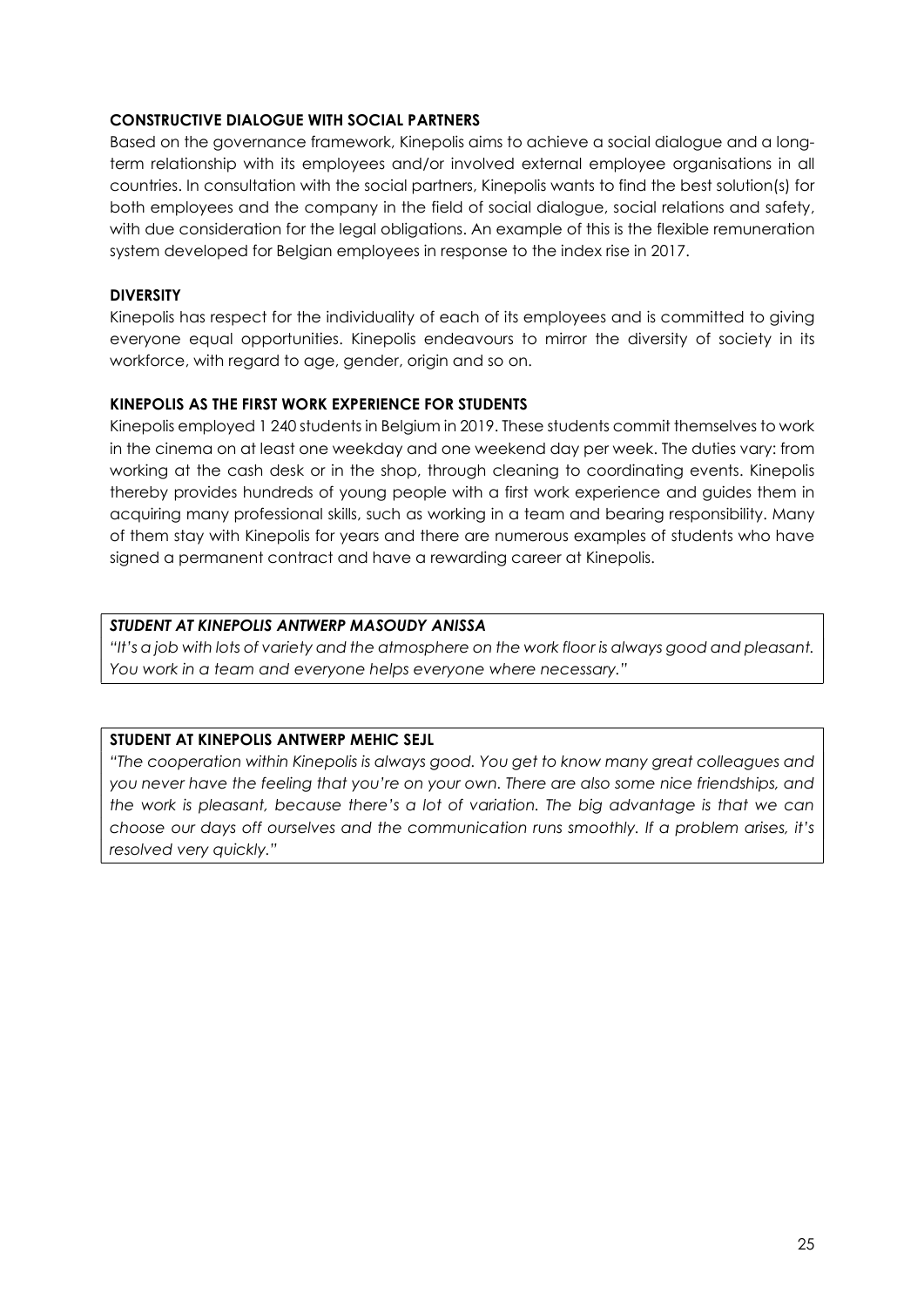# **6.5. CARE FOR THE ENVIRONMENT**

#### GREEN STAR POLICY

Kinepolis seeks to limit its environmental footprint as much as possible by means of its 'Green Star' policy (introduced in 2011).

The Kinepolis 'Green Star' policy is based on the following principles:

- A sustainable design and execution of new construction projects;
- Sustainable renovation of existing cinemas;
- The application of water- and energy-saving techniques;
- Sustainable cinema technology;
- The promotion of mobile ticketing and the pursuit of a ticketless customer journey;
- Limiting waste and raising awareness about waste sorting.

The main objective of the above-mentioned policy measures is to systematically optimise, or at least hold the level of energy consumption in check. As a Key Performance Indicator, Kinepolis has been measuring the evolution of the energy consumption within the Group (expressed in KWh/m²) since 2019. Reporting for 2019 is limited to Kinepolis Europe. Full reporting including Landmark Cinemas Canada is expected from 2020.

In support of the above policy, Kinepolis has recently engaged an external consultant, who will exclusively deal with energy audits and further optimisation of the energy consumption of the Group.

#### SUSTAINABLE REAL ESTATE

In addition to the comfort of visitors and employees, the green parameters are also central elements in both the design of new complexes and the renovation of existing ones. Kinepolis aims to minimise its ecological footprint through its choice of energy sources and building materials.

# **KPI**

| In $kWh/m^2$    | 2017   | 2018   | 2019          |  |
|-----------------|--------|--------|---------------|--|
| Belgium         | 171.55 | 169.95 | 160.92        |  |
| The Netherlands | N/A    | N/A    | 158.17        |  |
| France          | N/A    | N/A    | 162.88        |  |
| Spain           | 101.43 | 99.60  | (2)<br>107.24 |  |
| Luxembourg      | N/A    | N/A    | 192.30        |  |

## ENERGY CONSUMPTION OF KINEPOLIS GROUP<sup>®</sup> IN 2019

(1) Excluding Landmark Cinemas Canada and MJR

(2) The increase is explained by the addition of El Punt cinemas, with lower energy

performance.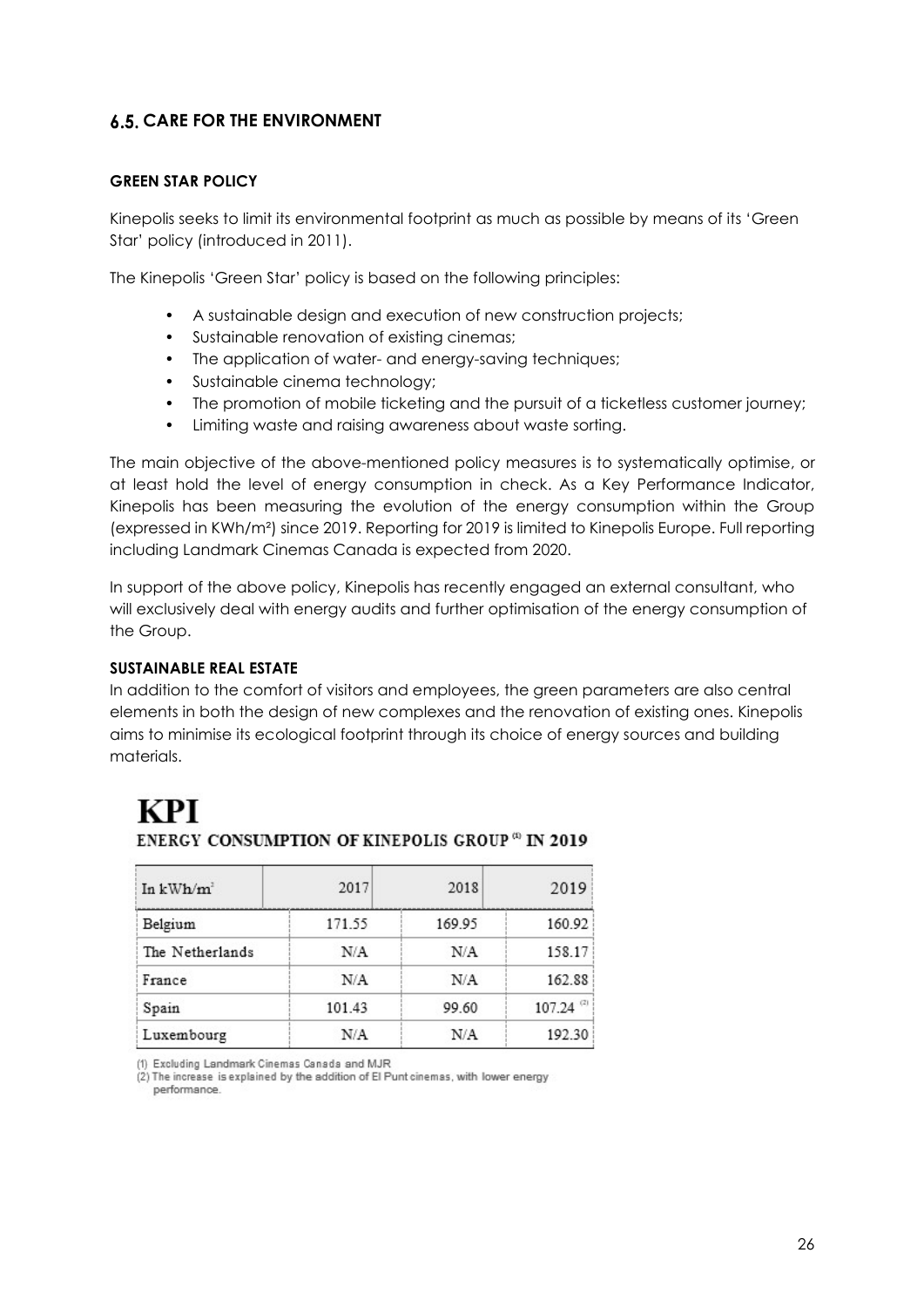The following Green Star principles are applied for new-build projects:

- The use of certified materials and techniques with a limited ecological impact;
- Adaptation of systems to sustainable sources of energy, such as geothermal heating systems in Utrecht, Dordrecht and 's-Hertogenbosch;
- Where possible, cinema complexes are sup- plied with renewable energy (by entering into green power contracts);
- Standard choice for LED lighting;
- Simplicity of maintenance, an important factor in the total cost of ownership (sum of construction plus operating costs);
- Focus on multifunctional spaces for various types of use, without major alterations;
- Efficient wall and roof insulation;
- Aiming to obtain a sustainability certificate for new-build projects (such as GPR in the Netherlands);
- Installing water-saving technology in sanitary areas.

Renovations are often the ideal opportunity to implement additional measures, such as:

- The installation of additional insulation during roofing work;
- The insulation of the parking spaces under the theatres;
- The use of water-permeable asphalt when renovating parking lots in order to take advantage of the absorption capacity of the soil;
- The installation of rainwater tanks for the collection of surface water (e.g. the installation of a rainwater collector with a capacity of 60 000 litres in the underground car park of Kinepolis Leuven in 2019);
- The installation of updated control systems for heating and cooling (for example, BaOpt and Optivolt);
- Replacing the existing floors in our shops with Gerfloor, a 100% recyclable PVC flooring that is free from formaldehyde;
- Installation of water-saving technology in sanitary areas.

#### GPR certification for new cinemas

Kinepolis is aiming for GPR certification for all new-build projects in the Netherlands. GPR provides an insight into the sustainability of real estate, based on five criteria: Energy, Environment, Health, Quality of Use and Future Value. Each aspect is graded from 1 to 10, and the CO2 emission is also measured. Kinepolis Dordrecht (which opened in 2016) and Kinepolis 's-Hertogenbosch (which opened in 2018) presented an excellent report in all areas and received GPR certification.

#### Solar panels for Kinepolis S-Hertogenbosch and Kinepolis Braine-L'Alleud

Kinepolis 's-Hertogenbosch has had a photovoltaic installation since the beginning of 2019. Solar panels were also installed on the roof of Kinepolis Braine- L'Alleud in the first quarter of 2020. This installation will lead to estimated energy savings for the involved cinema complexes of 20 to 25%. The installation of solar panels will also be evaluated for other cinemas, where appropriate (an evaluation is ongoing for the cinemas in Breda, Utrecht, Madrid and Granada, among others).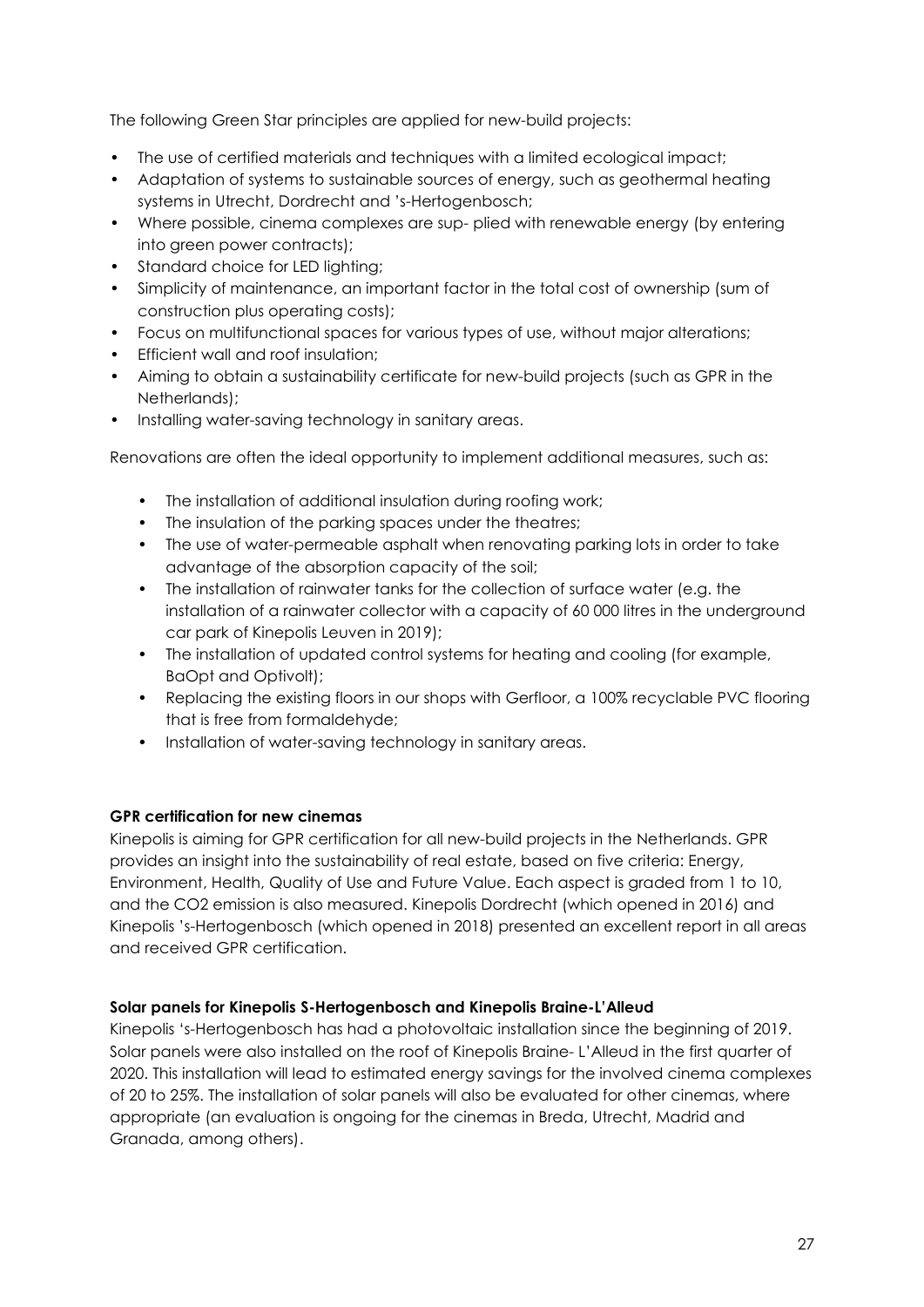#### Application of advanced energy-saving techniques

Kinepolis has been able to reduce power consumption year after year through the intensive monitoring and adjustment of its technical systems. Kinepolis systematically measures and assesses power consumption in its cinemas and, where possible, takes steps to reduce the consumption further. In Kinepolis Dordrecht and Kinepolis 's-Hertogenbosch, for example, the air treatment installation was fitted with a frequency controlled variable pressure system. This is a revolutionary control technology that achieves a much more natural and pleasant indoor climate, while consuming up to 40% less energy compared to traditional air-conditioning systems. Kinepolis will now opt for this technique as standard for new-build cinemas.

#### **OPTIVOLT**

In January 2017, Kinepolis used the Optivolt systems for the first time to reduce power consumption at Kinepolis Antwerp by eliminating inefficient power consumption. After a positive evaluation, almost all Belgian and several Dutch Kinepolis cinemas were equipped with, among others, Optivolt V-Liners en Multiliners in 2017 and 2018. Optivolt works together with engineers to ensure that the control systems in existing buildings work as efficiently as possible and neutralise the peaks in power consumption. A significant reduction in power consumption can be achieved by setting up the systems to work efficiently, paying particular attention to the interactions between them. Peak capacities have thereby been reduced by around 20%.

In addition, Kinepolis has been deploying Optivolt energy-saving systems in Belgium and the Netherlands since the beginning of 2017 (see box). The roll-out of Optivolt in French cinemas (Nîmes and Lomme) started in 2019. Similar systems were already installed in all cinemas in Spain in 2018, albeit working together with another supplier.

In Canada, the Landmark team started implementing several energy-saving measures in 2019, and these will be rolled out further in 2020. These include switching to LED lighting, presence sensors, variable-speed HVAC drives and better building automation and control systems. The above-mentioned measures have already been implemented in most, if not all, European cinema complexes; these are practices that have now become common in Europe.

Kinepolis continues to look for ways to reduce its energy consumption. For instance, the heat generated in the projection booths is being used to heat the foyers, where possible. Another example is the switch from open to closed popcorn warmers. Closed popcorn warmers consume between 30% and 60% less power than open ones. Kinepolis has replaced dozens of popcorn warmers every year since 2017. Some 30 open popcorn warmers were also replaced by the closed version in 2019.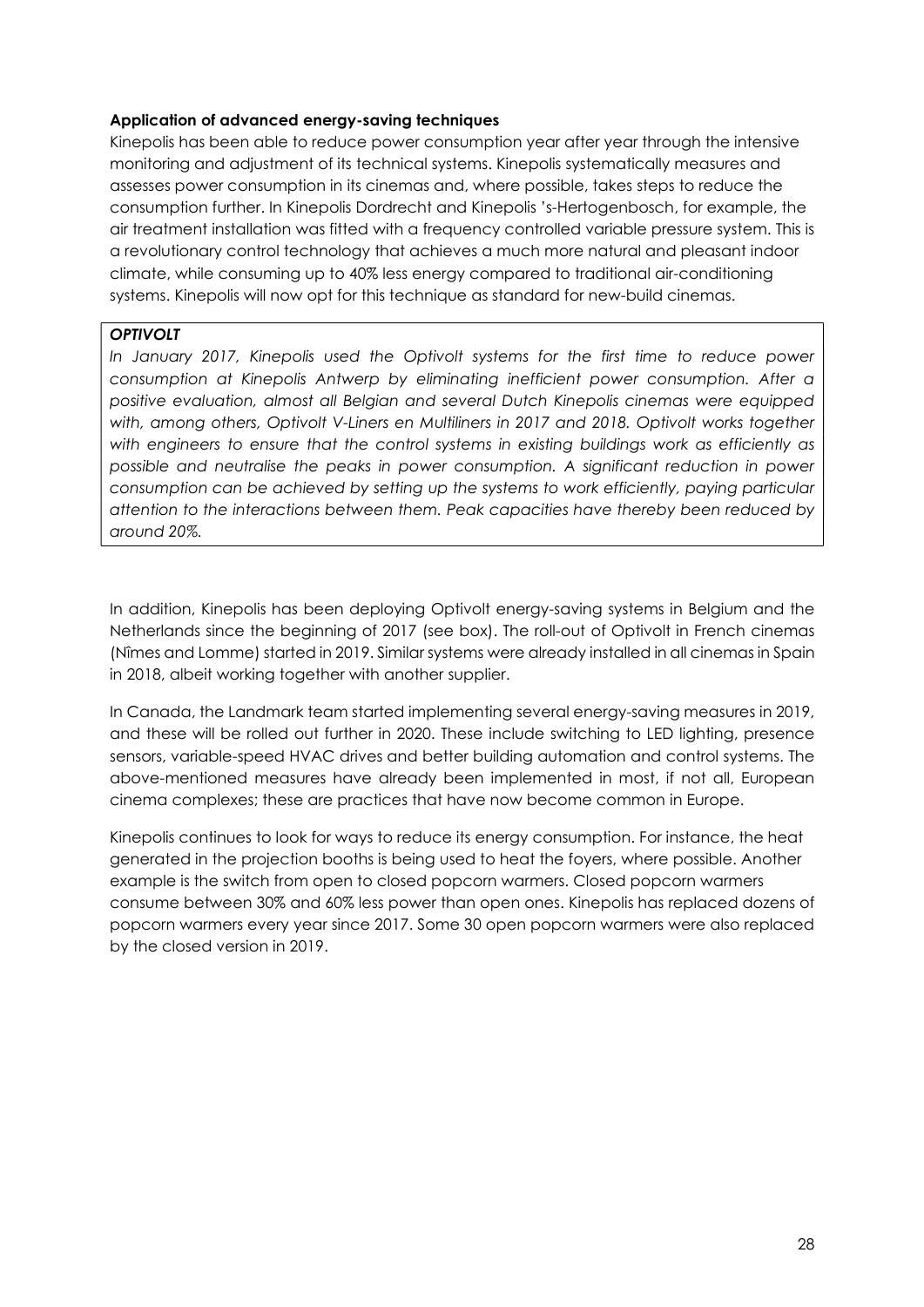#### Saving water

Kinepolis is also mindful of its water consumption and is implementing various measures to reduce water consumption and prevent waste. Ipee technology was installed in the toilets at several cinema complexes, for instance. These are smart sensors that adjust the flushing after every use, in order to ensure optimal hygiene without wasting water. In recent years, Kinepolis has also replaced the traditional washbasins in most complexes with automatic, waterefficient taps based on optical detection.

## SUSTAINABLE TECHNOLOGY

#### Laser projection

An important step in the sustainability policy of Kinepolis was the digitisation of the projection systems. This technological evolution has made the chemical production of film celluloid and the transport of voluminous film rolls redundant. Projection technology has taken a step further in the meantime, and Kinepolis has opted for laser projection overall. In June 2018, the cinema group signed an agreement with Cinionic, Barco's cinema joint venture, to equip approx. 300 screens with Barco laser projection by 2021. This includes both installations in newbuild cinemas and replacements of older models in existing complexes.

Laser projectors guarantee sublime image quality while also using 30 to 40% less energy than xenon lamp projectors. Moreover, the absence of lamps also reduces the need for cooling, and lamp replacement is, of course, now a thing of the past.

At the end of 2019, Kinepolis had more than 200 screens with laser projection, providing an energy saving of 1.8 MWh on an annual basis. Due to the relatively new projection systems in the Landmark cinemas, we have not yet proceeded with a broad replacement of the current projection systems with laser projectors in Canada. The cinemas that were newly opened in 2019, however, are fully equipped with lasers, including a laser ULTRA screen.

#### Online and mobile ticketing

The increasing importance of online and mobile ticket sales also reduces the ecological impact of operations. Some years ago, Kinepolis was one of the first cinema operators to introduce numbered and reserved seating, thereby stimulating the sales of online tickets. 42% of the tickets are purchased online or via the app in Europe, and 55% in Canada. With mobile ticketing, customers can purchase tickets on their smartphone or tablet, and don't need to print them out to go to the cinema. Customers who purchase tickets at the ticket machines in European cinemas can also enter without a printed ticket.

#### WASTE SORTING

Kinepolis has always made efforts to limit waste and to ensure the specialised removal of waste flows.

The company tries to minimise waste wherever possible. One example of this is the replacement of the automatic hand towel rolls in sanitary areas with electrical drying systems. When seats are renovated, the cushions are only replaced if worn. Where possible, they are covered with new fabric.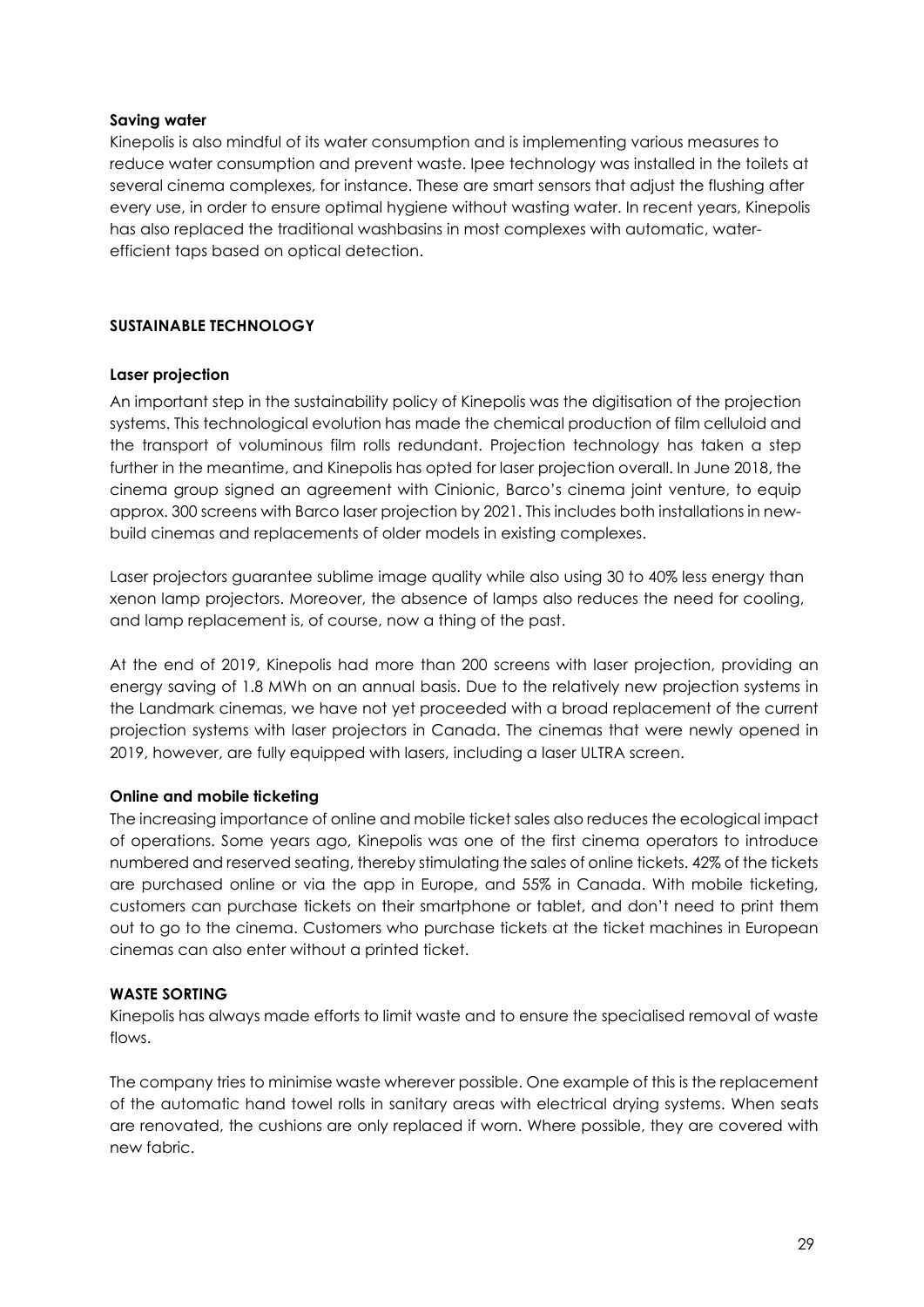In addition, visitors are constantly asked to pre-sort their waste. Separate receptacles at the entrances and exits of the theatres, and in the foyer, facilitate this waste collection, which is picked up and processed by specialised companies. Information on waste sorting is repeated in the pre-show (screen announcements ahead of the film). The rules and the recycling possibilities vary from country to country. In Canada, for example, a distinction is currently only made between paper/cardboard and other waste.

#### Waste sorting trial project together with Fost Plus

Fost Plus has been working with Kinepolis Belgium for many years to sort waste within the walls of cinema complexes and theatres. No less than 54 tons of PMD were selectively collected in 2018. As part of a test project at the end of October 2019, the selective collection of PMD was extended to the outdoor environment, namely the cinema car parks, in Hasselt. At the exits and in the parking lot, visitors are reminded of the need to sort their waste.

If the results of this project are positive, there will be an extension to the other locations. Test projects are also ongoing for the separate collection of PET in the Netherlands (in Emmen and Groningen in 2019), in collaboration with, among others, the Environmental Service Netherlands.

#### In-theatre Sales goes for sustainable solutions

In addition to replacing the open popcorn warmers with the closed version (see earlier), Kinepolis switched to paper drinking straws in its Belgian cinema complexes, and the plastic candy bags were replaced by a paper version. The plastic nacho trays will be replaced by trays made from(fully-compostable) sugar cane in 2020

In general, at national level, Kinepolis is aiming to enter into partnerships in order to come up with sustainable solutions together. Regular discussion partners include, among others, Coca Cola and waste-processing companies, but also cities and municipalities and sustainability groups. For example, Kinepolis is an active member of the Green Business Club Utrecht Central, which is looking for opportunities to bundle the logistical flows of companies in the station area, and thereby reduce the emissions from trucks.

#### Close the gap

Kinepolis donates written-off computers, laptops and servers to 'Close the Gap', an organisation that gives such material a second life in developing countries. In this way, we do our part to give as many people as possible access to technology and education. Together with Close the Gap, we ensure that the hardware also returns to Europe afterwards, where it is broken down in an ecological way. Kinepolis' old IT hardware is given a new life in developing countries, including Malawi, thereby offering young people additional opportunities.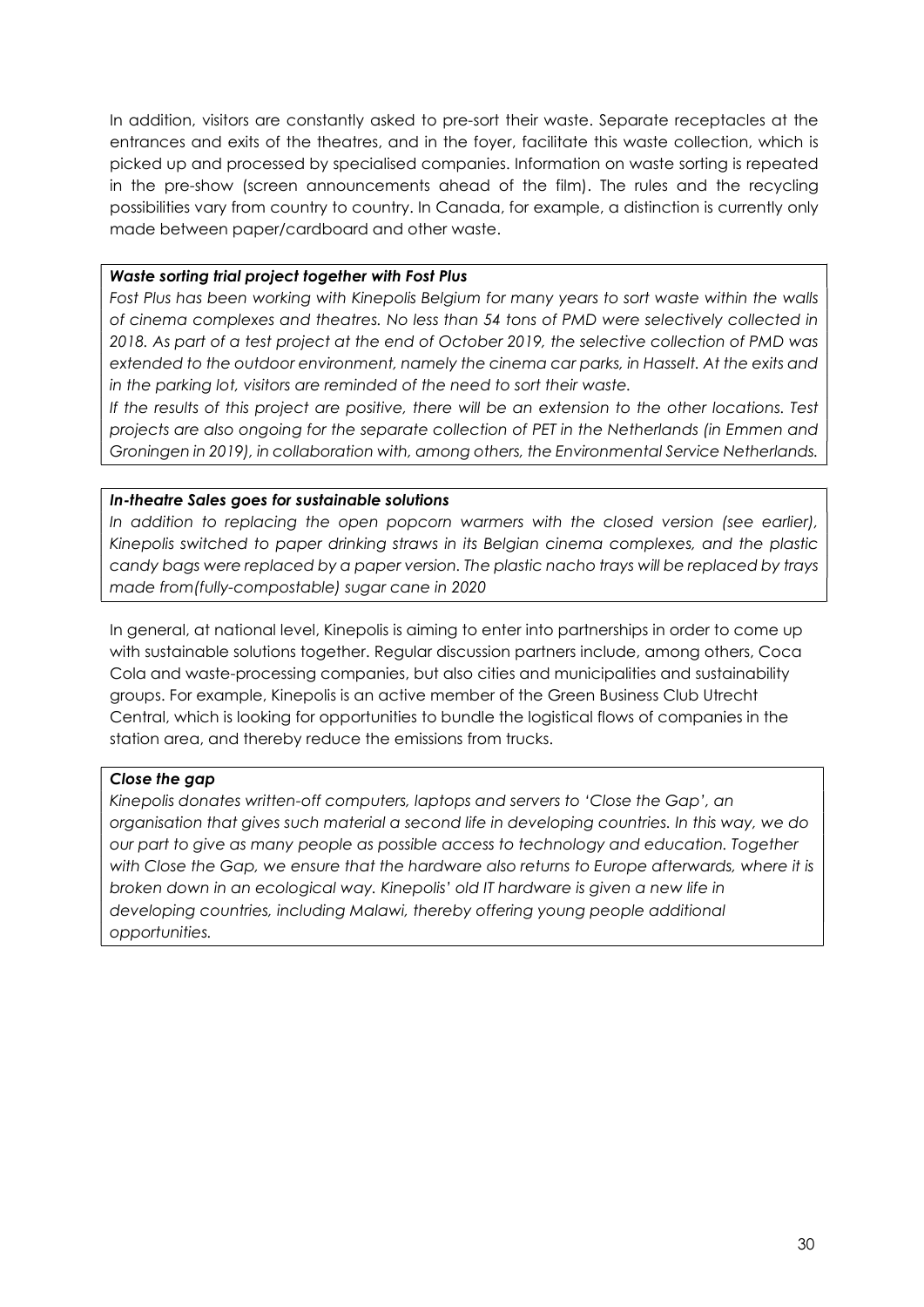# **6.6. INTEGRITY IN BUSINESS**

#### KINEPOLIS ANTI-CORRUPTION AND BRIBERY POLICY

Kinepolis pursues a stringent anti-corruption and bribery policy:

- Kinepolis prohibits the offering and/or payment of bribes to government employees (or the acceptance of such);
- Kinepolis prohibits the direct or indirect offering, promising, payment, demand or acceptance of bribes or other unlawful benefits in order to obtain or retain contracts or illegal advantages. Kinepolis also does not wish to be connected with money laundering in any way whatsoever;
- Kinepolis carries out business exclusively with partners who operate with integrity, and who cannot be associated with fraud in any way.

Kinepolis pursues such a stringent policy based on the conviction that, aside from the unethical aspect, corruption and bribery will ultimately result in irreparable reputational and economic damage to the company and its stakeholders.

#### POLICY MEASURES

This policy is explicitly described in the Kinepolis Code of Conduct, which every permanent employee receives when entering employment and is requested to sign. Furthermore, all managers must make a formal declaration every year that they have complied with the stipulations of this code of conduct (including the above policy).

#### **KPI** % OF EMPLOYEES WHO HAVE SIGNED THE CODE OF CONDUCT IN 2019



(1) Attached to the employment contract and signed by every new employee

In addition, the Kinepolis management is made particularly aware of the anti-corruption and bribery policy through compulsory training courses on risk management and control measures. Employees are encouraged to immediately report any potential risk situations to their line manager, either making use of the formal 'whistleblower' procedure or not, so that they can be handled appropriately.

Breaches of the Code may lead to sanctions in accordance with the employment regulations and/ or laws of the country in question.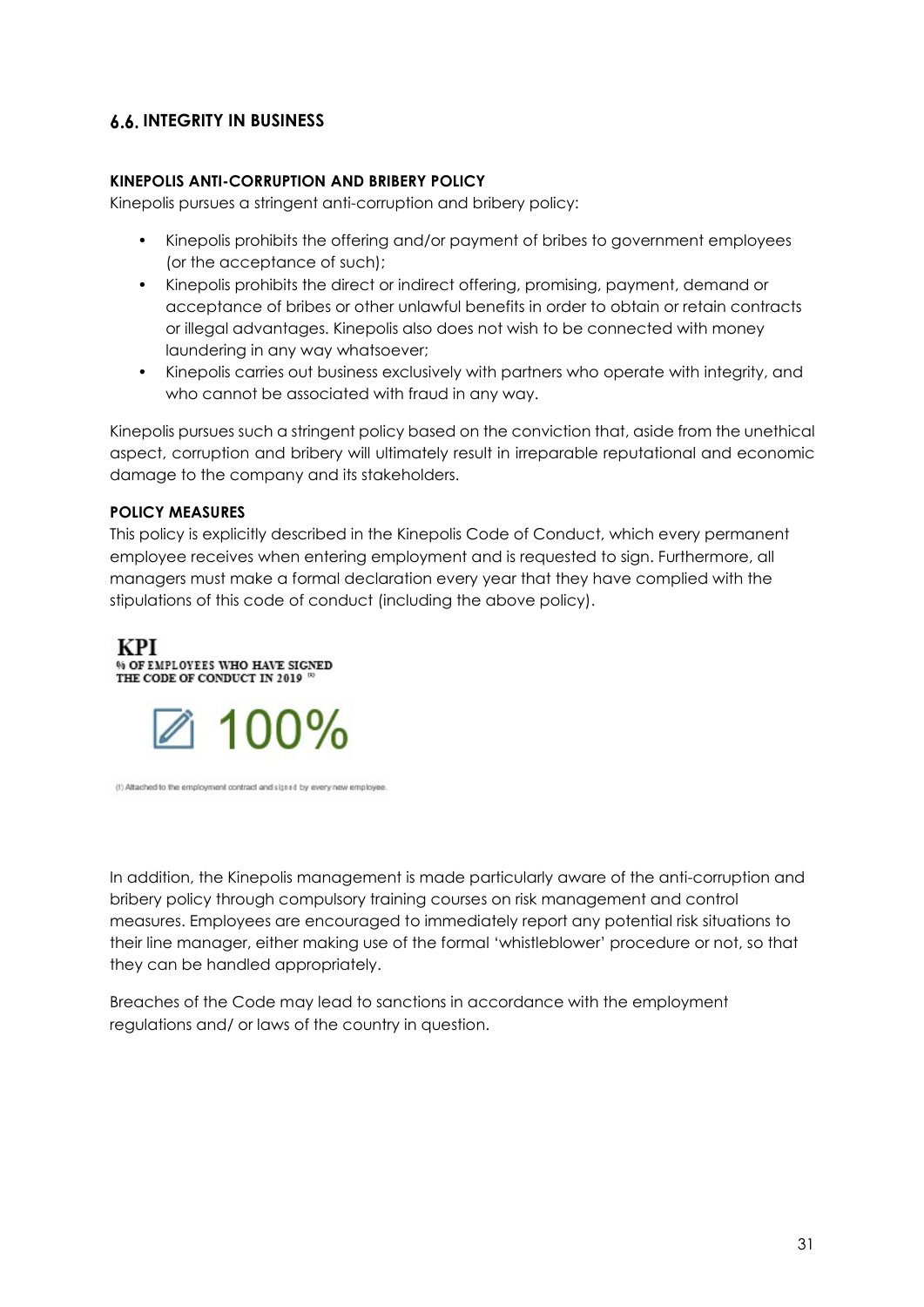#### RESPECT FOR HUMAN RIGHTS

Kinepolis endorses the Universal Declaration of Human Rights as adopted by the United Nations and endeavours to comply with it in all aspects of its operational management. On the one hand, these rights are guaranteed by compliance with the laws of the countries in which Kinepolis currently operates, and, in addition, respect for human rights is an important criterion for Kinepolis when seeking and selecting potential partners, suppliers and materials.

Aside from the unethical aspect of such conduct, the failure to respect human rights could cause irreparable reputational and economic damage to the company and its stakeholders.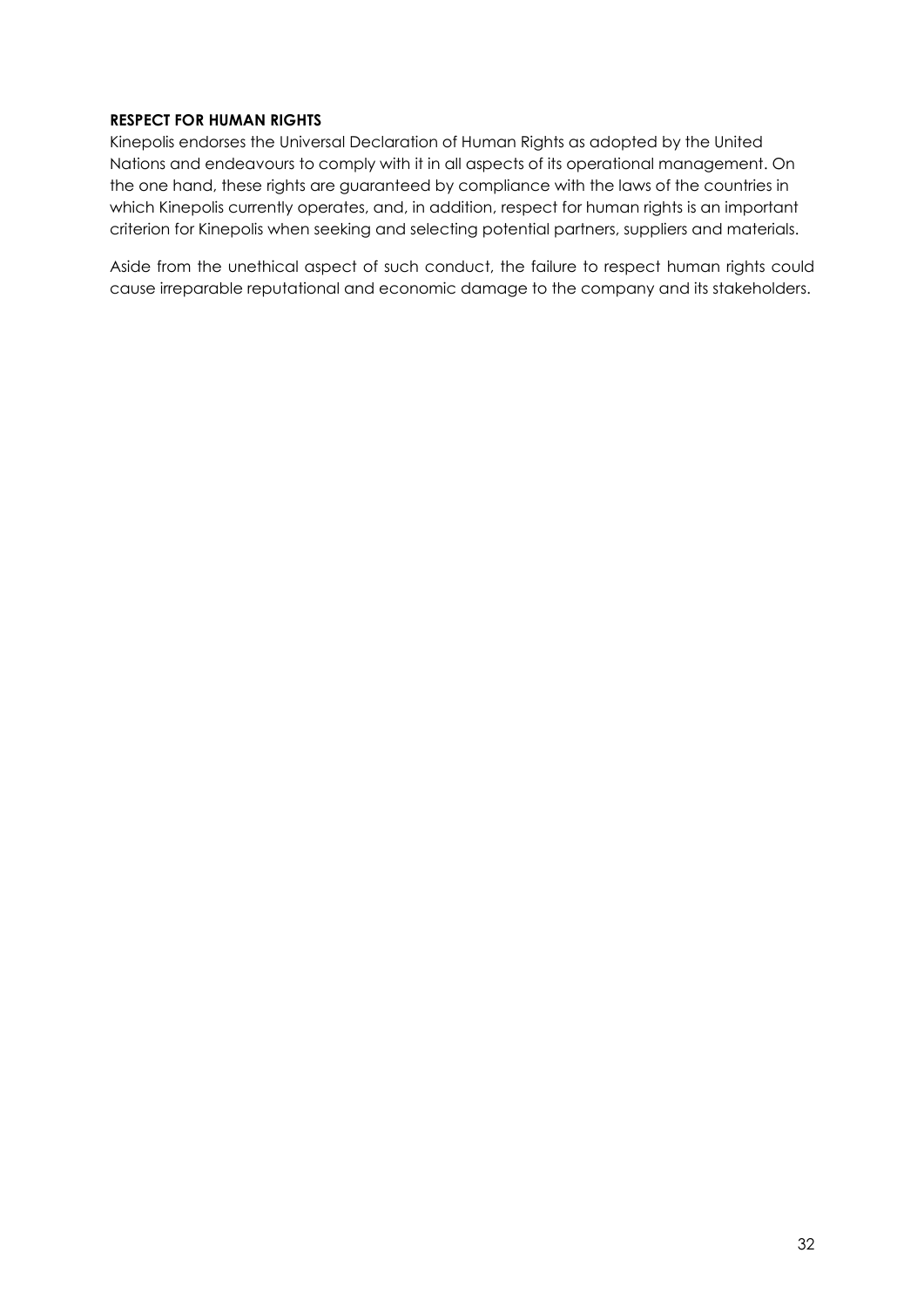# 7. CORPORATE GOVERNANCE STATEMENT

The governance structure of the company, and more specifically the role and responsibilities, composition and functioning of the Board of Directors, its advisory Committees and the Executive Management are described in the Corporate Governance Charter (the 'Charter'), a revised version of which was adopted by the Board of Directors on 8 May 2018, using the Belgian Corporate Governance Code 2009 (the 'Code 2009') as a reference code.

During the course of the fiscal year 2020, the Board of Directors will revise the Corporate Governance Charter in light of the new Belgian Corporate Governance Code 2020 (the '2020 Code') but is already applying these new governance rules as far as possible, whereby the aim to ensure long-term sustainable value creation for all stakeholders is central.

This chapter of the annual report provides more factual information on the Corporate Governance policy pursued in the fiscal year 2019, whereby the goal, wherever possible, is to apply the principles resulting from this charter without affecting the unique character of the company. Where necessary, the required explanation of the deviations from the Code is given, in accordance with the 'comply or explain' principle.

The Charter can be consulted on the Investor Relations website of Kinepolis Group.

# **7.1. SHARE CAPITAL**

The share capital on 31 December 2019 amounted to € 18 952 288.41, and was represented by 27 365 197 shares, without mentioning a nominal value, all of which give the same rights to the holders.

On 31 December 2019, Kinepolis Group held 492 346 treasury shares, with a capital value of € 340 983.58.

# 7.2. RIGHTS TO NOMINATE CANDIDATES TO THE BOARD OF DIRECTORS

According to the articles of association, eight directors can be appointed from among the candidates nominated by 'Kinohold Bis', a limited company under the laws of Luxembourg, insofar as it or its legal successors, as well as all entities directly or indirectly controlled by (one of) them or (one of) their respective legal successors (within the meaning of Article 1:20 of the Belgian Companies and Associations Code (the 'BCAC')), solely or jointly, hold at least thirtyfive per cent (35%) of the shares of the company at the moment the candidate is nominated, as well as at the moment of appointment by the General Meeting, on the understanding that, if the shares held by Kinohold Bis SA or its respective legal successors, as well as all entities directly or indirectly controlled by (one of) them or (one of) their respective legal successors (within the meaning of Article 1:20 of the BCAC) represent less than thirty-five per cent (35%) of the capital of the company, Kinohold Bis SA or its respective legal successors shall only be entitled to nominate candidates to the Board of Directors for each group of shares representing five per cent (5%) of the capital of the company.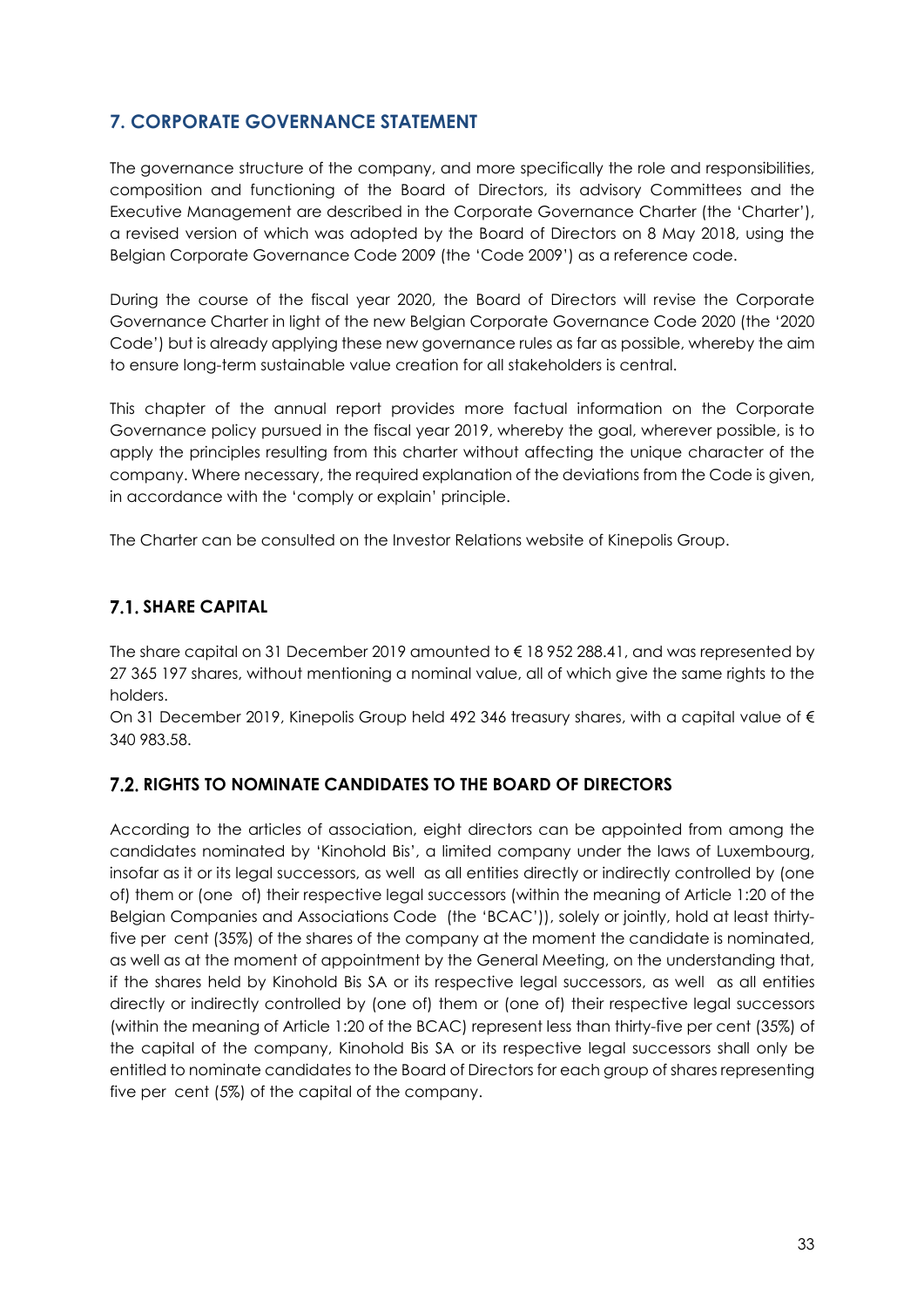# 7.3. SHAREHOLDER AGREEMENTS

No shareholder agreements are known within the company that could restrict the transfer of securities and/or the exercise of voting rights in the context of a public acquisition bid.

# **7.4. CHANGE OF CONTROL**

The Credit Agreement concluded on 15 February 2012 between Kinepolis Group NV and some of its subsidiaries on the one hand, and BNP Paribas Fortis Bank NV, KBC Bank NV and ING Belgium NV on the other, and as amended and renewed several times, lastly on 16 December 2019 with the addition of Belfius Bank, provides that a participating financial institution can terminate its participation in the relevant agreement, whereby its relevant part of the loan becomes immediately due and payable, if natural or legal persons other than Kinohold Bis (or its legal successors) and Mr. Joost Bert, acquire control (as defined in the Credit Agreement) of Kinepolis Group NV.

The General Terms and Conditions of the Listing and Offering Prospectus dated 17 February 2012 with regard to a bond issue in Belgium also provide that, in the case of a change of control (as defined in the Prospectus), any bond holder shall have the right to oblige Kinepolis Group NV to repay all or a part of his/her bonds under the conditions set forth in the Prospectus. This Prospectus can be consulted on the Investor Relations website of Kinepolis.

The General Terms and Conditions of the Prospectus dated 12 May 2015 regarding an Unconditional Public Exchange Offer with respect to the above-mentioned bonds also provide that, in the event of a change of control (as defined in the Prospectus), each bond holder will have the right to oblige Kinepolis Group NV to repay all or a part of his/her bonds under the conditions set out in the Prospectus. This Prospectus can also be consulted on the Investor Relations website of Kinepolis Group.

Finally, the General Terms and Conditions dated 16 January 2015 regarding the private placement of bonds with institutional investors to the amount of € 96.0 million, as well as the General Terms and Conditions dated 5 December 2017 regarding the private placement with institutional investors to the amount of € 125 million, and the General Terms and Conditions dated 5 July 2019, with regard to the private placement with institutional investors to the amount of € 225 million, contain clauses regarding the case of a change of control that are identical to those defined in the above-mentioned Prospectus.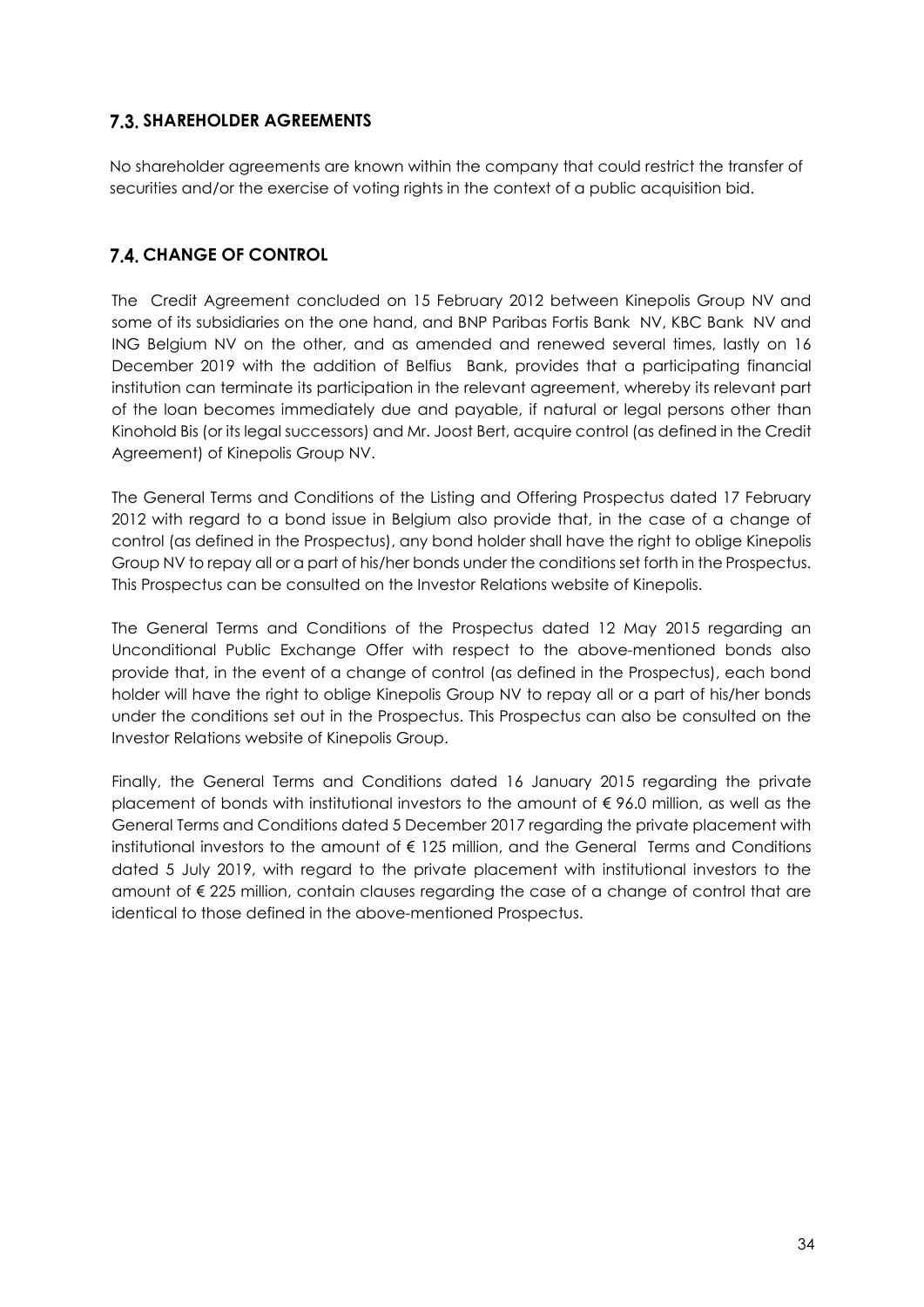# **7.5. SHAREHOLDER STRUCTURE AND RECEIVED NOTIFICATIONS**

Based on the notifications received within the framework of Article 74 of the Public Acquisition Bids Act of 1 April 2007 from Kinepolis Group NV, Kinohold Bis SA, Stichting Administratiekantoor (Administration Trust Office) Kinohold, Joost Bert, Koenraad Bert, Geert Bert and Peter Bert, acting by mutual agreement (either because they are 'affiliated persons' within the meaning of Article 1:20 of the BCAC or there is mutual consultation between them) collectively hold more than 30% of the voting shares of Kinepolis Group NV, from subsequent transparency statements (within the framework of the Act of 2 May 2007 and the Royal Decree of 14 February 2008 regarding the disclosure of major holdings) and from announcements within the framework of the share buyback programme, as of 31 December 2019:

- Kinohold Bis SA, held 12 700 050 shares, or 46.41% of the shares of the Company;
- Kinohold Bis SA is controlled by Kinohold, Stichting Administratiekantoor under Dutch law, which is in turn the object of joint control by the following natural person (in their capacity as directors of the Stichting Administratiekantoor): Joost Bert, Koenraad Bert, Geert Bert and Peter Bert;
- Kinohold Bis SA also acts in close consultation with Joost Bert;
- Kinepolis Group NV, which is controlled by Kinohold Bis SA, held 492 346 or 1.80% treasury shares;
- Mr Joost Bert, who acts in close consultation with Kinohold Bis SA (a company controlled 100% by him) held 492 218 shares, or 1.80% of the shares of the company.

The table below shows the situation based on the transparency statements received under the Law of 2 May 2007. Any amendments communicated since 31 December 2019 have been published in accordance with the provisions of the above-mentioned law and can be consulted at www.kinepolis.com/corporate.

#### SHAREHOLDERS' STRUCTURE AT 31 DECEMBER 2019

| <b>SHAREHOLDER</b>                        | <b>NUMBER OF SHARES</b> | %     |
|-------------------------------------------|-------------------------|-------|
| Kinohold BIS SA                           | 12 700 050              | 46.41 |
| Mr. Joost Bert                            | 492 218                 | 1.80  |
| Kinepolis Group NV                        | 492 346                 | 1.80  |
| Free Float, of which:                     | 13 680 583              | 49.99 |
| Axa SA                                    | 1 376 397               | 5.03  |
| <b>BNP Paribas Asset</b><br>Management SA | 1 368 974               | 5.00  |
| <b>BlackRock Inc.</b>                     | 1 1 1 5 5 1 7           | 4.08  |
| <b>TOTAAL</b>                             | 27 365 197              | 100%  |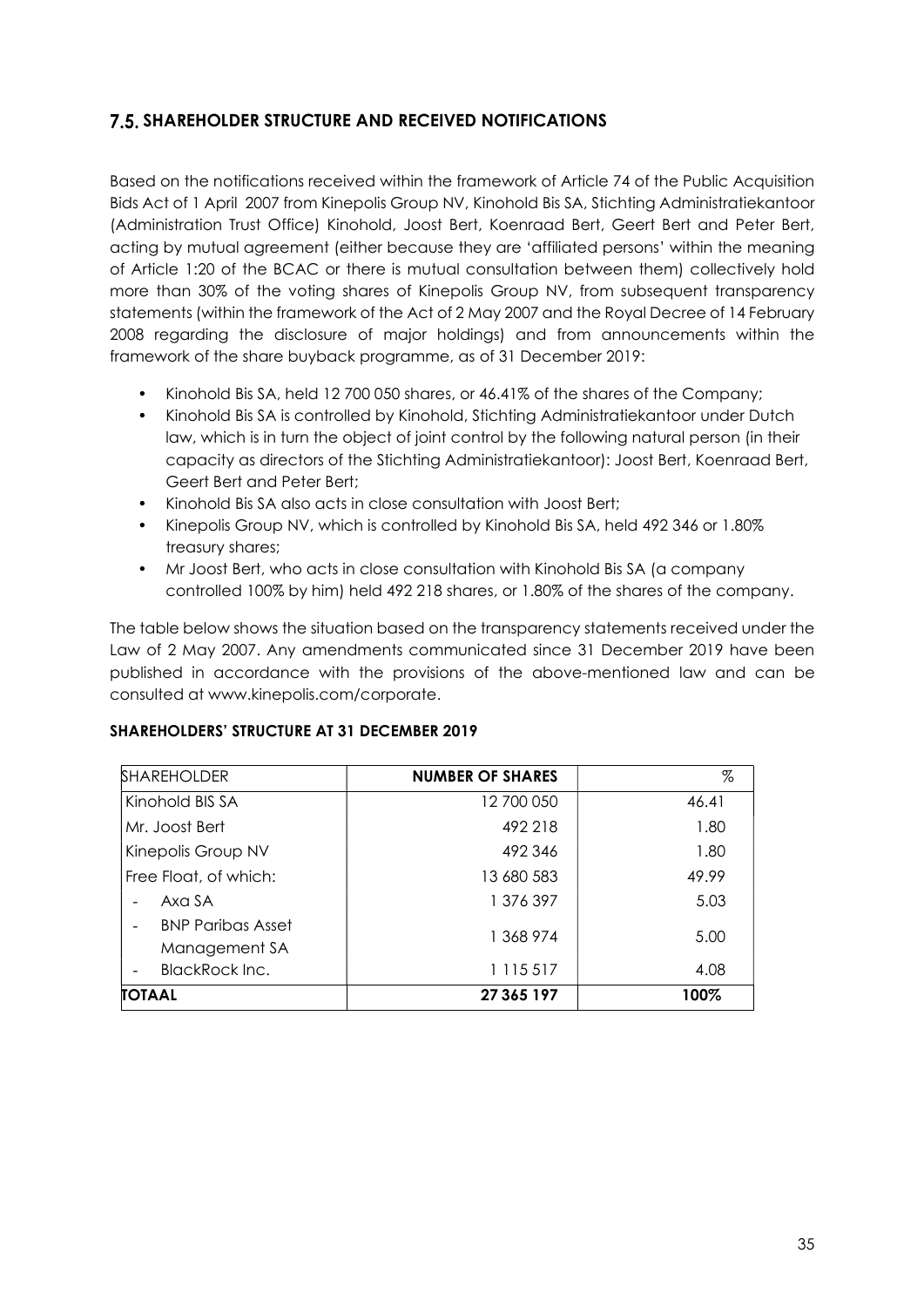# 7.6. AMENDMENTS TO THE ARTICLES OF ASSOCIATION

Amendments may be made to the articles of association with due consideration for the stipulations in the BCAC.

## 7.7. BOARD OF DIRECTORS AND SPECIAL COMMITTEES

In light of the 2020 Code, the Board of Directors has thoroughly evaluated the management structures contained in the Code BCAC and has opted for the one-tier board structure as provided for in Articles 7:85 et seq. of the BCAC, as this best reflects the current and desired governance structure of the company.

## COMPOSITION OF THE BOARD OF DIRECTORS

In view of a more compact, but also efficient Board of Directors with the necessary flexibility to adapt to events and opportunities on the market at all times, it was decided in 2019 not to fill the vacant directors' mandates with new directors, but to limit themselves to the reappointment of Marion Debruyne BV, with permanent representative Ms. Debruyne and 4F BV, with permanent representative Mr. Van Doorselaere, whose knowledge and experience will further allow the Board to keep an eye on the socio-economic, financial and social context in which the company operates.

The Board of Directors would like to thank Ms. Annelies Van Zutphen and Mr. Rafaël Decaluwé for their valuable contribution to the Board of Directors in recent years.

Since 8 May 2019, the Board of Directors therefore consists of eight members, seven of whom are non-executive directors and three of whom are to be considered independent of the reference shareholders and the management. As the new BCAC no longer stipulates that directors who have held three consecutive mandates can no longer serve as independent directors, the company considers Ms. Debruyne, who, since her reappointment in 2019, exercises her third consecutive mandate and has not been nominated on the proposal of the reference shareholders, as a de facto independent director since January 1 2020, as she meets all the criteria listed in Article 7:87 §1 of the BCAC and the 2020 Code. The other independent directors also fulfill the abovementioned criteria and were appointed on the recommendation of the Board of Directors, which was advised on this by the Nomination and Remuneration Committee. The reference shareholders did not exercise their nomination right with regard to these appointments.

Furthermore, the Board regularly reviews the criteria for its composition and that of its committees in light of ongoing and future developments and expectations and the risks to which the company may be exposed, as well as its strategic objectives. The Board thereby pays due attention to complementarity and diversity among its members, including gender and age diversity, while ensuring that a balance is maintained between innovation and continuity, in order that the acquired knowledge and history can be passed on efficiently within the Board and its committees, while still being able to keep a finger on

the pulse of new social and other trends, both in the Board and in its committees.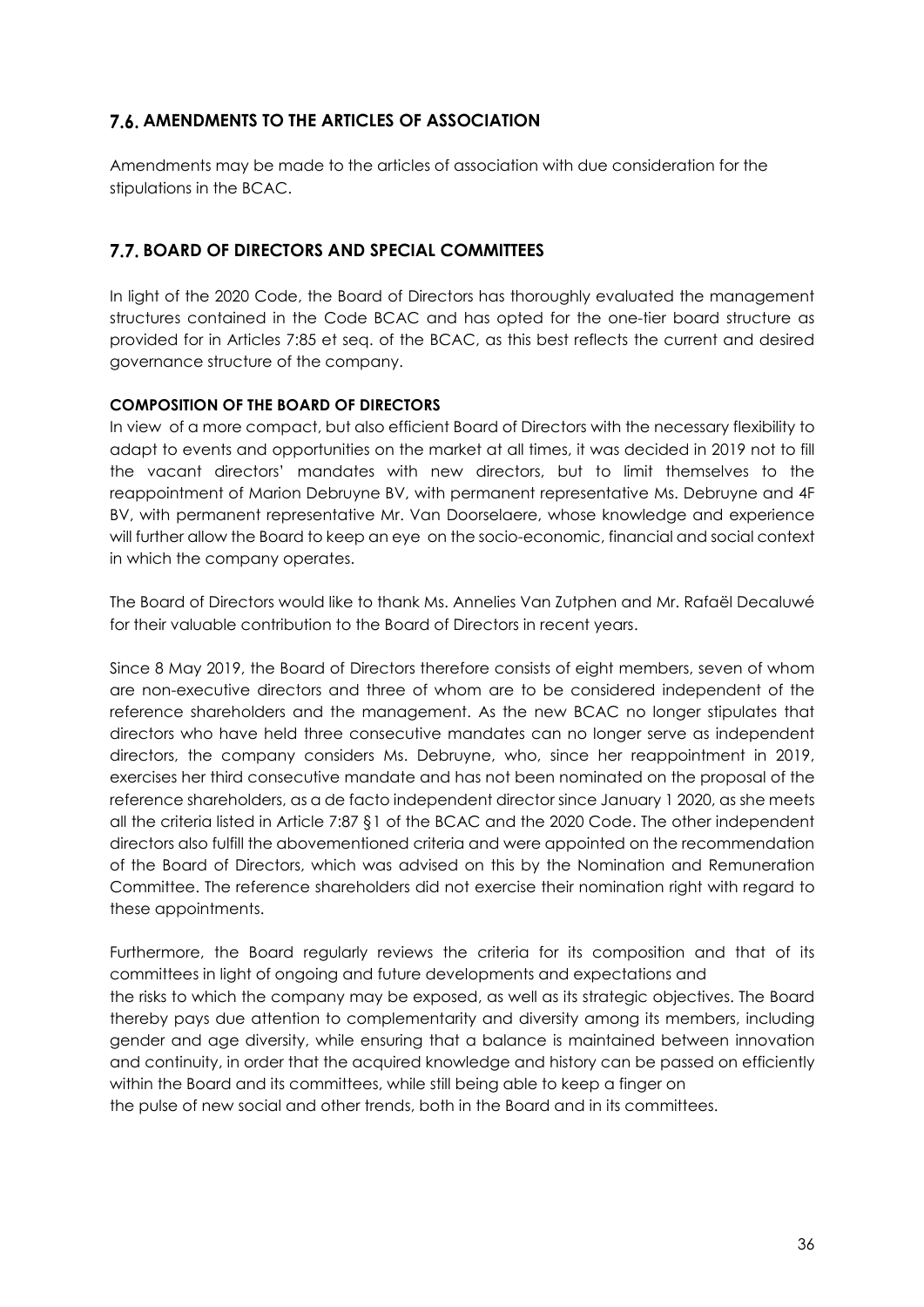The chairmanship of the Board of Directors is held by Pentascoop NV

<sup>1</sup> (1), with its permanent representative being Mr. Joost Bert, who, after a career of 20 years as CEO of the company, chose to continue his role within the company as chairman of the Board of Directors in 2018, which, taking into account his extensive knowledge and experience in the national and international cinema sector, makes him the right person to give the necessary support and advice to Mr Duquenne, in his role as CEO, as well as supporting the Board of Directors in conducting a high-quality dialogue with the shareholders, including the reference shareholders, and, consequently, to further contribute to sustainable value creation by the company, in which the long-term interests of all the stakeholders are central.

Mr. Philip Ghekiere, as vice-chairman, assists the chairman in the fulfilment of his mandate and will take over his role in the event of unavailability.

Contrary to Stipulation 2.9 of the Belgian Corporate Governance Code 2009, the Board of Directors has not appointed a secretary, as it believes these duties can be fulfilled by the Chairman, assisted by the Corporate Counsel, bearing in mind the limited size of the Company.

The table on the next page shows the composition of the Board of Directors, as well as the attendance record of the various directors with regard to the nine meetings that took place in 2019.

<sup>1</sup> Representing the reference shareholders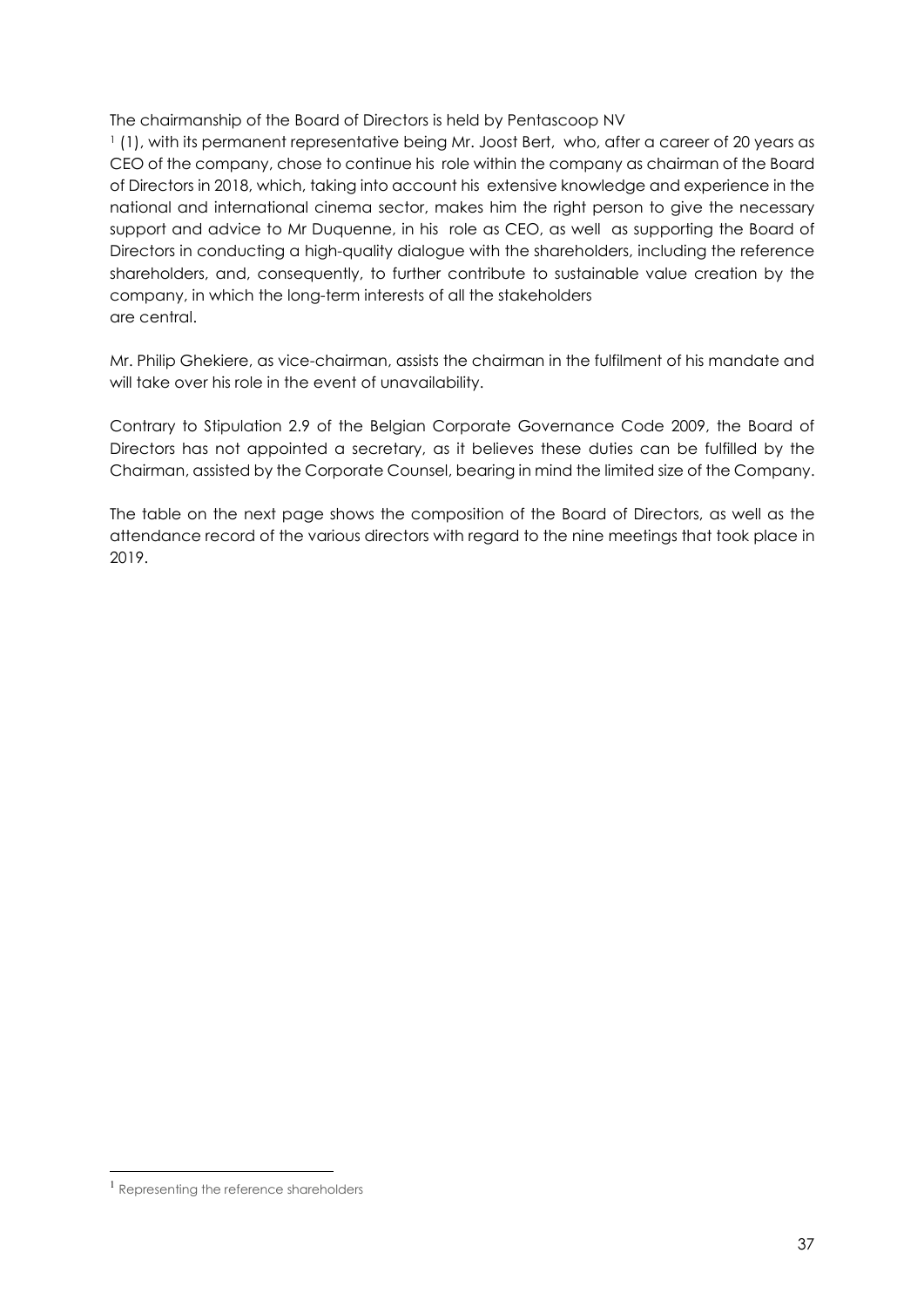## COMPOSITION OF THE BOARD OF DIRECTORS

| <b>NAME</b>                                                                             | <b>POSITION</b>                | <b>TERMS ENDS</b> | <b>OTHER</b><br><b>POSITIONS AT</b><br><b>LISTED</b><br><b>COMPANIES</b> | <b>ATTENDANCE</b><br><b>RECORD</b><br>(9) |
|-----------------------------------------------------------------------------------------|--------------------------------|-------------------|--------------------------------------------------------------------------|-------------------------------------------|
| Mr Joost Bert, permanent<br>representative NV<br>of Pentascoop <sup>(1)</sup>           | Chairman                       | 2020              |                                                                          | All meetings                              |
| Mr Philip Ghekiere (1)                                                                  | Vice chairman                  | 2020              |                                                                          | 8 meetings                                |
| Mr Eddy Duquenne <sup>(2)</sup>                                                         | Managing<br>Director/ CEO      | 2020              | $\prime$                                                                 | All meetings                              |
| Ms Sonja Rottiers,<br>permanent representative<br>of SDL Advice BV                      | Independent<br><b>Director</b> | 2020              |                                                                          | 7 meetings                                |
| Ms Marleen Vaesen,<br>permanent representative<br>of Mavac BV                           | Independent<br><b>Director</b> | 2020              | Van de Velde<br>NV: CEO                                                  | 8 meetings                                |
| Mr Ignace Van Doorselaere,<br>permanent representative<br>of BV 4F                      | Independent<br><b>Director</b> | 2021              |                                                                          | 8 meetings                                |
| Ms Marion Debruyne,<br>permanent representative<br>of BV Marion Debruyne                | Director                       | 2021              | Ackermans &<br>Van Haaren<br>NV: Director                                | 8 meetings                                |
| Mr Geert Vanderstappen,<br>permanent representative<br>of BV Pallanza Invest            | <b>Director</b>                | 2022              | Smartphoto<br>group NV:<br><b>Director</b>                               | All meetings                              |
| Mandate ended in 2019:                                                                  |                                |                   |                                                                          |                                           |
| Ms Annelies van Zutphen,<br>permanent representative<br>of Van Zutphen Consulting<br>BV | Independent<br>Director        | 2019              |                                                                          | 2 meetings                                |
| Mr Rafaël Decaluwé,<br>permanent representative<br>of Gobes Comm. V.                    | Director                       | 2019              | Jensen Group<br>nv: Chairman                                             | 1 meeting                                 |

(1) Representing the reference shareholders

(2) Executive director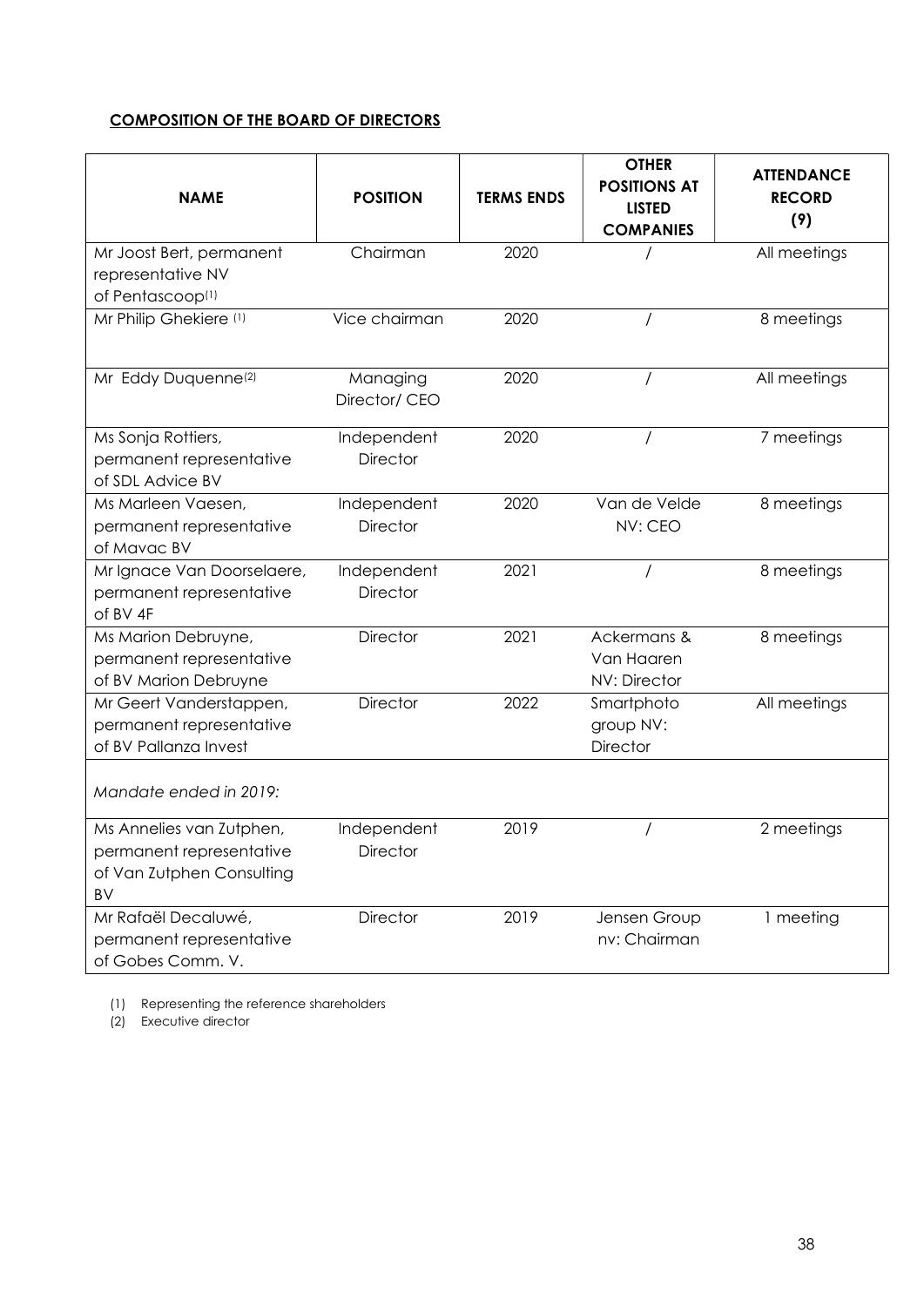## ACTIVITY REPORT OF THE BOARD OF DIRECTORS

In addition to the duties assigned to the Board of Directors by the Companies Code, the articles of association and the Charter, the following items were handled on a regular basis:

- the review of the monthly commercial and financial results, together with the forecasts;
- the evolution of the customer and personnel satisfaction index;
- the evolution of the ongoing cinema and real estate projects;
- the discussion and decision-making regarding new expansion opportunities;
- the integration of the new complexes;
- the ICT policy, including the ICT security policy, and its implementation.

From the fiscal year 2020, the topic of 'Sustainable and socially responsible entrepreneurship' will be added to the agenda.

Appropriate attention was also given to, among other things, the following items during the fiscal year:

- the discussion and establishment of the profit and investment plan for the following fiscal year;
- the determination of the short-term and long-term strategy;
- the long- and short-term financing;
- the reports from the Nomination and Remuneration Committee and of the Audit Committee:
- the evaluation and establishment of the quantitative and qualitative management objectives for the CEO;
- the primary risks to which the Company can be exposed, and the measures taken to control them;
- the reappointment of the external auditor.

Other items, including human resources, ICT, external communication, investor relations, disputes and legal issues are addressed as needed or desired.

At least seven meetings are scheduled for the year 2020. Additional meetings may be held if needed.

## COMPOSITION AND ACTIVITY REPORT OF THE NOMINATION AND REMUNERATION **COMMITTEE**

In accordance with the applicable governance rules, the company has just one joint committee, the Nomination and Remuneration Committee. This committee consists of the following non-executive directors, the majority of whom are independent directors with the necessary expertise and professional experience in the field of human resources, bearing in mind their previous and/or current business activities: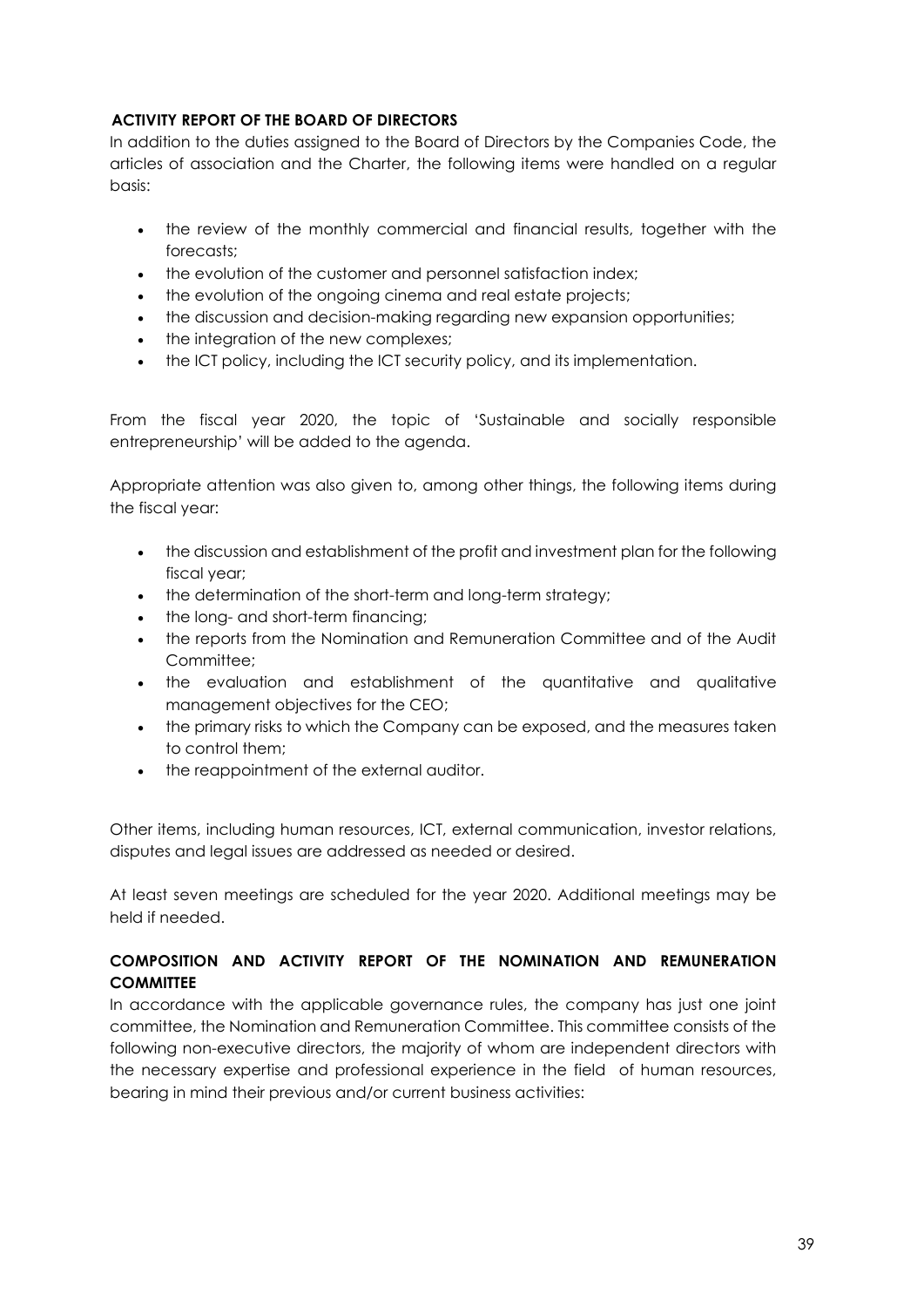- Pentascoop NV, with Mr Joost Bert (Chairman of Kinepolis Group NV) as the permanent representative;
- 4F BV, with Mr Ignace Van Doorselaere, the CEO of Neuhaus, as the permanent representative;
- SDL Advice BV, with Ms Sonja Rottiers, the current CEO and executive director of Lloyds Insurance Company SA, as the permanent representative.

The Chief Executive Officer may attend the meetings of the Nomination and Remuneration Committee by invitation.

The Nomination and Remuneration Committee met three times in 2019 at the invitation of its chairman, and all members were in attendance.

The following topics were primarily discussed during these meetings:

- the evaluation of the 2018 management objectives for the CEO, and the determination of variable remuneration for the financial year 2018;
- the proposal of qualitative and quantitative management objectives for the financial year 2019 for the CEO, as well as the related variable remuneration;
- the evolution in the composition of the Board of Directors and the ensuing selection and nomination process for candidate directors;
- the discussion of the candidacies for directorships;
- the preparation of the Remuneration Report.

## COMPOSITION AND ACTIVITY REPORT OF THE AUDIT COMMITTEE

In accordance with the applicable rules in this respect, the Audit Committee is composed exclusively of non-executive directors, the majority of whom are also independent. The Audit Committee as a whole has the necessary expertise with regard to finance and audits, and is composed as follows:

- Pallanza Invest BV, with permanent representative Mr Geert Vanderstappen, who combines 5 years' experience as a Corporate Officer at Corporate & Investment Banking at the Generale Bank with 7 years of operational experience as financial director at the Smartphoto group NV, and who is currently Managing Partner at Pentahold;
- Mavac BV, with permanent representative Ms Marleen Vaesen, who, among other things, has held the position of CEO at Greenyard, and is currently CEO of the Van de Velde group;
- SDL Advice BV, with permanent representative Ms Sonja Rottiers, who, after having held the position of CFO and CEO at Dexia Verzekeringen and Axa Belgium, is currently the CEO and executive director of Lloyd's Insurance Company SA.

The Chief Financial Officer, the Chief Executive Officer, the chairman of the Board of Directors, the vice-chairman of the Board of Directors and the internal auditor attend the meetings of the Audit Committee.

The representatives of the reference shareholders may attend the meetings on invitation.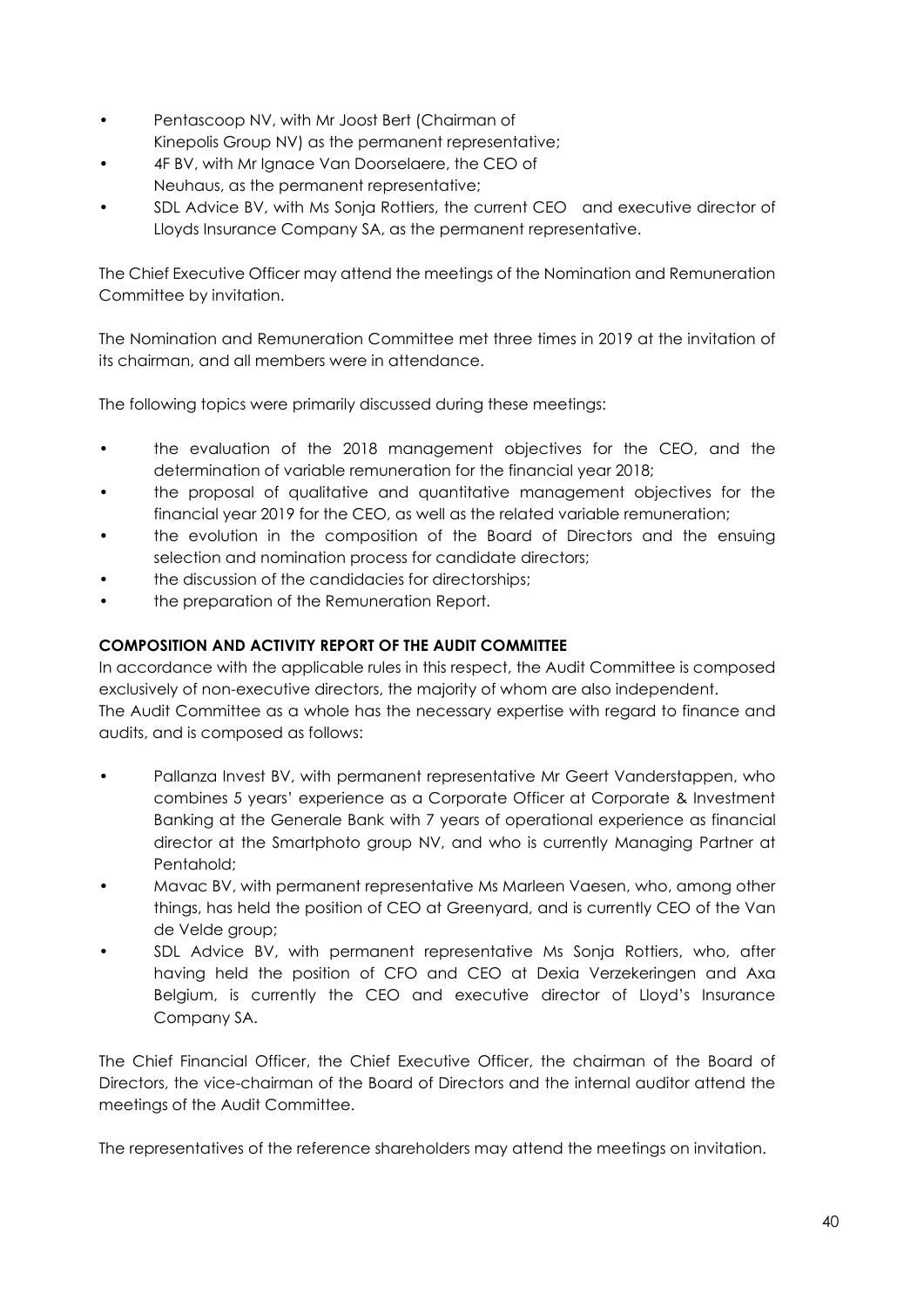In 2019, the Audit Committee, under the chairmanship of Mr Geert Vanderstappen, met four times in the presence (or via representatives) of all members, and mainly dealt with the following items:

- discussion of the financial reporting in general, and of the annual single and consolidated financial report, the half-yearly financial report, and the related press releases in particular;
- discussion, establishment and monitoring of the internal audit activities, including discussion of the annual report of the Internal Audit department;
- discussion and evaluation of the internal control and risk management systems, as well as the annual 'risk-management action plan';
- evaluation of the effectiveness of the external audit process;
- evaluation of the work of the internal auditor;
- monitoring of the financial reporting and its compliance with the applicable reporting standards;
- discussion of the renewal of the mandate of the external auditor;
- discussion of the requirements for a new process software;
- update of the IFRS 16 impact analysis;
- discussion of the Non-Audited Services regulations;
- the evaluation of the functioning of the Audit Committee.

## EVALUATION OF THE BOARD OF DIRECTORS, ITS COMMITTEES AND ITS INDIVIDUAL DIRECTORS

As part of the open and transparent manner in which the meetings of the Board and its committees are held, its operation and performances are constantly and informally evaluated during the meetings, as well as the interaction with the Executive Management, which is communicated in the same transparent manner.

Furthermore, a formal periodic performance review was organised in 2019, by means of extensive questionnaires covering the following topics:

- the composition of the Board of Directors;
- the procedure with regard to the nomination of directors;
- the activities of the Board and its committees;
- the quality of the information that is made available to the Board of Directors;
- the tasks of the Board of Directors and the areas that should be discussed regularly;
- the remuneration policy for the Board and the CEO;
- the individual contribution of each director;
- the interaction with the CEO and with the controlling shareholders.

#### **DIVERSITY**

The Board has three female members, representing more than one third of the Board of Directors, and therefore meets the legal requirement that at least one third of the members of the Board must be of a different gender than the other members.

In the coming years, the Board will not only focus its diversity policy on gender, skills and age, but will also give further attention to the international management experience of its directors, in order to enable the Board to keep a close eye on the social and economic context and structure in the various geographical areas in which Kinepolis Group operates.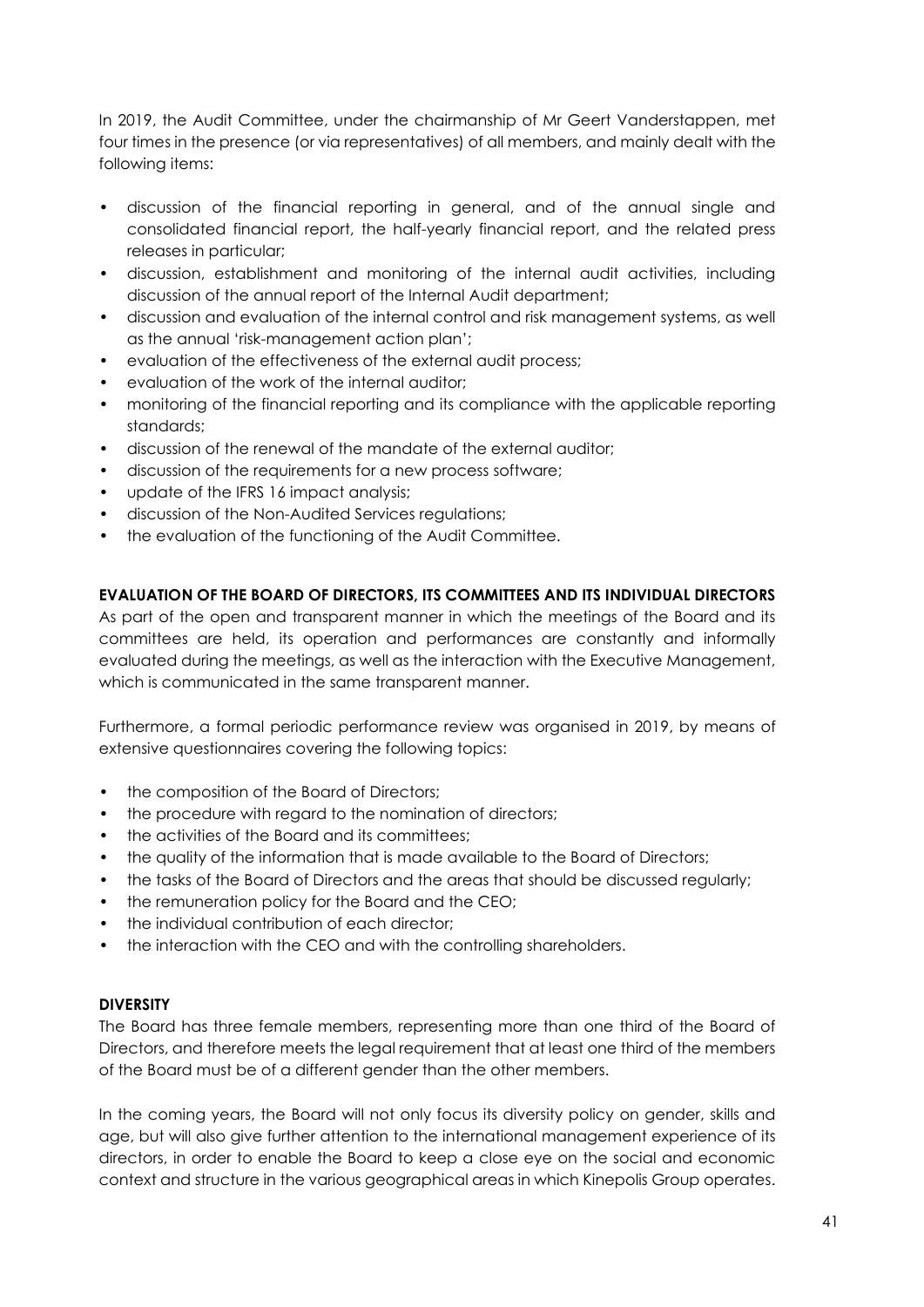The above-mentioned diversity goals were included in the selection process applied by the Nomination and Remuneration Committee and the Board of Directors when searching for potential directors and, among other things, have meant that the Board of Directors not only has three female directors, but is also made up of directors with complementary profiles in terms of competence, knowledge and experience, including international management experience.

# **7.8. EXECUTIVE MANAGEMENT**

Following the resignation of Mr Bert as managing director, Mr Duquenne, as CEO, is the only member of the Executive Management. The Board of Directors is authorised to appoint additional members of the Executive Management. Given the above-mentioned composition and the fact that no executive committee has been set up within Kinepolis Group, no specific diversity policy applicable to the persons charged with day-to-day management has been developed, but the focus is generally placed on the required management and business experience, insights, skills and know-how needed to perform the function. The above-mentioned basic principle is applied throughout the organisation, regardless of the nationality, cultural background, age or gender of the employees.

# 7.9. INSIDER TRADING POLICY – CODE OF CONDUCT – TRANSACTIONS WITH AFFILIATES

The Dealing Code, approved in 2016 and updated in 2019, applies to the members of the Board of Directors, the Chief Executive Officer, persons closely related to the latter, and all other persons who might have inside knowledge. The Protocol is designed to ensure that share trading by the persons in question only occurs strictly in accordance with applicable EU and national rules, and in accordance with the guidelines issued by the Board of Directors. As the Compliance Officer, the Chief Financial Officer (CFO) is responsible for monitoring compliance with the rules on insider trading, as set out in this Protocol.

A Code of Conduct has also been in force since 2013, containing the appropriate guidelines, values and standards with regard to the ethical and fitting way Kinepolis wishes to treat employees, customers, suppliers, shareholders and the general public. In this document, the employees are reminded that any form of bribery is unacceptable and that personal gifts should not be accepted, except in the case of small gifts in line with generally accepted corporate practices. This corporate culture is applied at all times by all employees of the company.

The limited transactions with related parties, as included in Notes to the Consolidated Financial Statements, were conducted in complete transparency with the Board of Directors.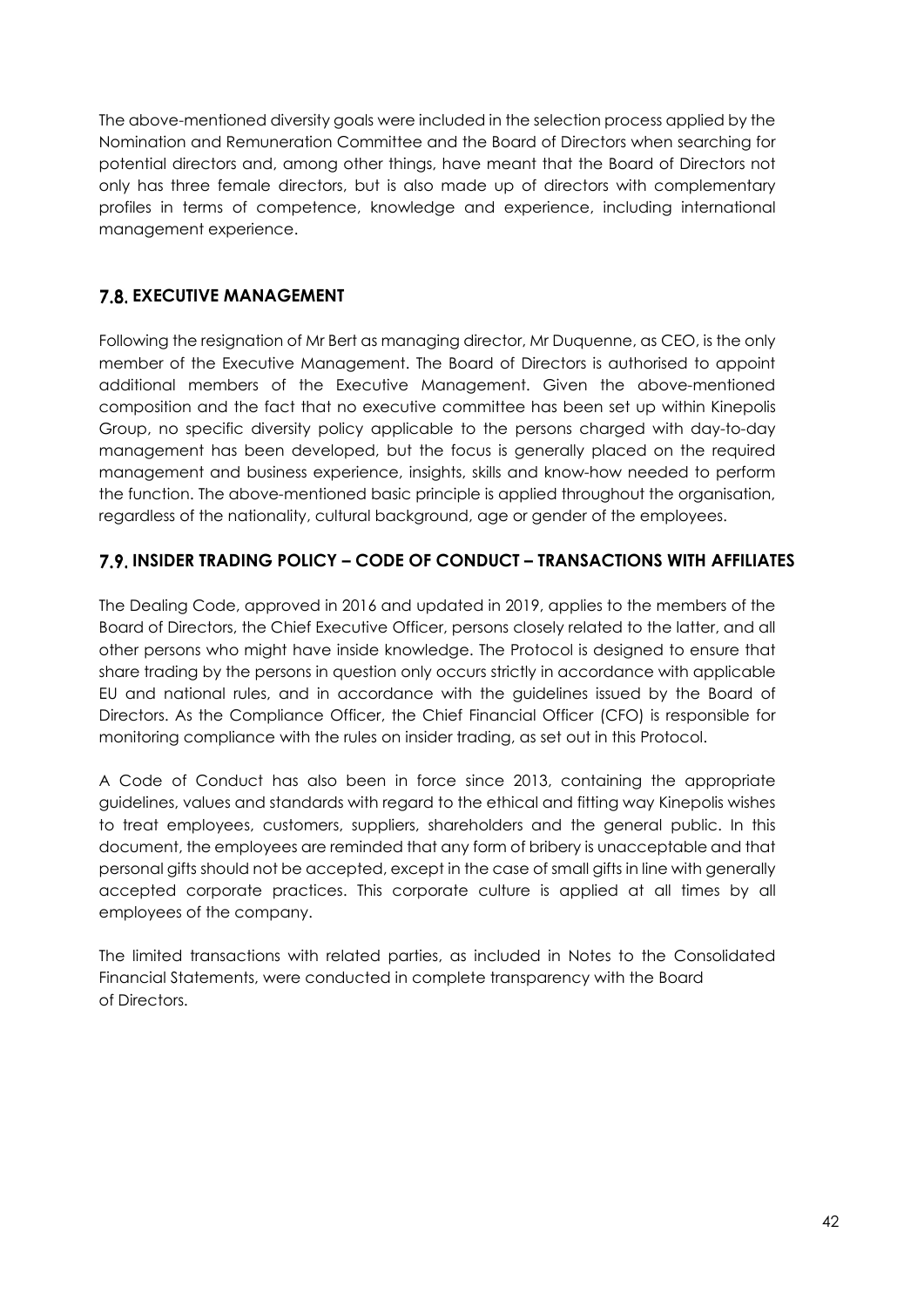## 7.10. REMUNERATION REPORT

The company aims to provide transparent information to its shareholders and other stakeholders regarding the remuneration of the members of the Board of Directors and the Executive Management.

## PROCEDURE FOR ESTABLISHING THE REMUNERATION POLICY AT THE LEVEL OF THE BOARD OF DIRECTORS AND THE EXECUTIVE MANAGEMENT

#### Principles

The principles of the remuneration policy and remuneration level for the directors and Executive Management are included in the Corporate Governance Charter and will be evaluated in the 2020 fiscal year in light of the new 2020 Code.

The remuneration policy, which is determined by the Board of Directors on the recommendation of the Nomination and Remuneration Committee, is developed in such a way that the remunerations of the directors and the Executive Management are reasonable and appropriate enough to attract, retain and motivate persons meeting the profile established by the Board of Directors, with due consideration for the size of the Company and external benchmark data.

The remuneration for the Executive Management also ensures that the ratio between the fixed and variable part of the remuneration package is aligned with the practice of other comparable listed companies, and that the remuneration is in line with the market, taking into account the observed tasks, responsibilities and management objectives and the value creation realised.

The following principles are also applied:

- The non-executive directors receive a fixed amount for the performance of their duties as members of the Board of Directors, taking into account at least 6 attendances in the meetings of the Board of Directors;
- The members of the committees are allocated a fixed amount per participation in a meeting of the committee, with an additional fixed fee for the Chairman of the Audit Committee:
- The Chairman and vice chairman of the Board of Directors, and also the Chief Executive Officer, are allocated a fixed annual amount for participating in the meetings of the Board of Directors;
- The non-executive directors do not receive any bonuses, participation in long-term share-based incentive programmes nor any benefits in kind (with the exception of the right to attend a number of film screenings each year) nor benefits related to pension plans;
- In addition to a fixed remuneration, the Executive Management receives variable remuneration dependent on attainment of the management objectives set by the Board of Directors on the recommendation of the Nomination and Remuneration Committee. These include both quantitative objectives, which are set and measured annually based on improvement of the financial results compared to the previous year, and qualitative objectives, which are defined as objectives that are to be attained over several years, the progress of which is evaluated on an annual basis. The variable part of the remuneration ensures that the interests of Executive Management run parallel to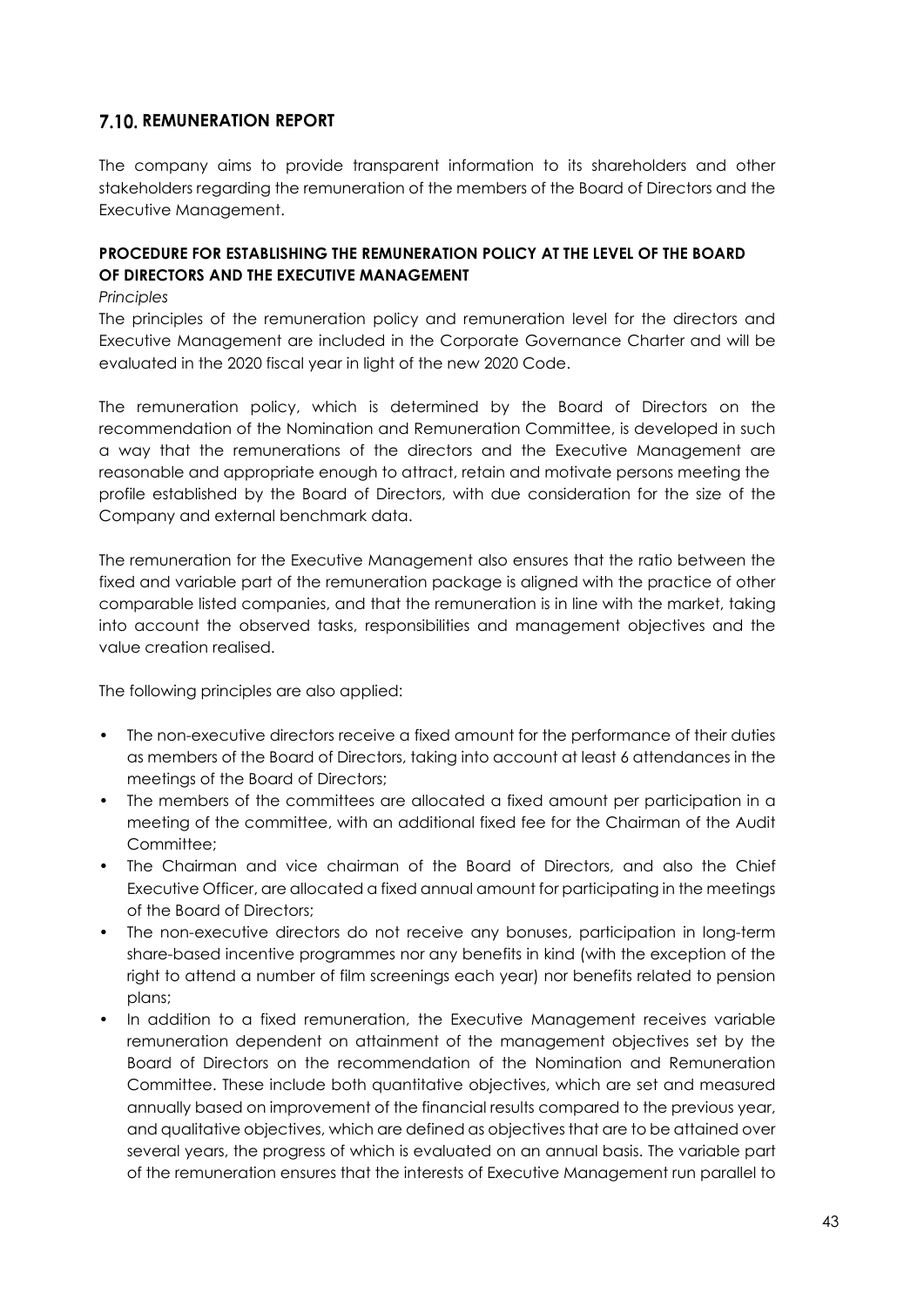those of the Group, that they lead to value creation and loyalty, and provide the appropriate incentive to optimise the short-term and long-term objectives of the Group and its shareholders. 30% of the variable remuneration is linked to the attainment of the qualitative objectives, and 70% is linked to the attainment of the quantitative objectives;

- As well as this variable remuneration, long-term incentives in the form of share options or other financial instruments of the company or its subsidiaries may also be allocated to the Executive Management;
- No other provisions than those provided in the Civil Code that provide for a right of recovery in favour of the company exist, if the variable compensation has been granted on the basis of incorrect financial data;
- The severance compensation of a member of the Executive Management in the event of early termination of a contract entered into after 1 July 2009 will not exceed twelve (12) months' basic and variable remuneration. On the recommendation of the Nomination and Remuneration Committee and with the prior approval of the General Meeting, a higher compensation may be granted in specific justifiable circumstances but may never exceed eighteen (18) months' basic and variable remuneration. In any event, the severance compensation may not exceed twelve (12) months' basic remuneration, and the variable remuneration cannot be taken into account if the departing person has not met the performance criteria referred to in his/her contract.

#### Procedure

The annual overall remuneration of the members of the **Board of Directors** will be determined by the General Meeting following a proposal from the Board of Directors (thereby advised by the Nomination and Remuneration Committee), which will be based on the principles included in the Charter, and the following amounts shall be linked to this by the Board of Directors:

- $\bullet$   $\in$  568 164 as the fixed remuneration for the chairman-ship of the Board of Directors;
- $\leq$  100 000 as the fixed remuneration for the vice chairman of the Board of Directors;
- $\bullet$   $\in$  30 000 as the fixed remuneration for attendance of the Chief Executive Officer at the meetings of the Board of Directors in his role as Delegated Director;
- $\cdot \in$  32 500 for the actual attendance of the other directors at six or more meetings of the Board of Directors;
- the remuneration will be reduced proportionately if fewer meetings are attended;
- $\bullet$   $\in$  3 000 for attendance of a meeting of the Audit Committee or the Nomination and Remuneration Committee;
- $\cdot \in$  3.750 as additional fixed remuneration for the chairman of the Audit Committee.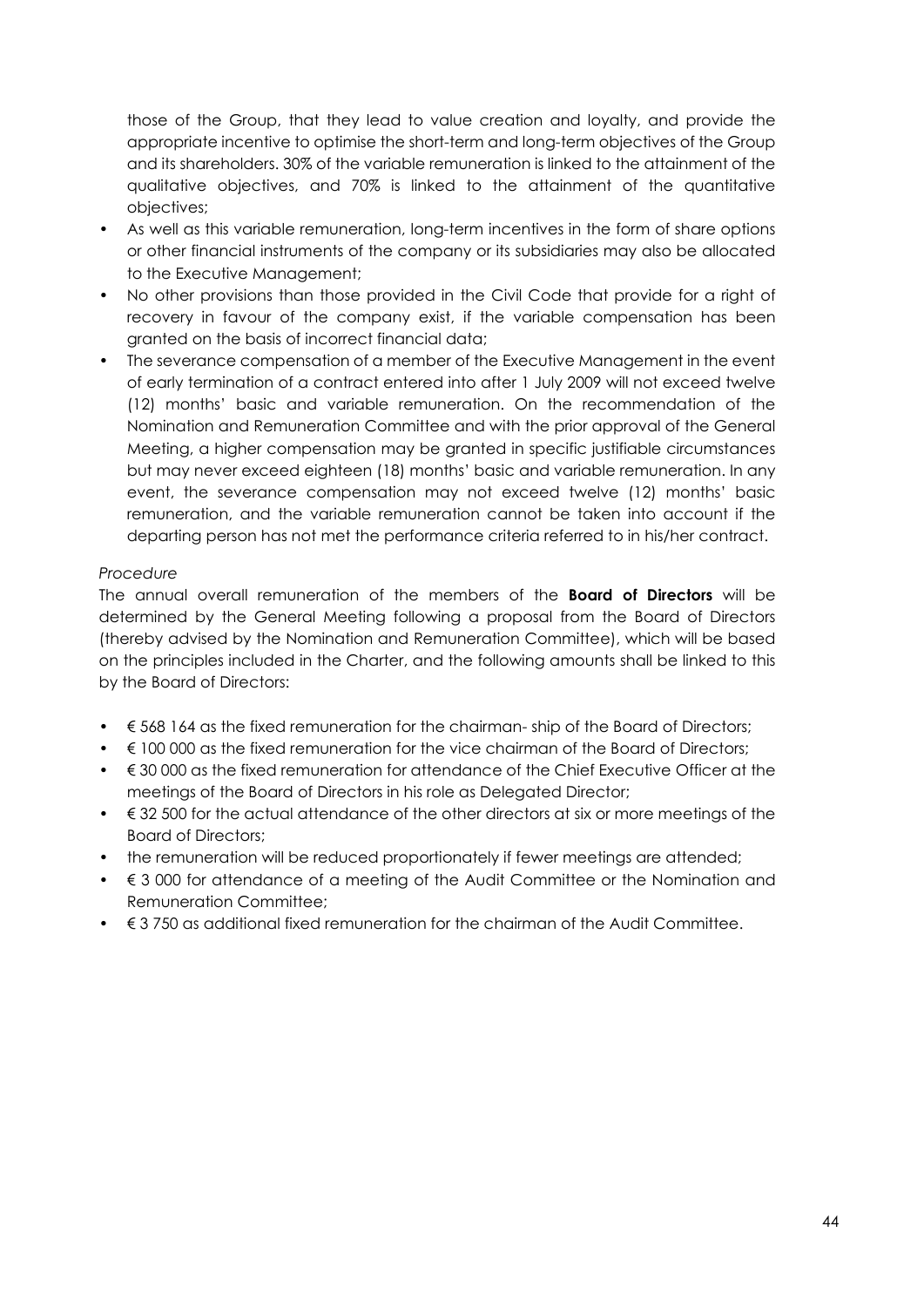The Board of Directors determines the remuneration as well as the remuneration policy of the Executive Management based on the proposal of the Nomination and Remuneration Committee, with due consideration of the relevant contractual stipulations and benchmark data from other comparable listed companies, in order to ensure that these remunerations are in line with market practices, bearing in mind the duties, responsibilities and management objectives. For example, the fixed remuneration for the CEO (excluding the remuneration as a member of the Board of Directors) was set at € 725 242 and the maximum variable remuneration at  $\epsilon$  485 000. The management objectives to which the variable remuneration is linked are proposed annually by the Nomination and Remuneration Committee and are approved by the Board of Directors. The Board of Directors annually evaluates the attainment of these quantitative and qualitative objectives on the basis of an analysis by the Nomination and Remuneration Committee.

The achievement of the quantitative objectives is measured based on the improvement of the financial results compared to the previous fiscal year, with due consideration of the changes in the critical parameters for value creation in the existing businesses and the achievement of business plans of the expansion projects. The qualitative objectives that must be realised over several years and which are aimed at long-term value creation for the company are evaluated annually on the basis of the progress achieved per specific objective.

On the proposal of the Board of Directors, which is of the opinion that the quantitative and qualitative management objectives are set to such an extent that they also ensure the long-term goals of the Company, the General Meeting of 11 May 2016, in accordance with the applicable regulations, approved the proposal to base the integral annual variable remuneration of the CEO for the fiscal years 2017 to 2020 on objective and measurable performance indicators agreed in advance, and always measured over a period of one year.

#### APPLICATION OF THE REMUNERATION POLICY TO THE MEMBERS OF THE BOARD OF DIRECTORS

In line with the above-mentioned remuneration policy and its underlying principles, the directors of the company were remunerated for their services in the past fiscal year as shown in the following table. All amounts are gross amounts before deduction of tax.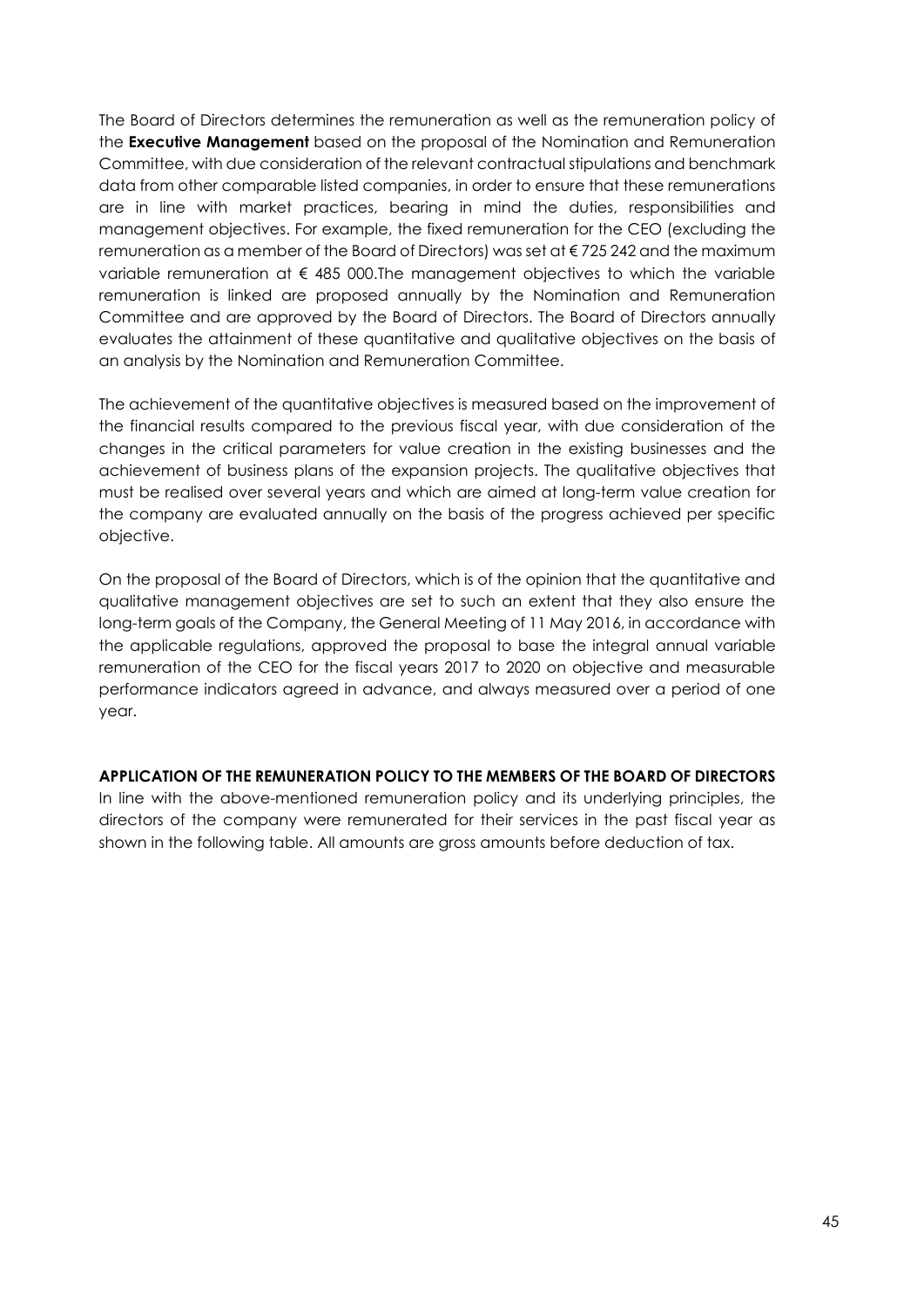#### REMUNERATION OF THE BOARD OF DIRECTORS

| <b>NAME</b>                                                                                      | <b>TITLE</b>         | 2019 REMUNERATION (IN $\epsilon$ ) |
|--------------------------------------------------------------------------------------------------|----------------------|------------------------------------|
| Mr Joost Bert.<br>permanent representative of Pentascoop NV                                      | Chairman             | 568 164                            |
| Mr Philip Ghekiere                                                                               | Vice chairman        | 100 000                            |
| Mr. Eddy Duquenne                                                                                | <b>CEO</b>           | 30 000                             |
| Ms Sonja Rottiers,<br>permanent representative of SDL Advice BV                                  | Independent director | 53 500                             |
| Ms Marleen Vaesen,<br>permanent representative of Mavac BV                                       | Independent director | 44 500                             |
| Mr Ignace Van Doorselaere,<br>permanent representative                                           | Independent director | 41 500                             |
| Ms Marion Debruyne,<br>permanent representative of Marion Debruyne BV                            | Director             | 32 500                             |
| Mr Geert Vanderstappen,<br>permanent representative of Pallanza Invest BV                        | <b>Director</b>      | 48 250                             |
| Ms Annelies van Zutphen,<br>permanent representative of Van Zutphen Consulting BV <sup>(1)</sup> | Independent director | 10833                              |
| Mr Rafaël Decaluwé.<br>permanent representative of Gobes Comm. V. <sup>(1)</sup>                 | <b>Director</b>      | 5417                               |
| <b>TOTAL</b>                                                                                     |                      | 934 664                            |

#### (1)Director to 8 May 2019

All members of the Board of Directors, as well as the directors of the subsidiaries of the company, are also covered by a 'civil liability of directors' policy, of which the total premium amounts to € 39 900, including taxes, and which is paid by the company.

The non-executive directors received no other remuneration, benefits, share-based or other incentive bonuses from the Company in the year under review.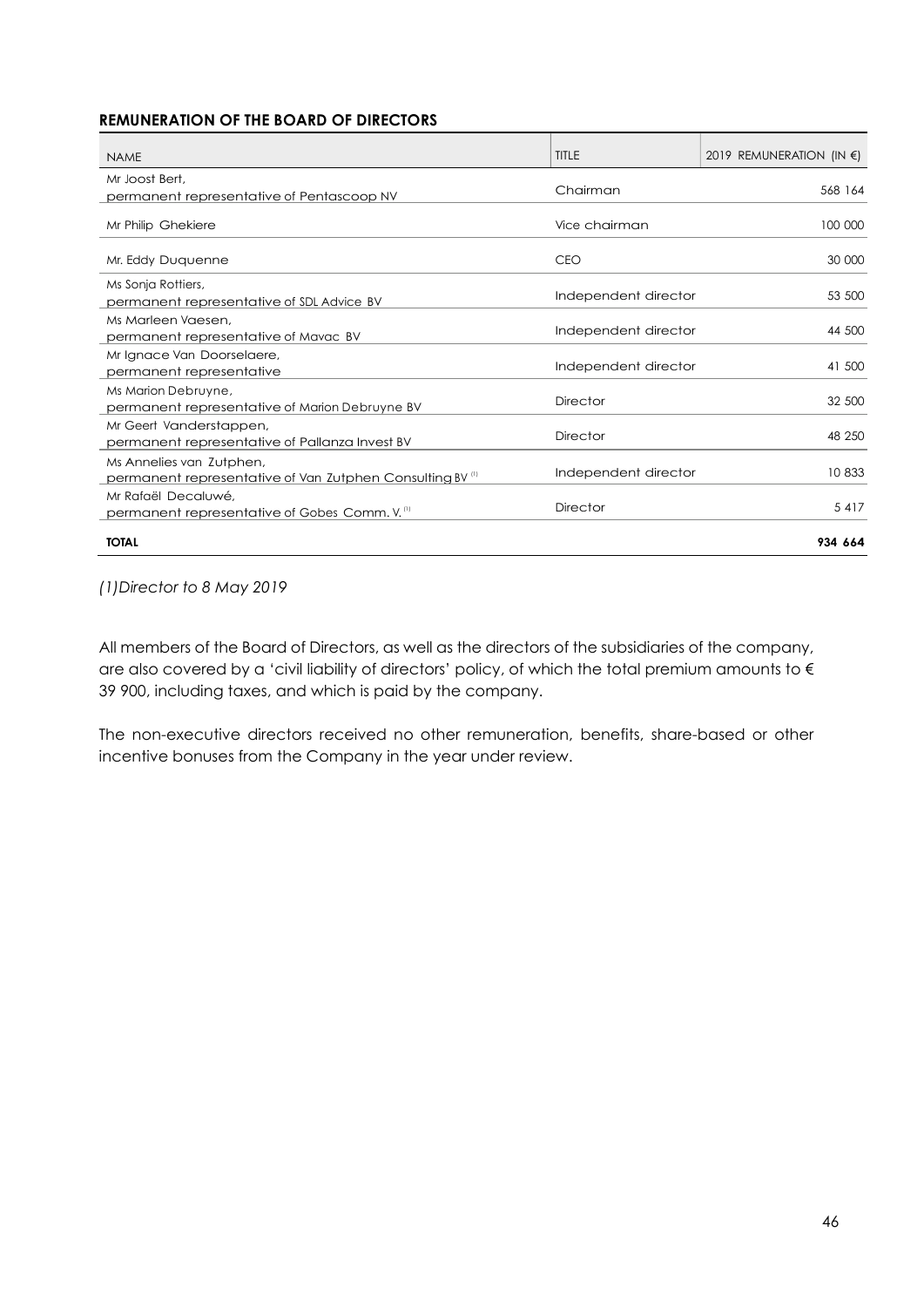#### APPLICATION OF THE REMUNERATION POLICY TO THE EXECUTIVE MANAGEMENT

#### Setting the objectives for 2019

In setting the concrete objectives for the fiscal year 2019, the Board of Directors again used the Adjusted EBITDA parameter (previously called 'recurring EBITDA') to determine the quantitative management objectives, as the Board is convinced that this is a relevant measure for the development of value creation within the company. The assessment of the realisation takes into account the evolution of the Adjusted EBITDA versus the objectives set by the Board of Directors. If, therefore, the realized Adjusted EBITDA for the relevant year 2019 is between the set objectives, an amount between 0 and 100% of the variable compensation linked to the realisation of the quantitative objectives will be paid pro rata.

The qualitative objectives consisted of analyses and actions with regard to the further development of the improvement potential of Landmark Cinemas Canada, the further expansion of the Group, the optimisation of the various management, analysis and reporting tools to support the further implementation of the business strategy, and the programming and marketing strategy.

All the objectives have been formulated by the Board of Directors in such a way that they not only achieve the short-term objectives of the Group, but also the long-term objectives, which are reflected in the continuously increasing shareholder value of the company in recent years. In addition, the options granted to the Executive Management also contribute to the focus on long-term value creation.

#### Evaluation of the 2018 objectives

In 2019, the Board of Directors, assisted by the Nomination and Remuneration Committee, evaluated the objectives that were to be achieved in the 2018 financial year and determined that the envisaged milestones were amply achieved with regard to the qualitative objectives, thanks in part to the successful integration of Landmark and, with regard to the quantitative objectives, the realised Adjusted EBITDA was within the predefined range, resulting in the award in 2019 of a variable remuneration of € 412 250.

Finally, it can be noted that, pursuant to contractual agreements reached prior to 1 July 2009, in the event of the early termination of the contract of the CEO, and if there is a change in the control of the company, the severance remuneration can amount to 24 months' fixed remuneration plus the pro-rata part of the variable remuneration for the ongoing year.

The following summary gives an overview of the fixed part of the remuneration, of the other components of the remuneration (such as pension contributions and insurances) and of the variable part, as paid out in 2019 (excluding VAT).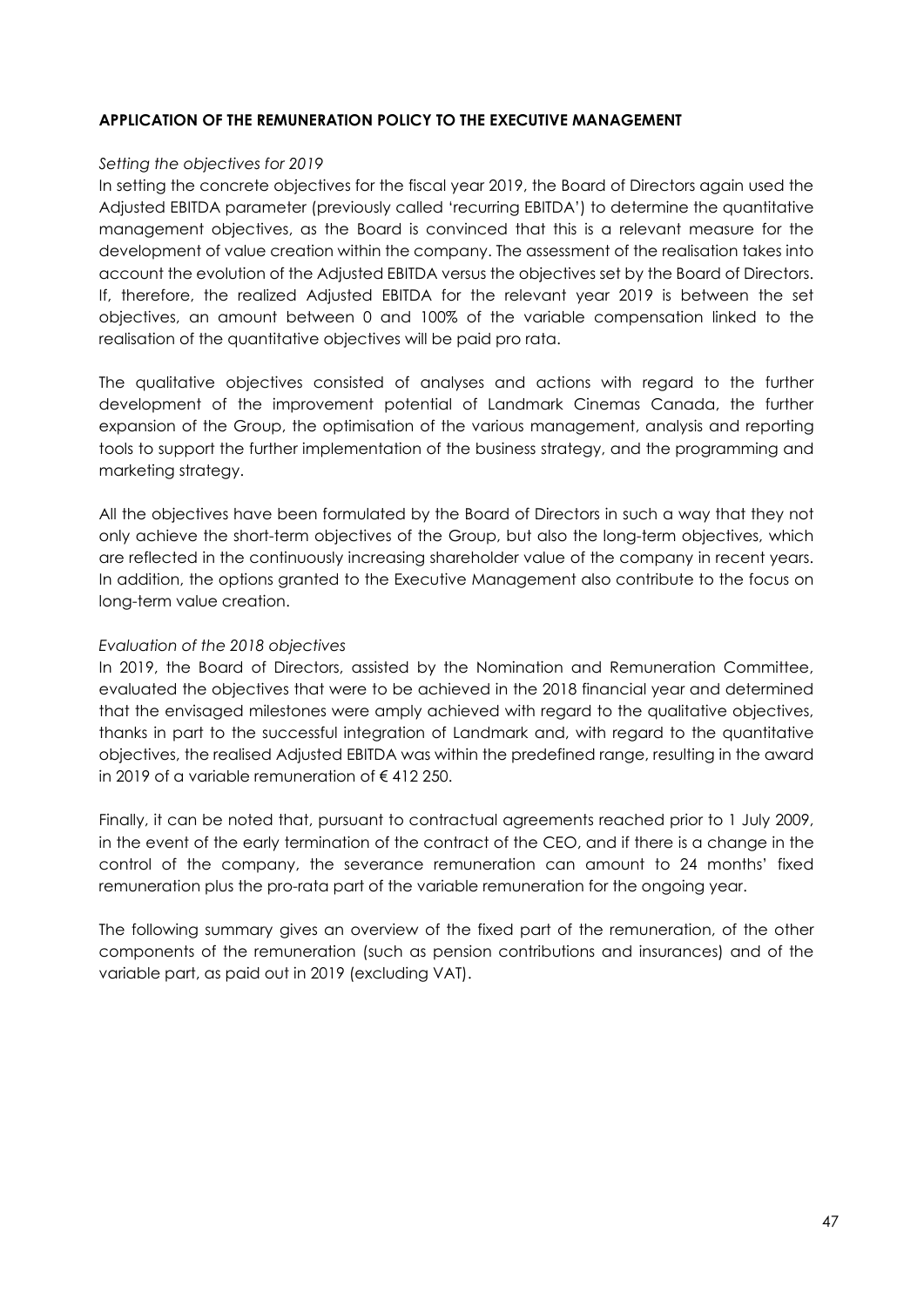| EDDY DUQUENNE BV          |                |
|---------------------------|----------------|
|                           |                |
| Fixed remuneration (1)    | € 725 242      |
| Variable remuneration (2) | €412250        |
| Reimbursement of expenses | $\notin$ 9 000 |
| TOTAL                     | € 1 146 492    |

(1) Disbursed in 2019

(2) Disbursed in 2019 with respect to the 2018 performance

#### LONG-TERM INCENTIVES

On 11 May 2016, the General Meeting approved a new stock option plan in which 543 304 options on existing shares (with a term to 10 May 2024) can be granted to the chairman of the Board of Directors, the Executive Management and eligible executives of the company or its subsidiaries in order to enable the above-mentioned persons to participate in the long-term shareholder value that they will help realise, and thereby align their interests with the long-term interests of the shareholders. By granting stock options, the company aims to be able to attract, motivate and bind the best management talent to the company in the long term.

The options listed below were granted to Messrs Bert and Ghekiere in their capacity as co-CEO and Chairman of the Board of Directors, respectively, in 2017.

| NUMBER ALLOCATED AND<br><b>ACCEPTED STOCK OPTIONS</b> | 2016 PLAN |
|-------------------------------------------------------|-----------|
| <b>Eddy Duquenne</b>                                  | 90 000    |
| Joost Bert                                            | 45 000    |
| <b>Philip Ghekiere</b>                                | 45 000    |

The above-mentioned options are acquired over a period of 5 years, and the options actually acquired can be exercised at the earliest 4 years after being granted. A more detailed description of the features of these options can be found in Note 20 to the Consolidated Financial Statements.

#### FISCAL YEARS 2020-2021

The Company will evaluate the remuneration policy towards the Board of Directors and Executive Management in light of the provisions of the Code 2020.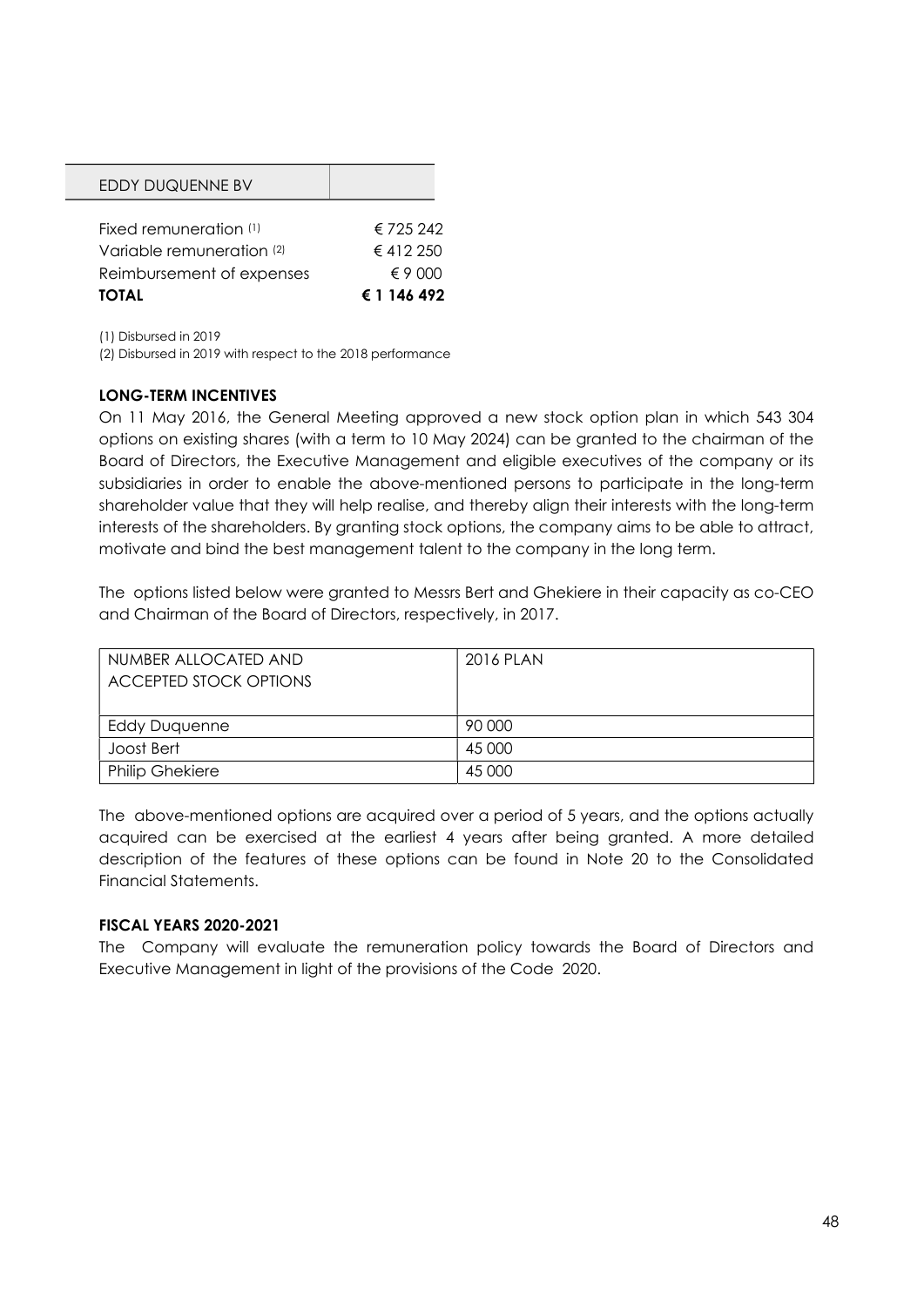# 7.11. DESCRIPTION OF THE MAIN CHARACTERISTICS OF THE INTERNAL CONTROL AND RISK MANAGEMENT SYSTEM

In accordance with the Corporate Governance rules and the various relevant regulations, the company has developed a process for risk management. Kinepolis Group thereby makes use of the 'Integrated Framework for Enterprise Risk Management' as developed by the Committee of Sponsoring Organisations of the Treadway Commission (COSO). This framework integrates both the internal control and risk management processes, and is aimed at the identification and management of strategic, operational and reporting risks, as well as legal and regulatory risks in order to ensure the achievement of the corporate objectives.

Kinepolis Group uses this framework to implement a system of Risk Management, and to control the above risks in the business processes and financial reporting. The system is developed centrally, and, as far as possible. is uniformly applied in the various parts of the organisation and its subsidiaries. The system deals with the various components as prescribed by the reference model, as well as the various roles and responsibilities with regard to internal controls and risk control.

## ROLES AND RESPONSIBILITIES

Risk management is not the exclusive responsibility of the Board of Directors and Executive Management within Kinepolis Group; every employee is responsible for the proper and timely application of the various risk-management activities within the scope of his or her job.

The responsibilities regarding the risk management of the Board of Directors (and its various committees) and the Executive Management are established and described in detail in legal stipulations, the Belgian Corporate Governance Code 2020 and the Kinepolis Corporate Governance Charter.

In brief, it can be stated that the Executive Management bears final responsibility for the appropriate implementation and management of the risk-management processes within the scope of his or her job, but also has a duty to monitor its proper implementation by his or her direct reports (who may, in turn, be managers).

The implementation and management of the risk-management system is based on a pyramidal responsibility structure, in which each manager is not only responsible for the proper introduction and application of the risk-management processes within the scope of his or her job, but also has a duty to monitor its proper implementation by his or her direct reports (who may, in turn, be managers).

In this way, management can be confident of proper and comprehensive risk management throughout the Company and be assured that related risks in the various business processes and departments are being tackled in an integrated way.

## APPLICATION OF THE VARIOUS COMPONENTS

The way in which the Group applies the various components of the COSO framework is outlined below. This description covers only the most important elements, and is therefore not comprehensive. In addition, the appropriateness of the application is regularly evaluated, and thereby permanently subject to change.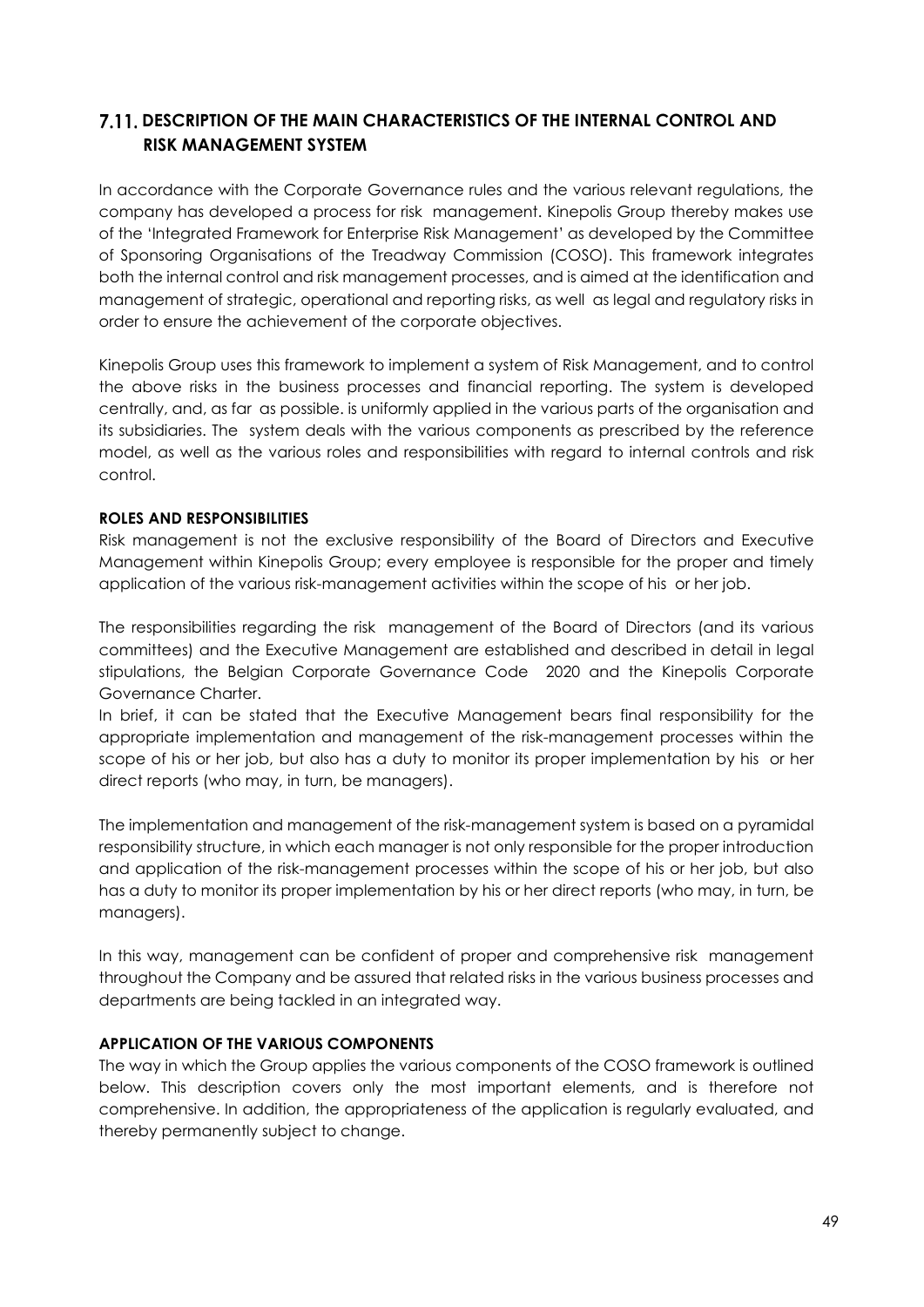#### INTERNAL CONTROL ENVIRONMENT

An appropriate internal environment is a precondition of being able to effectively apply other risk-management components. With this in mind, Kinepolis Group places a high importance on the values of integrity and ethical action. In addition to the existing legal framework,

Kinepolis Group endeavours to encourage and enforce such behaviour by means of both preventive measures (e.g. via the Charter, the Code of Conduct, the work regulations, the application of strict criteria in the area of human resources, in particular with regard to the areas of the selection and recruitment of staff and periodic evaluations, and various procedures and policies) as well as investigative measures (e.g. reporting procedure, compliance inspections).

Another important aspect of the internal environment is the organisational structure. Kinepolis has a clear and uniform organisational structure, which matches the various countries and business processes. The organisational structure, the determination of the various objectives, management of the budget and the remuneration process are also aligned to each other.

In addition, correct employee training and guidance is essential to the proper application of risk management. To this end, the training needs of every employee are examined on an annual basis, distinct from the existing compulsory courses for certain jobs. An introductory risk-management course is also given to new managers on an annual basis.

#### SETTING OF OBJECTIVES

In line with the company's mission, business objectives are set for different terms. As described in the Charter, these are confirmed on an annual basis by the Board of Directors, which also ensures that they are in line with the risk appetite of the company, as determined by the Board of Directors.

The (financial and non-financial) objectives established at consolidated level are gradually developed into specific objectives for individual countries, business units and departments on an annual basis. The lowest level is the determination of the individual objectives for each employee. The attainment of these objectives is linked to the remuneration policy.

Progress with regard to these objectives is regularly assessed through business-controlling activities based on management reports. The individual objectives are assessed at least once every year as part of a formal

HR evaluation process.

#### INTERNAL CONTROL

Internal Control is defined as the identification and assessment of business risks, as well as the selection, implementation and management of the appropriate risk responses (including the various internal control activities).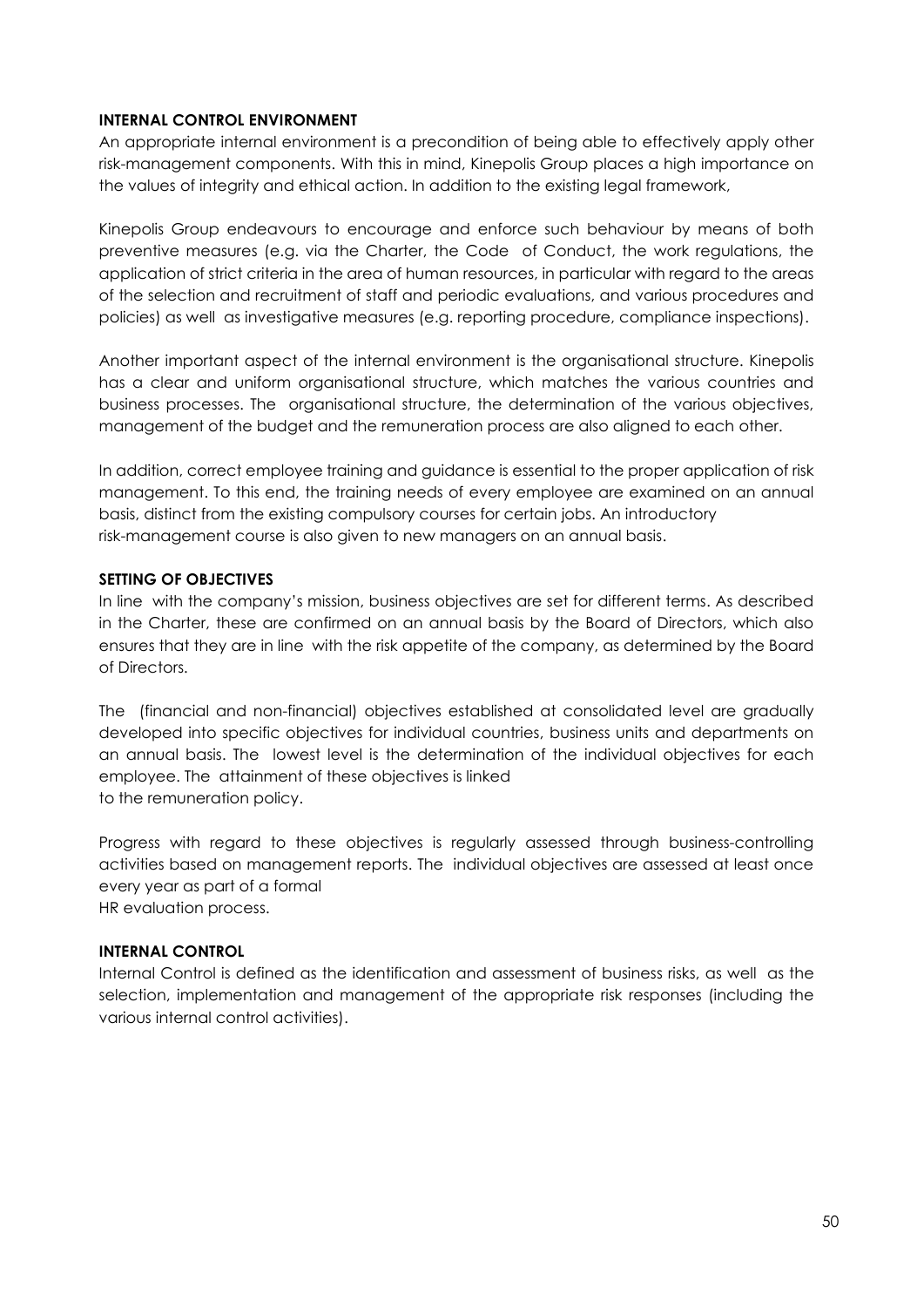As stated above, it is first and foremost the duty of every manager to properly set up and implement the various internal risk-management activities (including monitoring) within the scope of his/her job. In other words, each line manager is responsible for the appropriate and timely identification and evaluation of business risks and the ensuing control measures to be taken and managed. Although the individual line manager has some latitude when applying these rules, Kinepolis aims to standardise the process as much as possible. This is achieved by organising e-learning ERM training courses, implementing the structured policy guidelines and procedures, and the use of standard lists for the internal controls that are to be carried out.

The Board of Directors and Management of Kinepolis conduct an annual risk assessment to acquire a general understanding of the business risk profile. The acceptability of residual risks is also assessed as part of this. If these are not acceptable, additional risk-response measures are taken.

## INFORMATION AND COMMUNICATION

The appropriate structures, consultation bodies, reporting and communication channels have been set up within Kinepolis Group for business operations in general, and risk management in particular in order to ensure that the information required for those operations, including risk management, is made available to the appropriate persons in a timely and proper way. The information in question is retrieved from data warehouse systems that are set up and maintained in such a way as to meet the reporting and communication requirements.

## MONITORING

In addition to the monitoring activities by the Board of Directors (including the Audit Committee) as stipulated in legal provisions, the applicable governance provisions and the Charter, Kinepolis mainly relies on the following monitoring activities:

- Business Controlling: The Management, supported by the Business Controlling department, shall analyse the progress made towards the objectives and will explain the discrepancies on a monthly basis. This analysis may identify potential improvements with regard to the existing risk management activities and measures;
- Internal Audit: the existing risk management activities and measures will be regularly assessed by the Internal Audit department with regard to internal rules and best practices. Possible improvements will be discussed with the Management, and will result in the implementation of concrete action points that further tighten risk management.

# **7.12. COMPLIANCE WITH THE CORPORATE GOVERNANCE CODE**

The company complies with the principles of the 2009 Code. In line with the 'comply or explain' principle, and in addition to the circumstances already described above, the Company decided that it is in the interest of the Company and its shareholders to deviate from Provision 4.6. of the Code, and the professional qualifications and functions of the directors to be reappointed were not included in the invitation to the General Meeting of 8 May 2019, as the corresponding qualifications were sufficiently known via press releases and annual reports.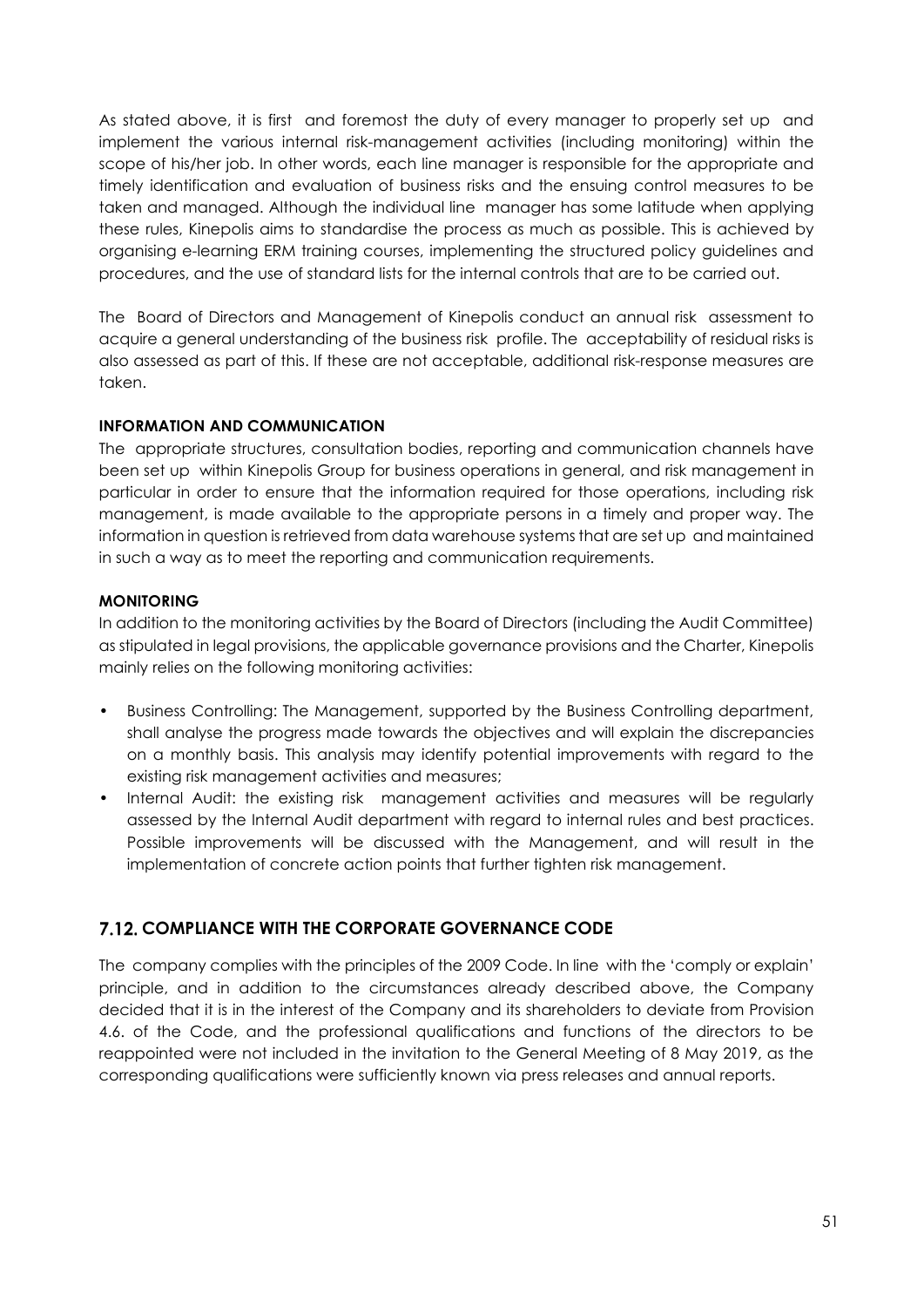# 8. CONFLICTS OF INTEREST PURSUANT TO ARTICLE 523 OF THE COMPANIES CODE

On 19 March 2019, decisions were made by the Board of Directors pursuant to article 523 of the Companies Code with regard to the evaluation of the 2018 management targets for the Executive Management and the allocation of the resulting variable remuneration.

## Extract from the minutes:

#### Notification pursuant to Article 523 of the Companies Code

Mr Eddy Duquenne informs the other directors that he has a potential conflict of interest of a proprietary nature within the meaning of Article 523 of the Companies Code, given that the Board of Directors will decide on the variable remuneration over fiscal 2018.

Mr. Eddy Duquenne leaves the meeting and does not participate in the deliberations nor votes on this agenda item.

#### Decision

After clarification by the Chairman of the Nomination and Remuneration Committee and after establishment that:

- with regard to the qualitative targets, the established milestones have been largely exceeded, mainly due to the successfull implementation of the integration of Landmark;
- with regard to the quantitative targets, the realised REBITDA is situated between the minimum and maximum established financial targets..

the Board of Directors decides, after extensive deliberations and upon advice of the Nomination and Remuneration Committee, to pay out the variable remuneration linked to the qualitative targets and quantitative targets in the amount of  $\epsilon$  412,250 for Mr Eddy Duquenne.

The property consequences for the Company amount to  $\epsilon$  412,250.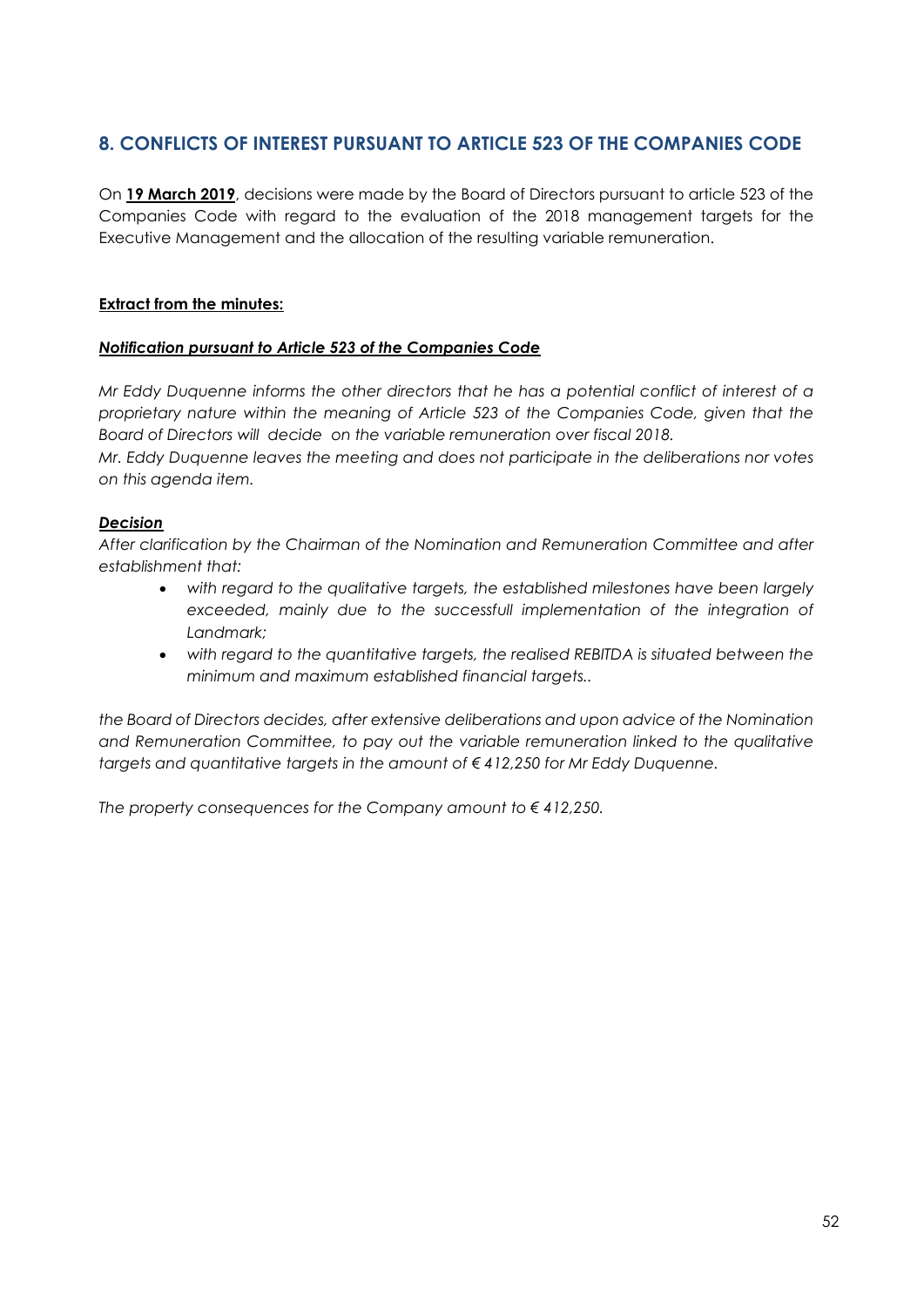On 25 June 2019, decisions were made by the Board of Directors pursuant to article 523 of the Companies Code with regard to the approval of the management targets for fiscal year 2019.

## Extract from the minutes:

#### Notification pursuant to Article 523 of the Companies Code

Mr Eddy Duquenne informs the other directors that he has a potential conflict of interest of a proprietary nature within the meaning of Article 523 of the Companies Code, given that the Board of Directors will decide on the management objectives for fiscal 2019.

Mr Eddy Duquenne leaves the meeting and did not participate in the deliberations nor votes on this agenda item.

## **Decision**

After extensive clarification by the Chairman of the Nomination and Remuneration Committee, the Board of Directors decides that for fiscal 2019 the achievement of the quantitative targets will be measured just as previous year, based on the evolution of the current EBITDA of the relevant year compared to the current EBITDA targets set by the Board of Directors.

If the current EBITDA achieved for the relevant year 2019 falls within the targets set by the NRC, a pro rata amount between 0 and 100% of the variable remuneration linked to the achievement of the quantitative targets will be paid.

The Board of Directors decides that the qualitative targets and milestones, as set out by the Chairman, consist of analyses and actions related to the further development of the improvement potential of Landmark Cinemas Canada, to the further expansion of the group, to the optimisation of the various management-, analyzing and reporting tools supporting the future implementation of the company's strategy and related to the programming- and marketing strategy. Their achievement will be evaluated on the basis of the progress made per specific objective.

The maximum property consequences for the Company amount to  $\epsilon$  485,000.

# 9. RESEARCH AND DEVELOPMENT

In the year under review, Kinepolis developed a number of new concepts for the benefit of the operating entities within the framework of the three strategic pillars. Kinepolis is committed to constantly adapting the experience it provides to the changing demographic trends, and to being innovative with regard to picture and sound and other factors, in order to improve the experience of the customers and protect the profitability of the Group.

In 2019, Kinepolis continued to invest in the innovation of its shop infrastructure and interior concepts.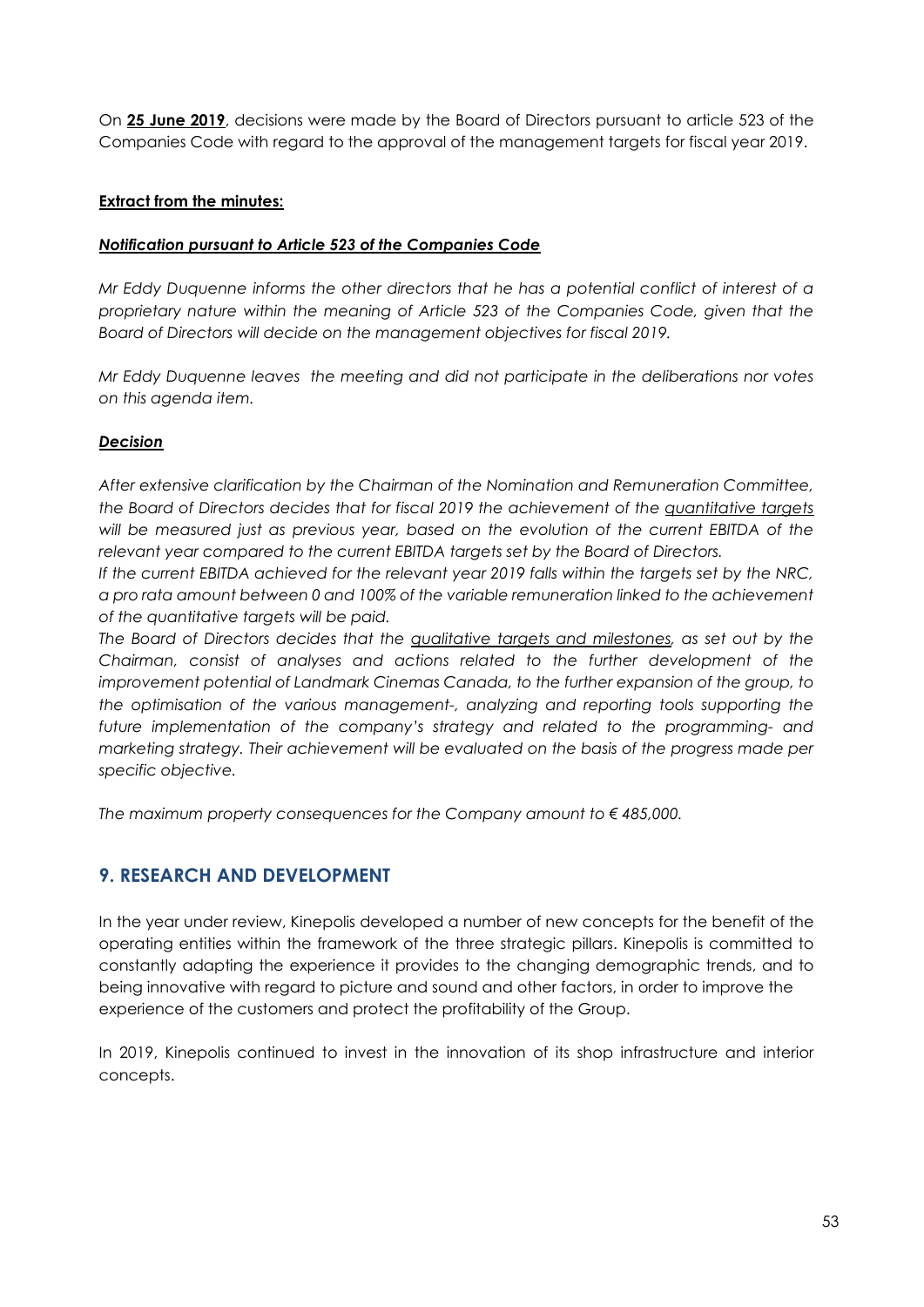# 10. APPLICATION OF VALUATION RULES

The valuation rules have remained unchanged and have been applied for the purposes of the continuity of the Company.

# 11. PROFIT APPROPRIATION

In its proposal to the General Shareholders' Meeting concerning the appropriation of profit and payment of dividend, various factors were taken into consideration by the Board of Directors, including the Company's financial situation, the operating profits, the current and expected cash flows and the expansion plans.

In view of the impact of the Covid-19 virus on business operations and the potentially serious impact on the financial results for the first half of 2020, the Board of Directors proposes to the General Meeting not to distribute a dividend and to transfer the profit to the 'Retained earnings' item.

The annual accounts were drawn up after allocation of the result, in accordance with the Royal Decree of 30 January 2001.

The following result appropriation was proposed:

| Profit of the fiscal year to be appropriated:     | € 53 947 27.12          |      |
|---------------------------------------------------|-------------------------|------|
| Profit carried forward from previous fiscal year: | € 34 810 016.14         |      |
|                                                   | € 88 757 292.26         |      |
| Withdrawal to the unavailable reserves:           | $\epsilon$ 2.707.808.74 |      |
| Profit to be carried forward:                     | € 86 049 483.52         |      |
| <b>Dividends</b>                                  | €                       | n nn |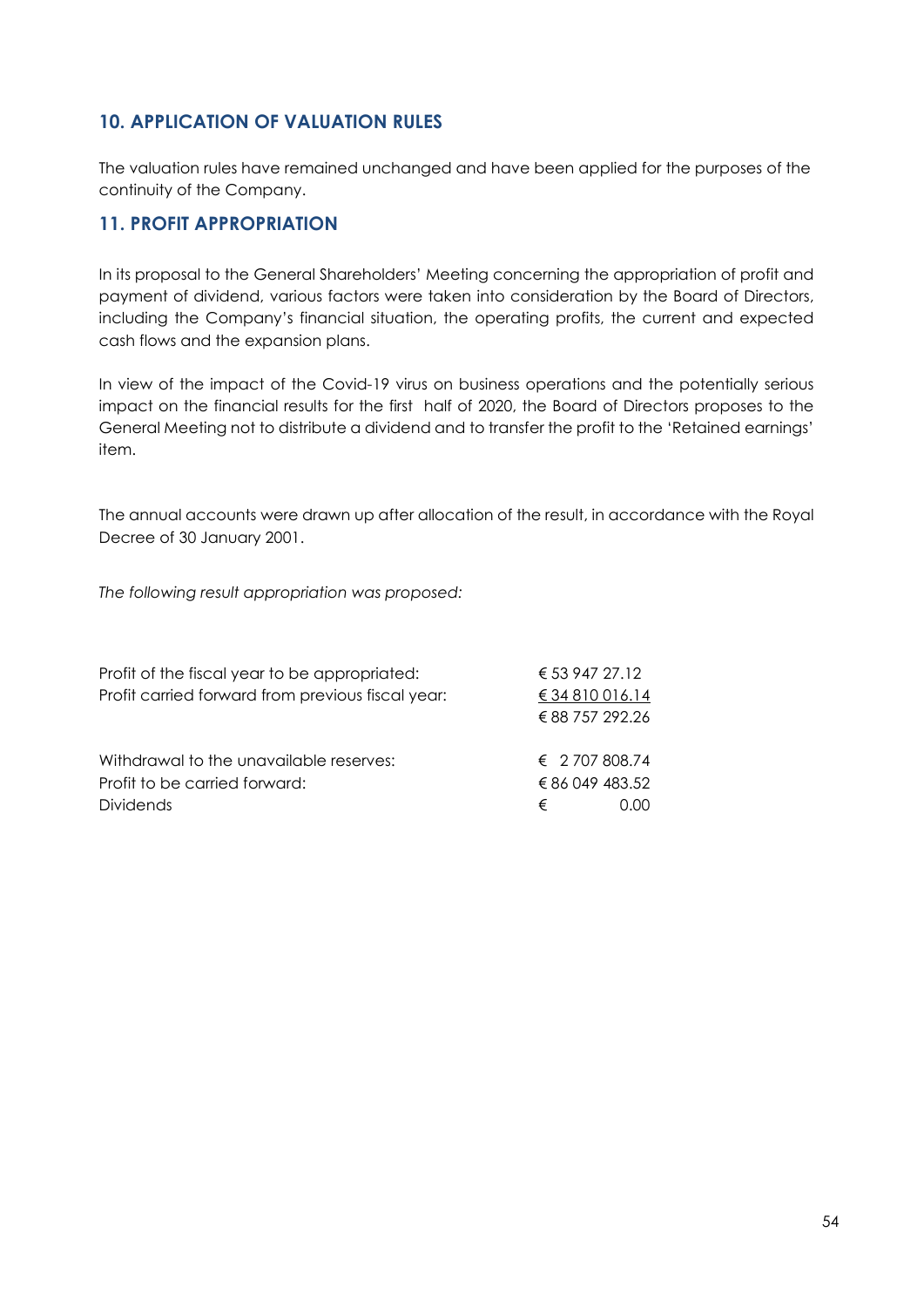# Mr. Eddy Duquenne, CEO, declares that to the best of his knowledge:

- the financial statements, which have been prepared in accordance with applicable standards for financial statements, give a true and fair view of the Company's financial position and profit and loss;
- the annual report gives a true and fair view of the Company's development and profit and loss, as well as the main risks and uncertainties it has to deal with.